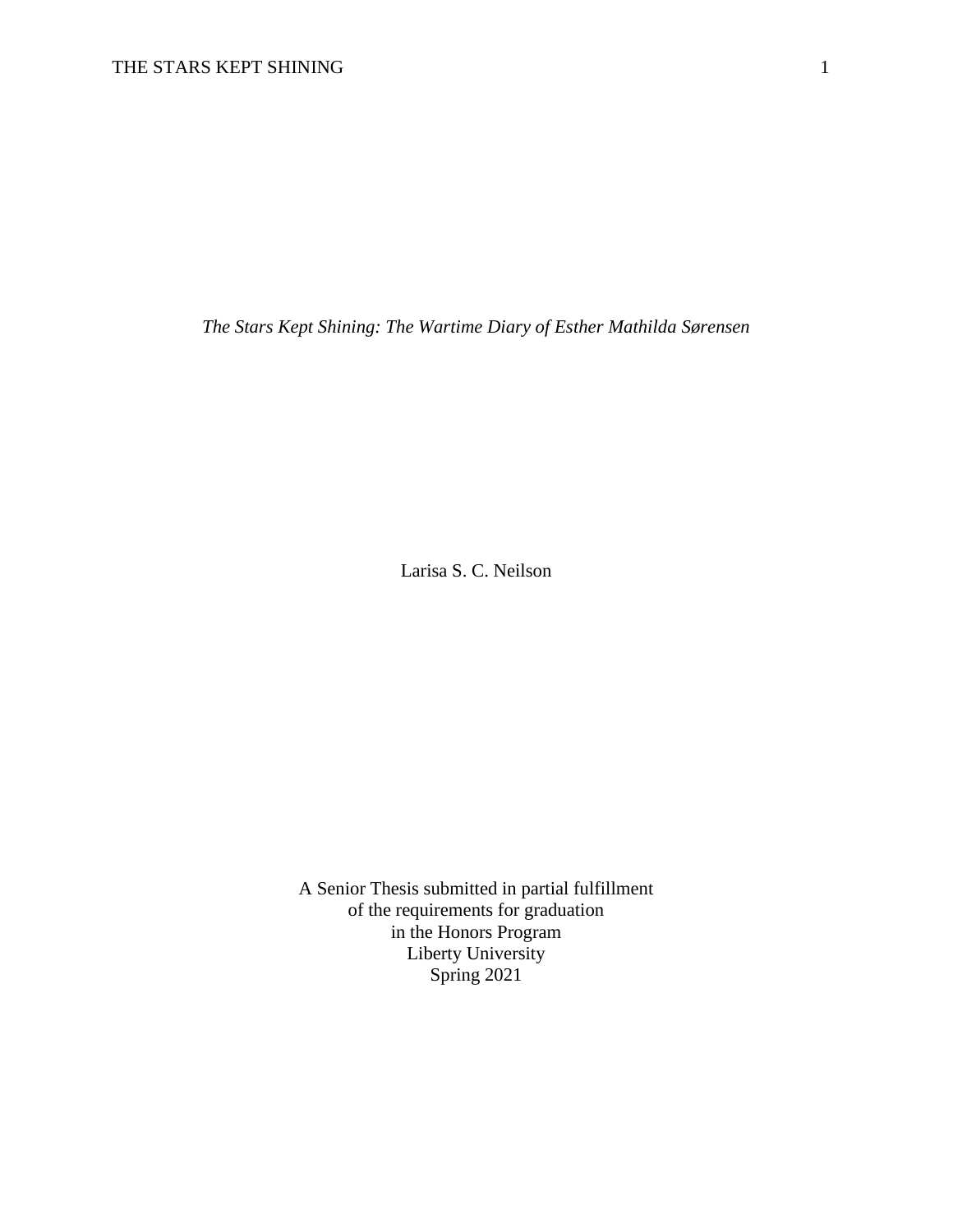Acceptance of Senior Honors Thesis

This Senior Honors Thesis is accepted in partial fulfillment of the requirements for graduation from the Honors Program of Liberty University.

> Benjamin T. Esswein, Ph.D. Thesis Chair

> > David L. Snead, Ph.D. Committee Member

\_\_\_\_\_\_\_\_\_\_\_\_\_\_\_\_\_\_\_\_\_\_\_\_\_\_\_\_\_\_

James H. Nutter, D.A. Honors Director

\_\_\_\_\_\_\_\_\_\_\_\_\_\_\_\_\_\_\_\_\_\_\_\_\_\_\_\_\_

Date

\_\_\_\_\_\_\_\_\_\_\_\_\_\_\_\_\_\_\_\_\_\_\_\_\_\_\_\_\_\_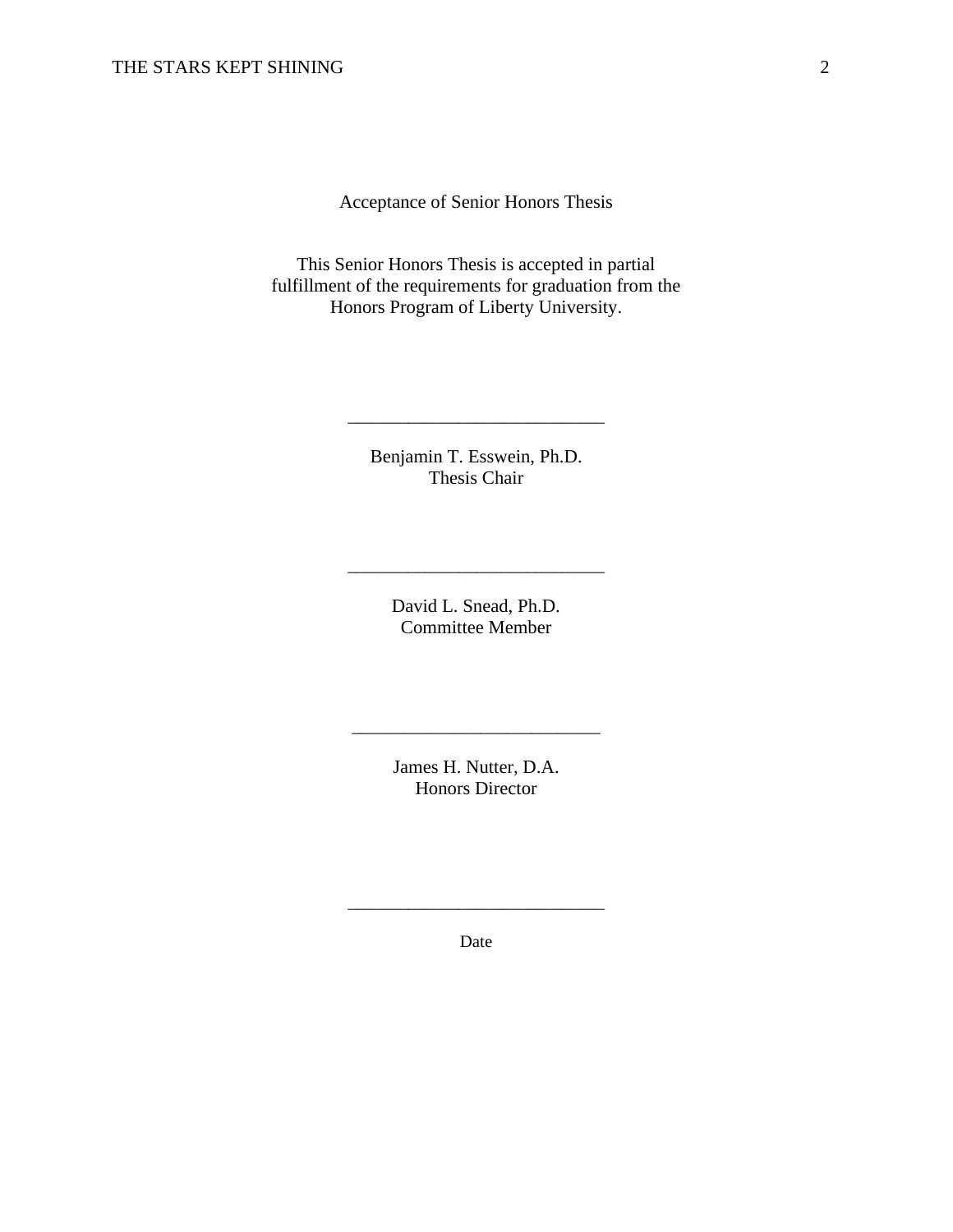## **Abstract**

In fulfillment of the Liberty University Honors Department Thesis requirement, the following is a creative thesis in the form of an historical fiction novella diary, written in the first person. The story follows the life of Esther, a young Danish woman, as she navigates what it means to be a Jew in World War II era Europe. Though the characters are fictional, the story presents possible real-life experiences for a person living during this time.

The style of this novella is popular among middle and high school teachers and can be an important teaching tool as it is an engaging way for students to learn about a period in history. The diary form lends a real-life and personal feel which is relatable to children of similar ages.

The experience of Jews in Denmark during the Holocaust is unlike any other of the European countries. Denmark had a very small Jewish community, approximately 8,000 at the start of the war, and roughly 99% of them survived. While the majority of European Jews perished during the years of 1939-1945, the gravity of the situation in Denmark is remarkable. Even though Denmark is considered to have collaborated with the Nazi regime, they resisted in many ways, not least in her work in saving almost her entire Jewish population.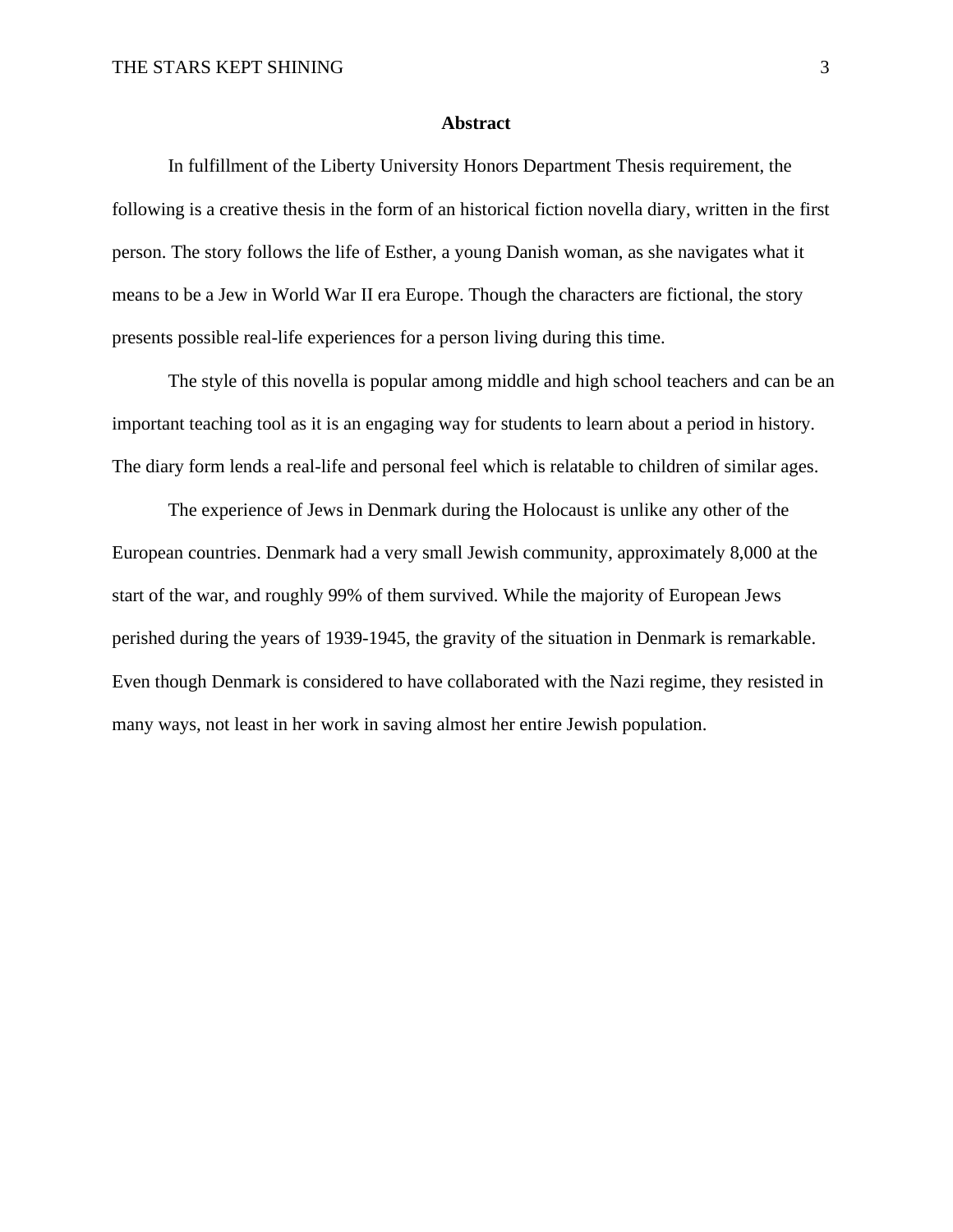## **Contents**

| Introduction                             | 5  |
|------------------------------------------|----|
| Part 1-Invasion                          | 6  |
| Part 2-Occupation and Growing Resistance | 15 |
| Part 3–Persecution                       | 24 |
| <b>Fragments of Theresienstadt Diary</b> | 29 |
| Epilogue                                 | 31 |
| <b>Historical Notes</b>                  | 33 |
| Appendix                                 | 48 |
| Endnotes                                 | 49 |
| Bibliography                             | 53 |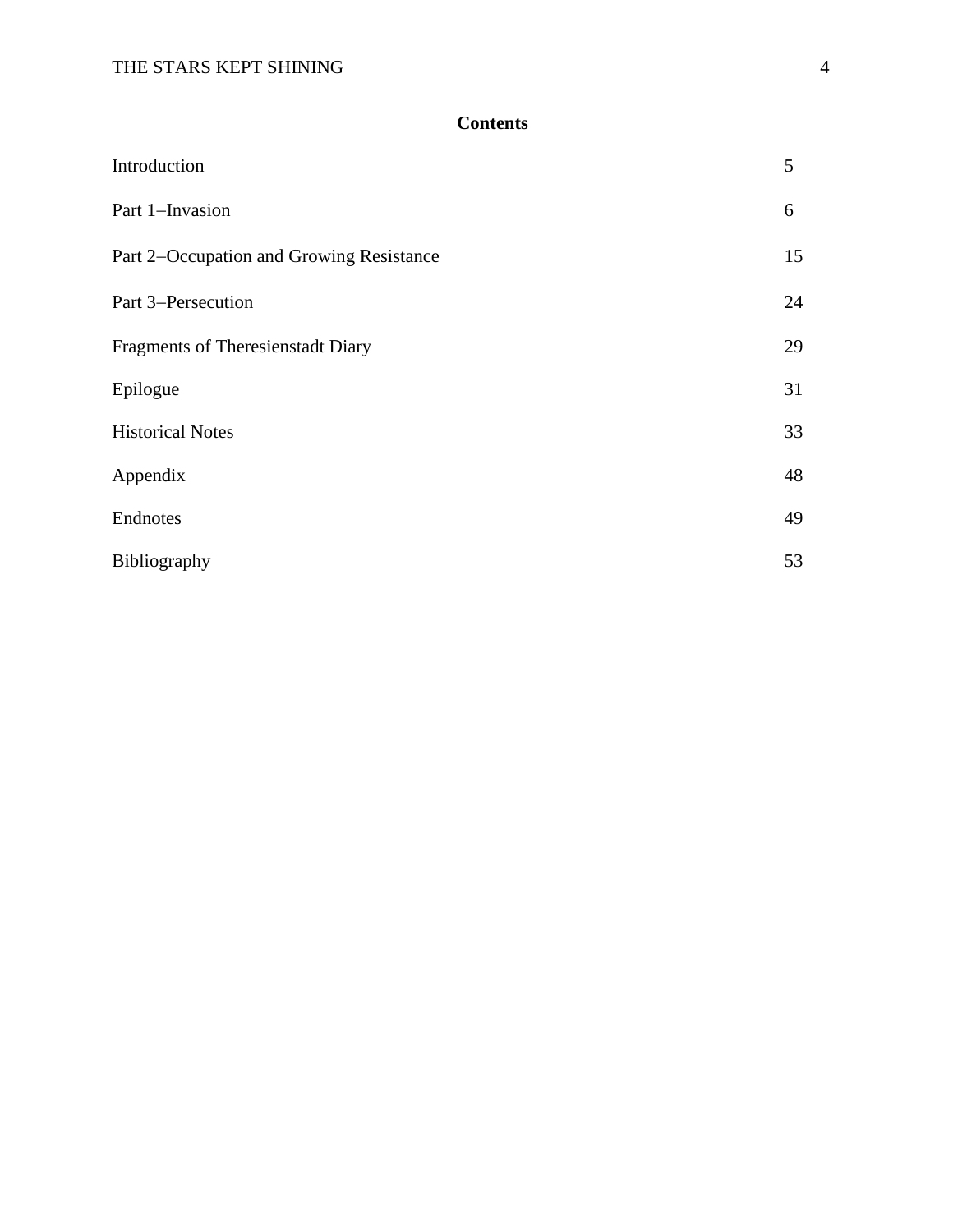# **The Stars Kept Shining: The Wartime Diary of Esther Mathilda Sørensen Introduction**

The following diary is a creative work which aims to give the reader a glimpse into the life of a Jewish, Danish teenager living in Denmark during the German occupation of World War II. It is presented as if it were a series of collected entries that have been edited and are ready for publication. Though the events and circumstances within the diary of Esther Sørensen are historically plausible, the Esther and her diary are fictional. She is a composite character, created by the author, inspired by multiple diaries from Jews during the Holocaust. I would like to give specific reference to Knud Pedersen, Gonda Redlich, Petr Ginz, Helga Weiss, and Johna Christensen whose diaries and stories formed the basis for this diary. Also, indirect inspiration came from Anne Frank's diary and her desire to never be forgotten, as well as the Dear America Series published by Scholastic, which gave me the idea to portray the history of the Danish people through the eyes of Esther Sørensen.

The diary begins just before the German invasion in April of 1940. Esther is an orphan living with her grandmother in Copenhagen, Denmark. The diary covers the occupation, the war, and the subsequent deportation/rescue of the Danish Jews through the eyes of a normal Danish teenager living her daily life. While Esther's story will unfold as she is inspired to relate events, memories, and people that come across her mind as she writes in her diary, some background information will help the reader understand her context. Esther is a Jewish girl. This means that she will reference religious observances as they may come up, such as the Shabbot dinner she mentions on page 10. More information about referenced Jewish customs can be found in the Historical Notes section.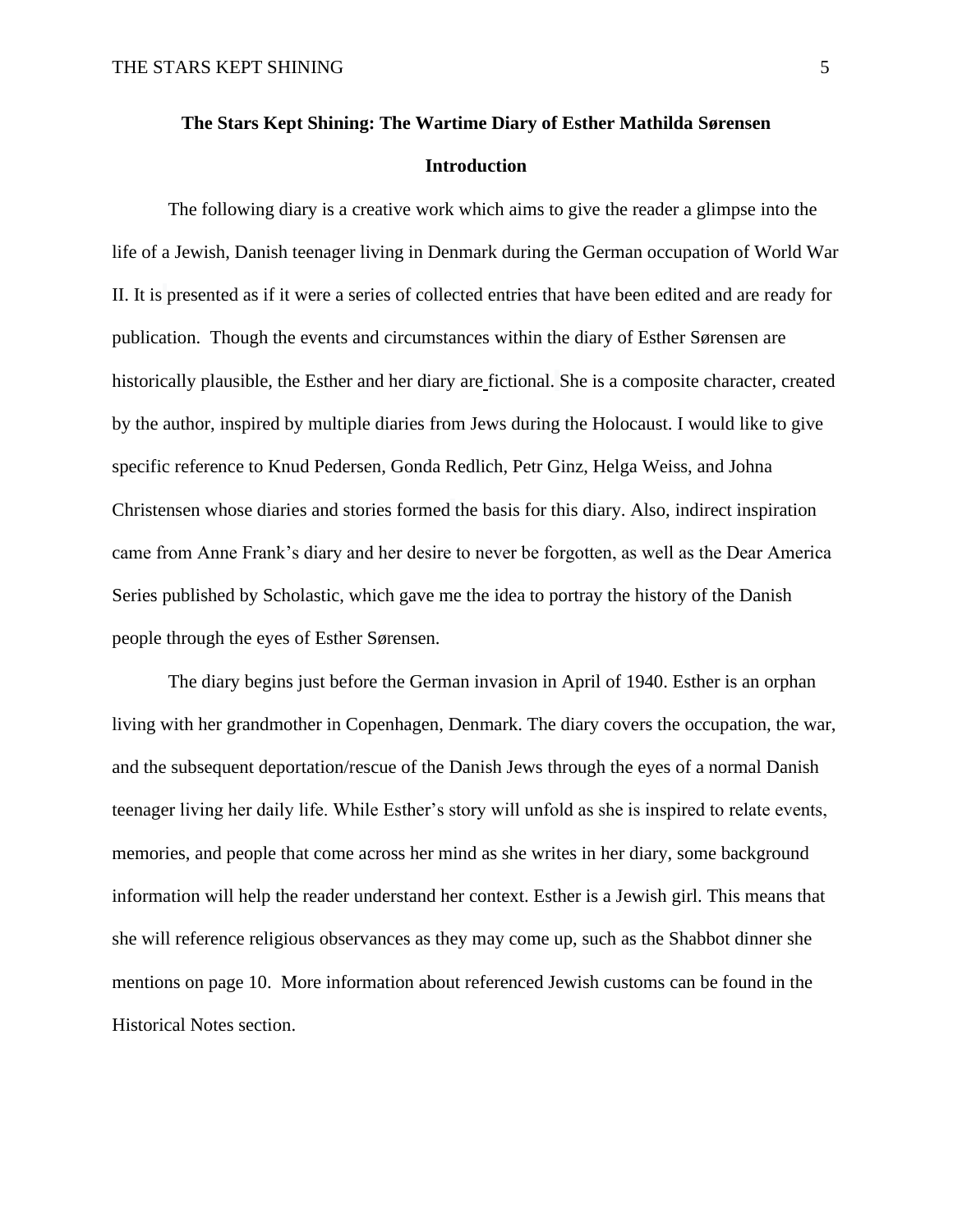A list of common Danish, German, and Hebrew words used in the diary is found in the Appendix.

## **Part 1–Invasion**

#### *Tirsdag,* **March 26, 1940**

*Mormor* gave me this journal today (even though my birthday is not for another two weeks) because she wants me to be able to write about all that is happening in Denmark. She knows writing is my one true passion as I am always writing little stories and poems to read to her. Anyway, I expect I will have a lot to write now since the Germans are moving in close to Norway and Denmark. Planes and ships have been seen and heard for many days now.<sup>1</sup> I wonder if they will invade us…if they do what will it be like? Ever since we heard of the German invasion of Poland last September, I have had a nagging thought in the back of my mind that I keep pushing away. Now that they are getting closer it is hard to push out: the Germans will come to Denmark and life will never be the same.

## *Mandag,* **April 1, 1940**

Today is *aprilsnar* so I played a trick on *Mormor!* She came to my room to wake me up, as is her custom, and found that I had several red dots on my face. She was immediately thrown in a tizzy and decided that I should not attend school. I tried my best not to giggle before she left the room to bring hot breakfast to me so I should not have to leave bed. When she came back and checked my forehead for fever, some of the rouge spots smeared and she began to smile. Realizing the joke, she laughed and then I laughed and then we could not stop laughing. As I was already late for school, she said I could wait until after lunch, which is fast approaching. I told Agathe about it at school. Since Agathe is my best friend and we have known each other since we were babies- she confided in me that she did not play any tricks yet and wishes she had as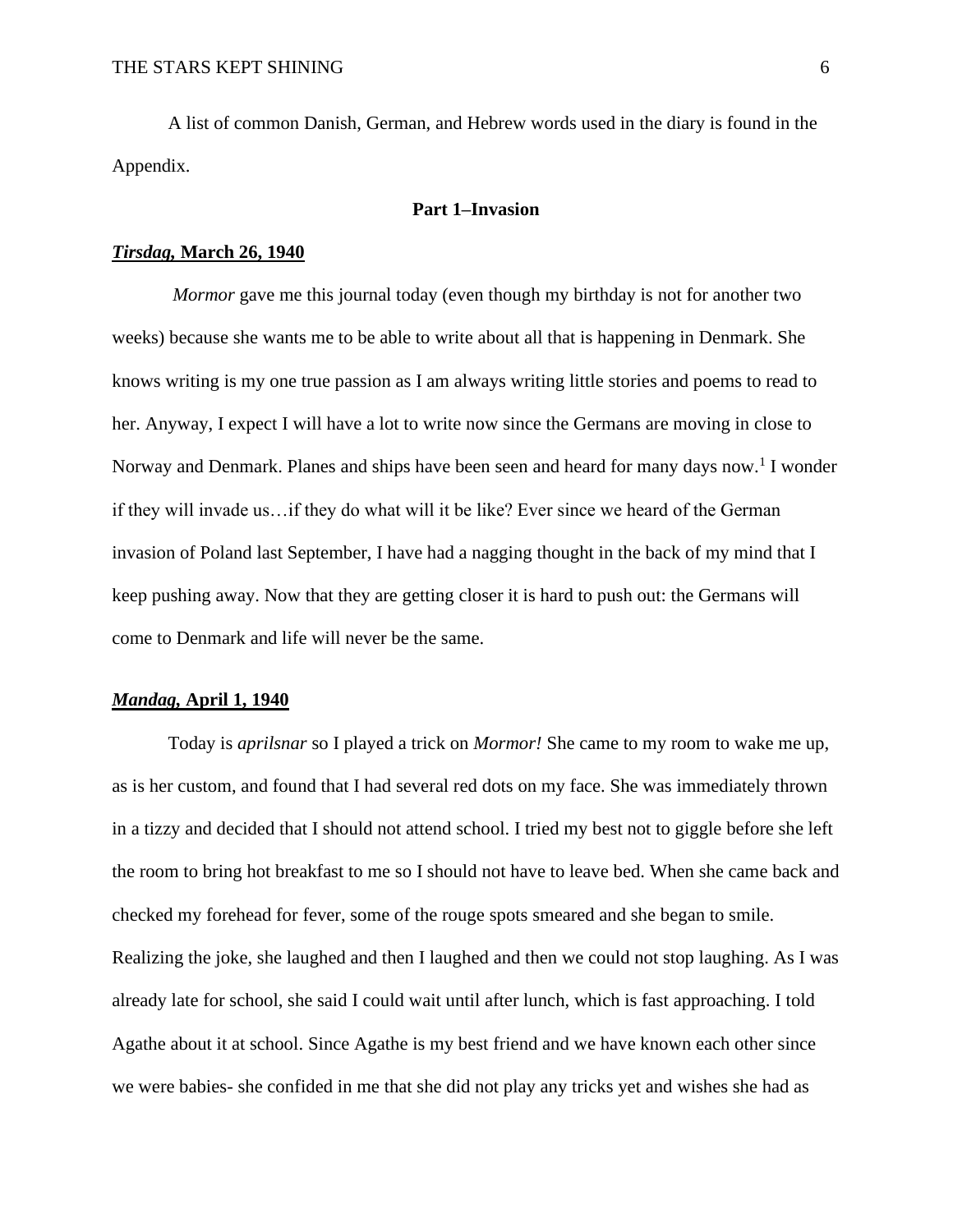kindhearted a grandmother as I have. She thinks *Mormor* is the best one there is. *Mormor* is my favorite person in the world! She is the best at everything. She is the best cook, the best seamstress, the best gardener- I agree with Agathe, the best *Mormor*!

#### *Fredag***, April 5, 1940**

Dear journal, I realized I have not introduced you to myself yet. I was born Esther Mathilde Sørensen on 9 April 1923, in Odense, Denmark, which is exciting because it is also where Hans Christian Anderson was born. My parents were Peder and Annegrete Sørensen. My father was a pianist, and my mother was a singer. They were both quite well known, and I have been told how people came from all over to hear them perform. Tragically, they both died in a car accident when I was only two years old. Ever since, I have lived here in Copenhagen with *Mormor*. My *Bedstefar* died the year I was born so we were both alone in the world except for each other. I have no real memories of any of my other family. Only fabricated ones I have created from stories *Mormor* has told me and from the belongings she has kept for when I grow up. It has never occurred to me that my life is a sad one… I do not feel sad. I have *Mormor* and I have Agathe and my friends at school and my beloved Denmark. But now, I may even lose that…. But, I do not like to think on sad thoughts! It puts me in a mixed-up, disagreeable mood.

## *Tirsdag* **April 9, 1940**

It's happened! The Germans are here! Everything happened so quickly we are all stunned. This morning I was groggily getting ready for school when the house started to shake. I looked out my window and noticed it was snowing! Or at least, I thought it was and thought how strange the flakes seemed. But it was not snow at all. Dark airplanes were flying overhead and thousands of flyers were fluttering through the air with big black letters at the top: **OPROP!**<sup>2</sup> The Germans cannot even spell correctly! The flyer was a pamphlet explaining that the Germans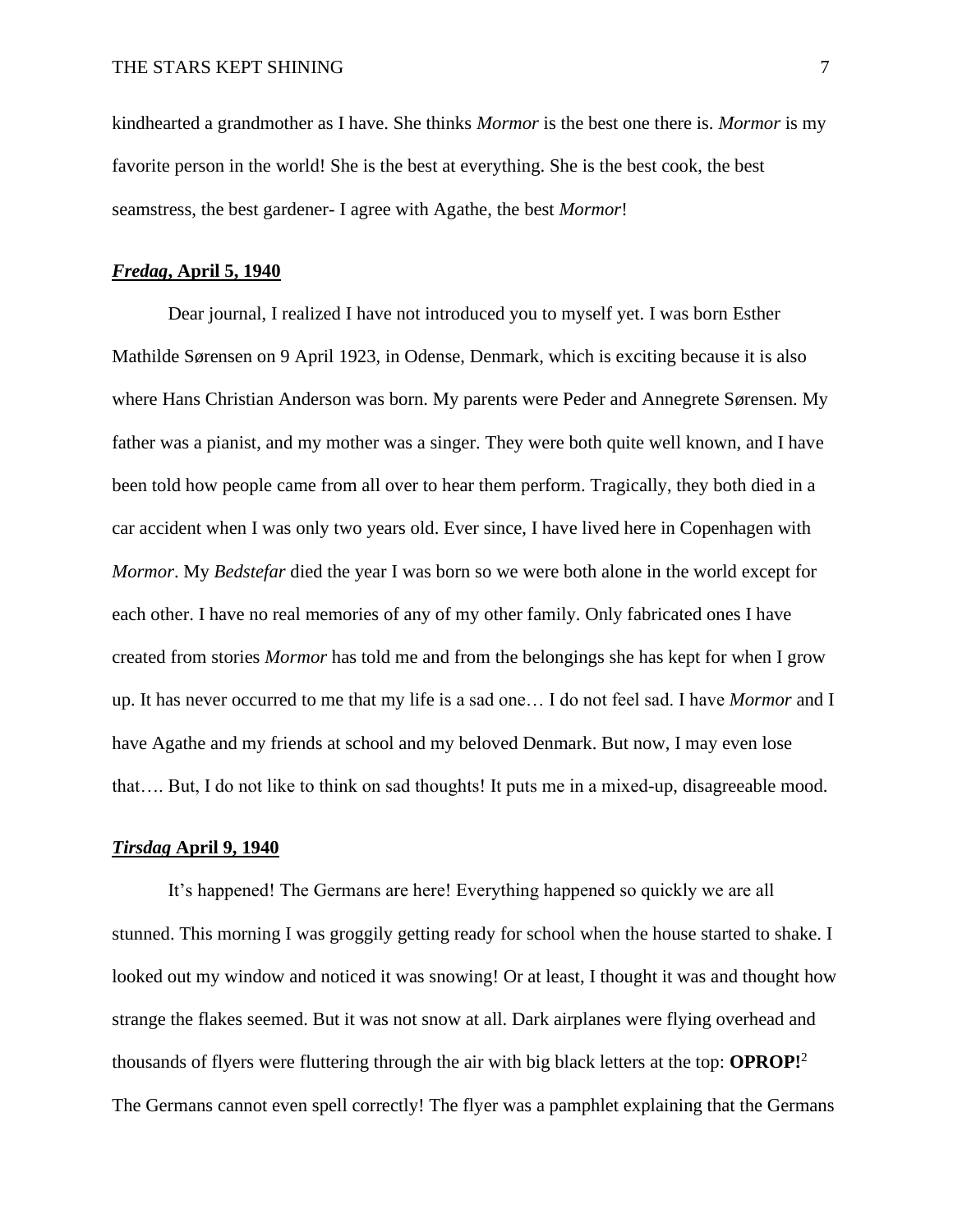had invaded Denmark and were now occupying us, and we were to be a "protectorate" of Germany. I do not really understand what that means, but I cannot imagine that I want or need to be protected by the Germans.

Selfishly, I am also rather annoyed that the Germans chose my birthday to invade. It rather put a damper on the whole thing. Still, *Mormor* made me an apple pudding, which is my favorite, and a couple friends from school gave me cards and little gifts they had made. It was nice of them to remember. Agathe came over and we had a good time but, mostly we were all just shocked by today's events.

#### *Onsdag***, April 10, 1940**

There was much excited chatter at school today and the invasion was all we talked about. It seems that King Christian X and the prime minister agreed to let Germany occupy Denmark! There was an official announcement on the radio:

The government has acted in the honest conviction that in so doing we have saved the country from an even worse fate. It will be our continued endeavor to protect our country and its people from the disasters of war, and we shall rely in the people's cooperation.<sup>3</sup>

I am rather upset about the whole thing. Why didn't we fight? I know there are people who sympathize with the Nazi regime, but have they really gained that much power over us? My Denmark is such a beautiful, wonderful, magical place. We do not fight and quarrel with each other. We have a peaceful king! Not a little man who yells all the time and uses soldiers to muck everything up. How long will this last?

## *Lөrdag***, April 13, 1940**

As it is *Lөrdag*, went to synagogue today. *Mormor* and I are in the habit of attending services in the morning. Nothing was different except that many women were whispering in the balcony afterwards about the Germans. Some voiced concerns about rumors they have heard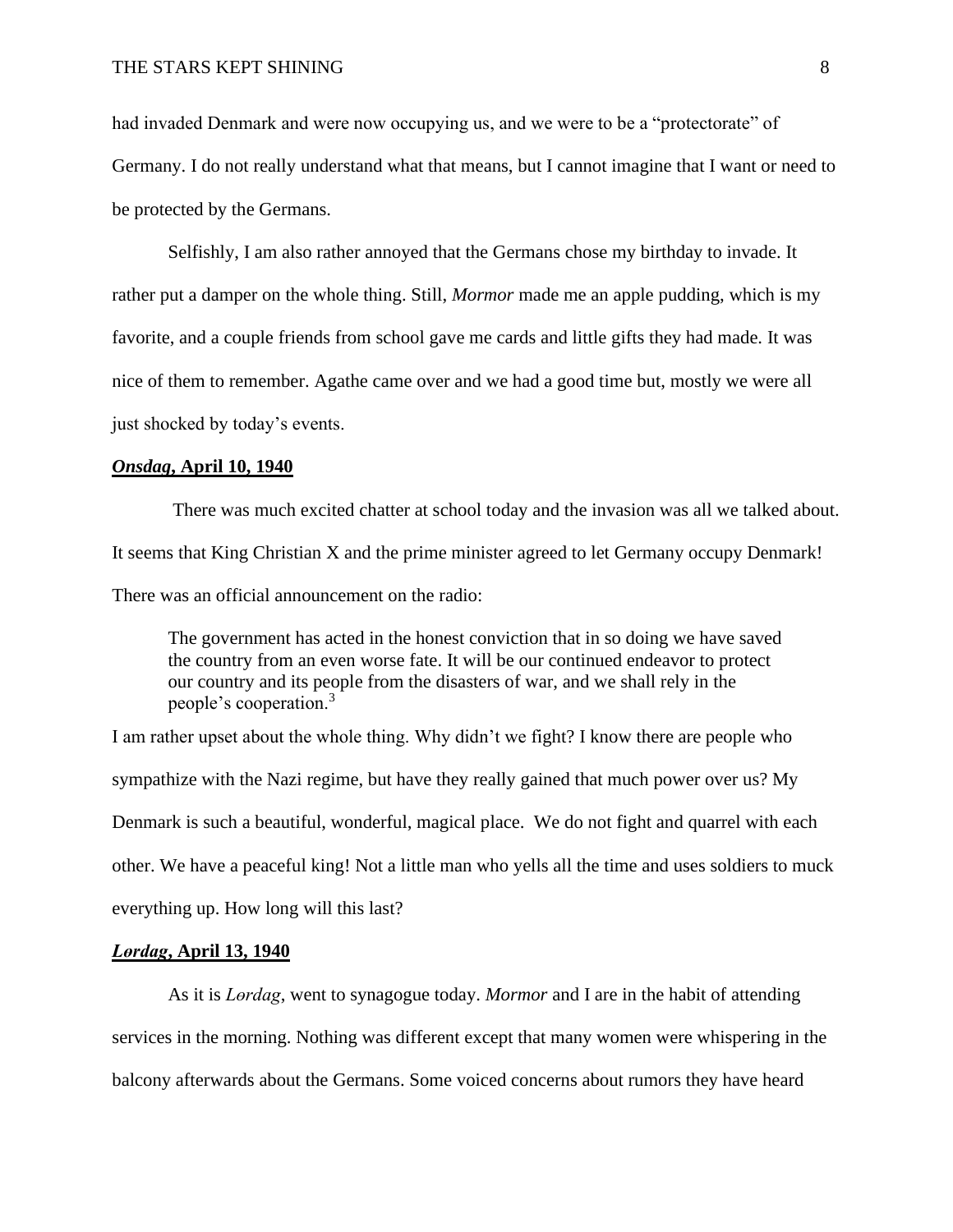about German Nazis mistreating Jews, but *Mormor* hushed them all and told them all *at hælde vand ud af ørern* and that put an end to it.

The rest of *Lөrdag* is usually pretty quiet for me, but Agathe sometimes comes over and we go for a nice walk. Spring is my favorite time of year for these walks because there are flowers everywhere and the bright colors make me happy.

## *Fredag***, April 19, 1940**

There has been so much activity and it is so confusing right now, but I will try to put it down into words. Bjorn and I talked about how the Norwegians are fighting back and yet we did nothing.<sup>4</sup> He explained to me that our military was too small to put up a fight.<sup>5</sup> Apparently Denmark never built up much military force after our defeat in the Schleswig War against Prussia in 1864. We really believed that the Germans would honor a nonaggression pact we signed last Fall (I am not entirely sure what all that means...) and we reduced our military.<sup>6</sup> Bjorn knows so much about these things. I could listen to him talk for hours…Bjorn! I have not written about him in the journal yet. He is my dream, my prince charming, my *ene ægte kærlighed!* Of course, he does not know this. We have been friends for as long as I can remember, and it was one year ago (when we were fifteen) that I realized I loved him. Just out of the blue one day it came to me. I vowed to myself that I would only ever love him and one day he would know it. It is a little secret I keep to myself, but I believe that he may love me too. He just might not know it yet.

The Americans really have the dreamiest songs about love, and I imagine myself all the time looking like Deanna Durbin or Rita Hayworth.<sup>7</sup> Sadly, I am not so pretty, and my hair is straighter than a stick, which makes me incurably childish looking. Not at all like an almost seventeen-year-old woman…I think perhaps I dream too much. I mean, our country is crawling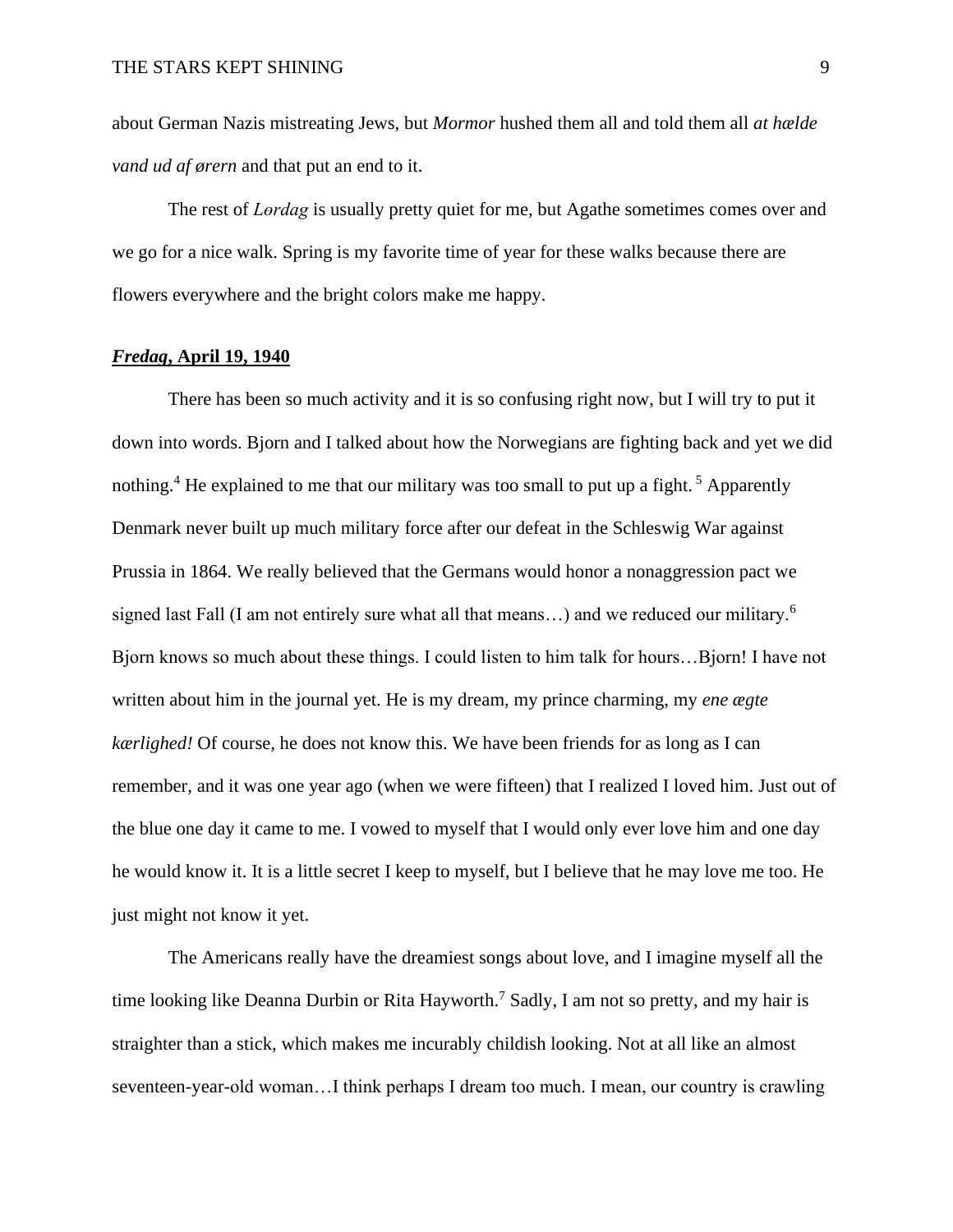with Germans, the whole world seems to be falling apart. I want to do something to help, to make everything go back to the way it was before Hitler and Nazis. But what can I do? I am still trying to figure out who I am …I am still wanting to have fun. The summer holidays are not far away, and I am afraid all of my plans will be ruined.

#### **Fredag, June 8, 1940**

It has been a tragically long time since I have written. It seems that, even during a German occupation, children must still go to school and prepare for exams… I absolutely loathe biology and mathematics. I do not really understand why I should have to know all about microscopic organisms or how to figure out complex abstract problems when I will become an author and an artist.

*Godhed*! It has been two months! To be honest, not much has changed here since the invasion. In fact, in some ways we are getting used to the German soldiers all around. Many people are not happy with their presence. Sometimes it bothers me when a young soldier smiles at me in a store, but it also makes me wonder if they are so evil. Most of them are not much older than me and Agathe. She finds them quite good looking and is not afraid to tell me so. But she also says that if they try so much as a wink, she'll send them straight back to where they came from. Agathe is the sort of girl that is as funny and witty as she is pretty. Bjorn tells me we must not be friendly to them. They are enemies, invaders. Bjorn wants to become a professor of Danish history. He knows all about the early history of Denmark. About the Vikings, about how we have had conflict with the Germans, who keep trying to invade us, for centuries.

Today our history lesson (I joke with him because when he starts talking, he often makes me feel like I am back in my history teacher's, Professor Nielsen, classroom) went like this: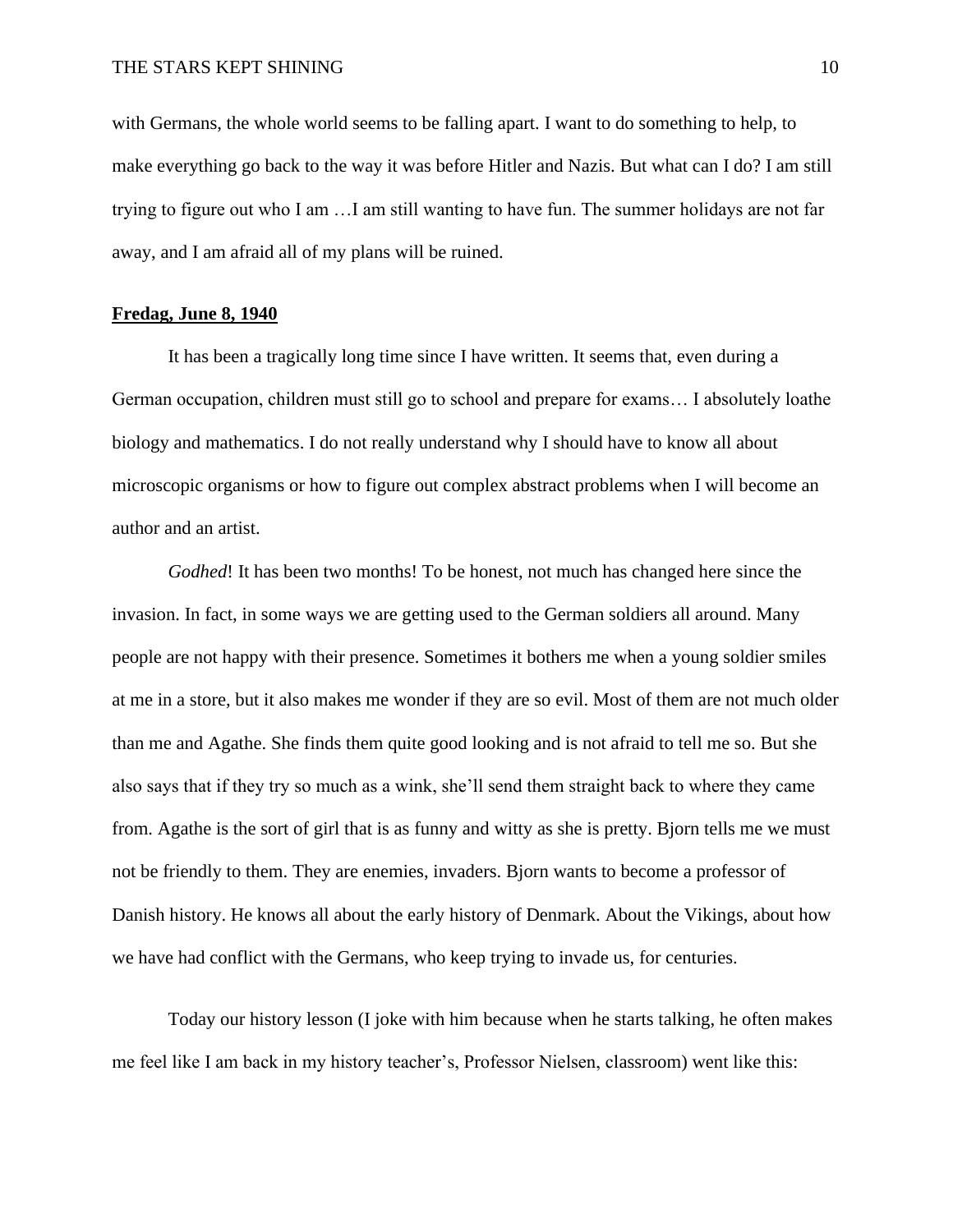Bjorn: Did you know that the Danish king, Canute the Great, grandson of Harald I, conquered England and extended his rule over Denmark, England, Norway, *and* Sweden around AD 985-1014)??

Me: (feigning mock surprise) No! However, did he manage to do that?? Bjorn: Very funny. It doesn't matter anyway I suppose as he was unable to make a lasting empire…but it is still neat that we Danes have been around for so many centuries.<sup>8</sup>

He knows I like to tease, and he is a good sport. Danish, Viking history is not my expertise, but I do like to listen to him. He gets so passionate about what he believes in. He told me he has something really neat to show me but that it is a secret, and I must swear not to tell anyone. Not even Agathe, which will be difficult as we tell each other everything. I hope he shows me soon! *Mormor* is calling me. It is time for Shabbat dinner and today we are eating with Agathe's family.

## *Mandag,* **June 11, 1940**

Today, I have been bursting to write down this secret: Bjorn has joined the Resistance! He showed me a pamphlet he and some classmates made on the day the German's invaded. They have created ten commandments of Danish resistance. They are as follows:

- 1. You must not go to work in Germany or Norway.
- 2. You must work badly for the Germans.
- 3. You must work slowly for the Germans.
- 4. You must spoil their production machines and tools.
- 5. You must spoil whatever helps the Germans.
- 6. You must delay all German transports.
- 7. You must boycott all German and Italian films and papers.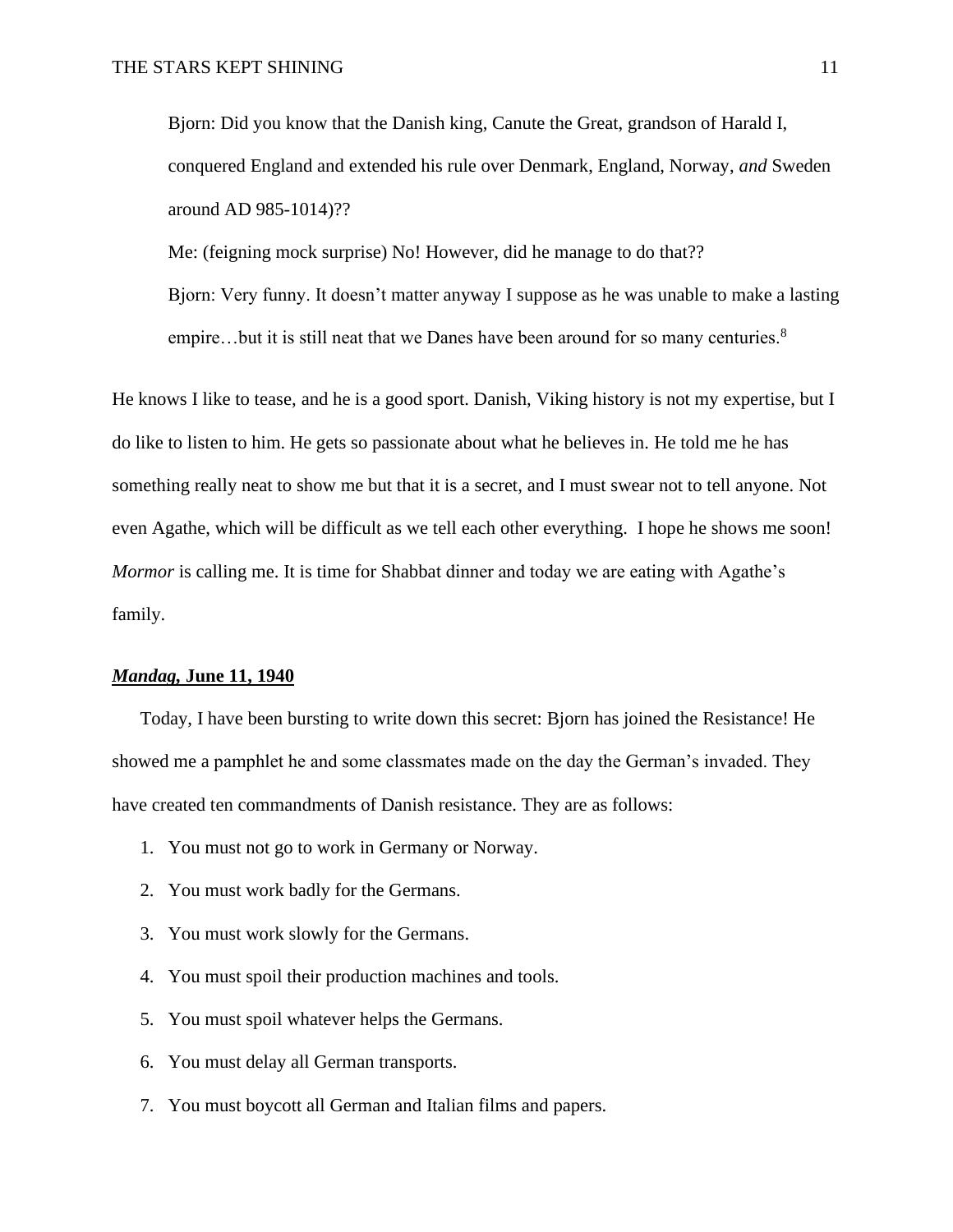- 8. You must not buy or trade with the Nazis.
- 9. You must treat all traitors as they deserve to be treated.
- 10. You must defend every person persecuted by the Germans.

JOIN THE FIGHT FOR DENMARK'S FREEDOM!<sup>9</sup>

This is all very exciting, but also very scary! I mean, we're still just kids. How can we resist the Pact of Steel? The Italians and Germans have made such a huge force and they are gaining so much control of Europe. I know better than to tell Bjorn what to do, but I will be praying the Shabbat Psalm for him that the Almighty will shelter him and keep him from all harm.<sup>10</sup>

## *Onsdag,* **June 20, 1940**

I wrote a poem today in school. I am ready for the summer holiday to begin next week and was distracted by the smudges in my workbook as I wrote my exercises. It goes like this:

My pencil is my downfall For in each written phrase In which I leave a piece of me Will one day leave the page.

For graphite fades and smudges It cannot withstand time And every page I write on Will lose its little rhyme.

My left hand smears each word And makes a sooty mess But I cannot write in inkpen Which causes my distress!

So every hope I have Of living on this way Is ruined by my pencil,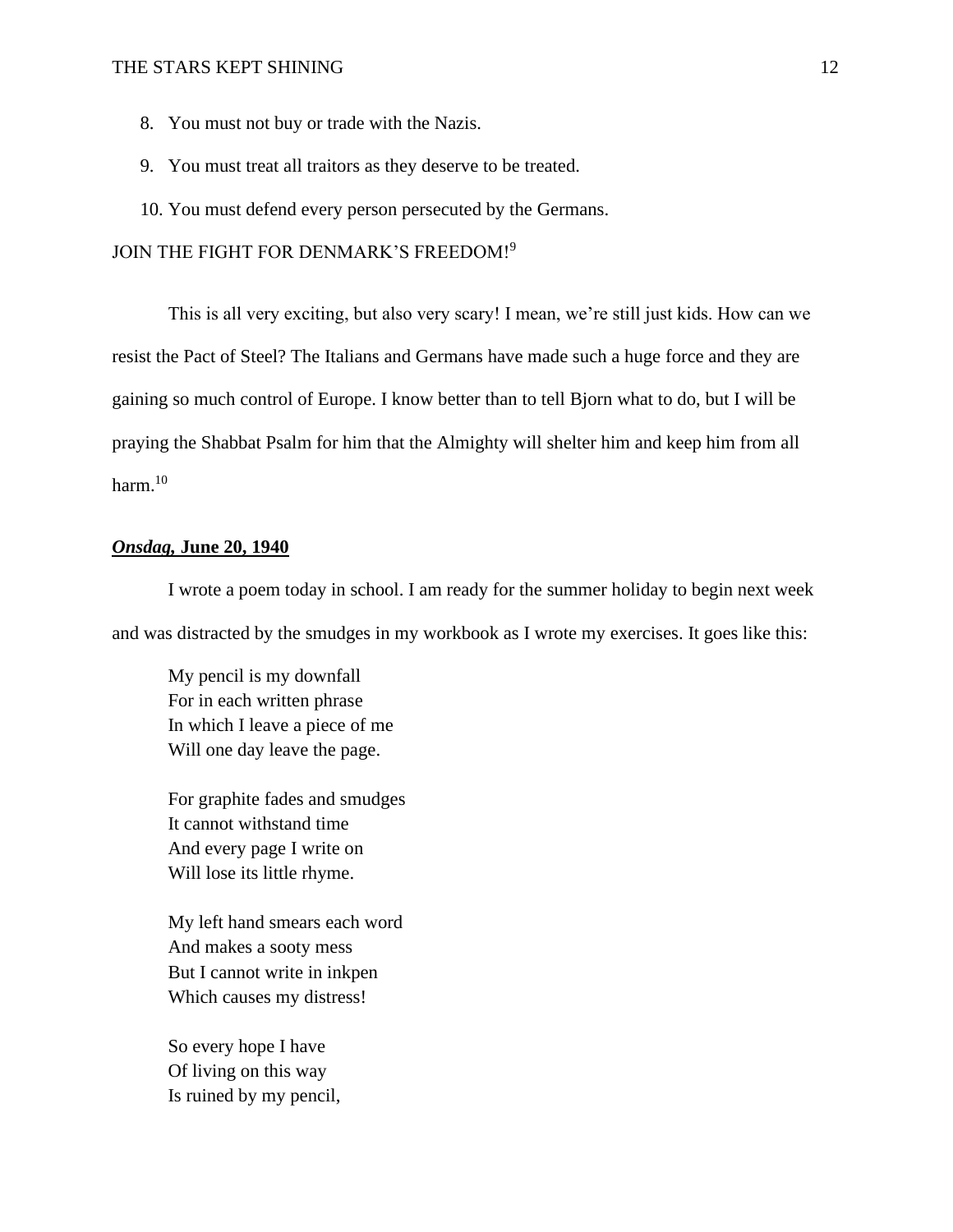And that's the price I pay.

I thought the poem was rather amusing until I realized I write in my journal with a pencil, and it made me sad to think that it will fade as time goes on. I do hope to "live on" through my writing. Perhaps I should write in ink… or maybe one day I will type it all up and make a memoir of my life. I can see it now, best-selling novel *My Golden Youth- The life of Esther Sørensen.* I say this jokingly, but it would be quite glamorous to be a published author.

## *Onsdag,* **September 4, 1940**

Dear Journal, can you forgive my absence? To be honest, I have been busy and surprisingly fulfilled! I look back on my dramatic writings bemoaning the ruination of my childhood and summer break, and I must update you and say that life is quite normal. I suppose we are "occupied" now, but it really has not changed much. Summer holidays came and sadly they have gone. But they brought some welcome changes to the life of yours truly.

The highlights of this summer are as follows: As always, I traveled with Agathe and her family to Fredensborg. It is a long trip, but well worth it. We love the little summer cottage near Lake Esrum! We swam and spent hours sunbathing. There was, of course, also Fredensborg Palace, which is beautiful! I have made a new summer dress, which I think is quite chic (my word of the summer).

p.s. I think it is funny that the last time I wrote was also on *Onsdag*.

## *Torsdag***, September 20, 1940**

School is in session and I am once again occupied by papers and homework and events. I have decided I will not apologize any longer for long absences in my writing for two reasons: first, it makes me feel bad and sometimes makes me think of writing in here as a chore instead of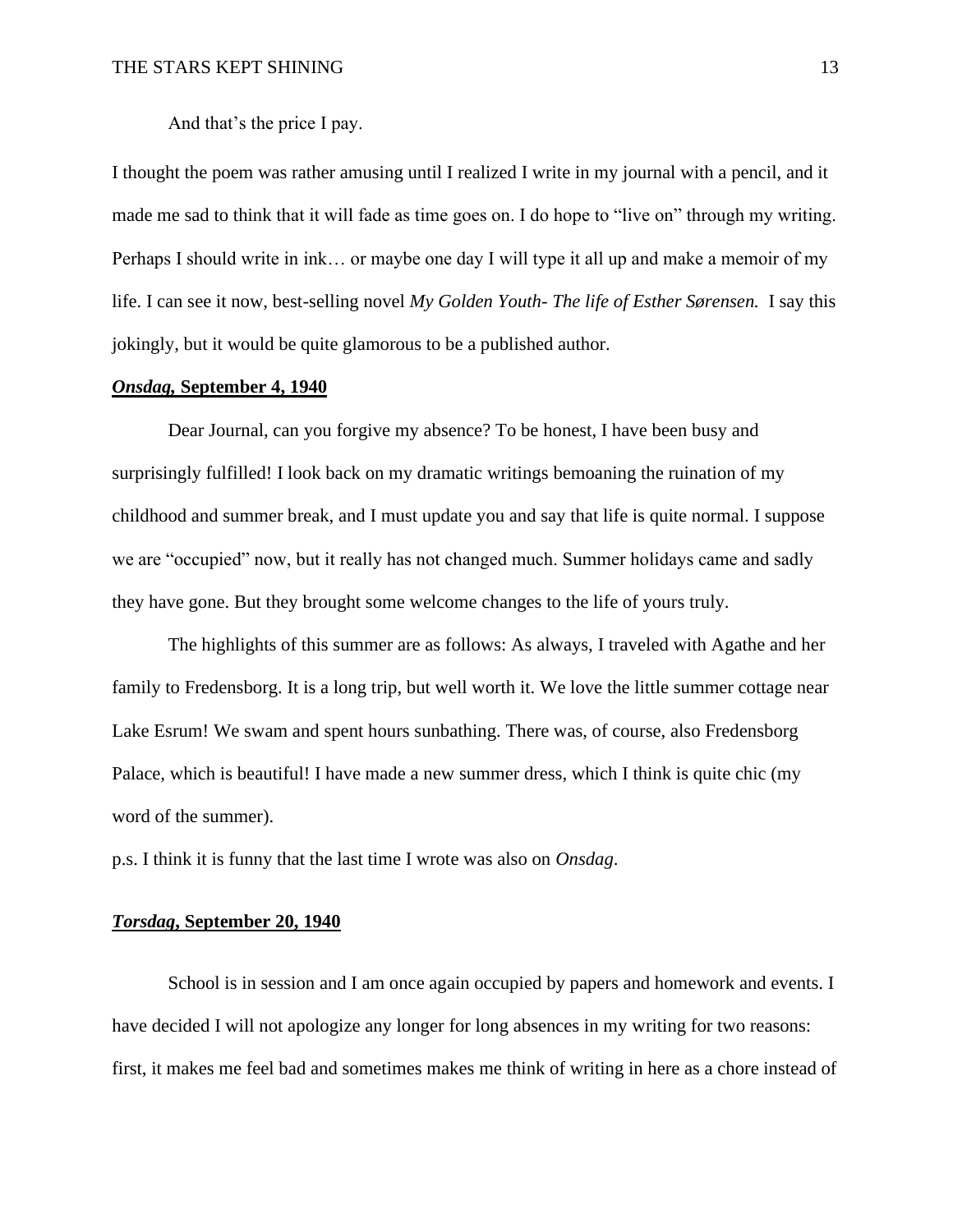as my special place to release the thoughts that build up in my mind. Second, I write funny anecdotes and stories and poems and musing in lots of other places and therefore cannot be redundant and waste paper here on thoughts I have already released.

## *Onsdag***, October 2, 1940**

Today marked the beginning of Rosh Hashanah. The New Year! (at least for Jews). I love this holiday because I do not have to go to school and, my favorite part, we eat apples dipped in honey.<sup>11</sup> I am very grateful that we have apples and honey! The war will never seem so bad if we still have all my favorite things to eat! I helped *Mormor* with the *challah* bread, and I must report that my efforts show little improvement since last year. I am afraid I will never make a husband very happy with my cooking skills. I almost forgot to make a resolution! But as I am thinking of it now, I will resolve to get higher marks in the subjects I detest.

## *Onsdag***, October 30, 1940**

I am already failing in my resolution. I am staring at my report card and I have hardly improved at all in mathematics. I just cannot seem to apply myself to things that I have no interest in. *Mormor* tells me this a bad quality and that I must try harder. She says "*Elskede,* there will be many things you do not like in this world, but God did not make you to give up when things are not to your liking. He made all things to display His glory and you must learn to see things are God sees them." I would like to see things as God sees them, but I cannot seem to convince myself that mathematics displays any glory. Agathe seems to glory in the glory that is hidden from me. Her marks have always been high in arithmetic and I do believe she actually enjoys it! I wish her knowledge would rub off. I will try not to give up, but frankly, I do not expect my resolve to last long!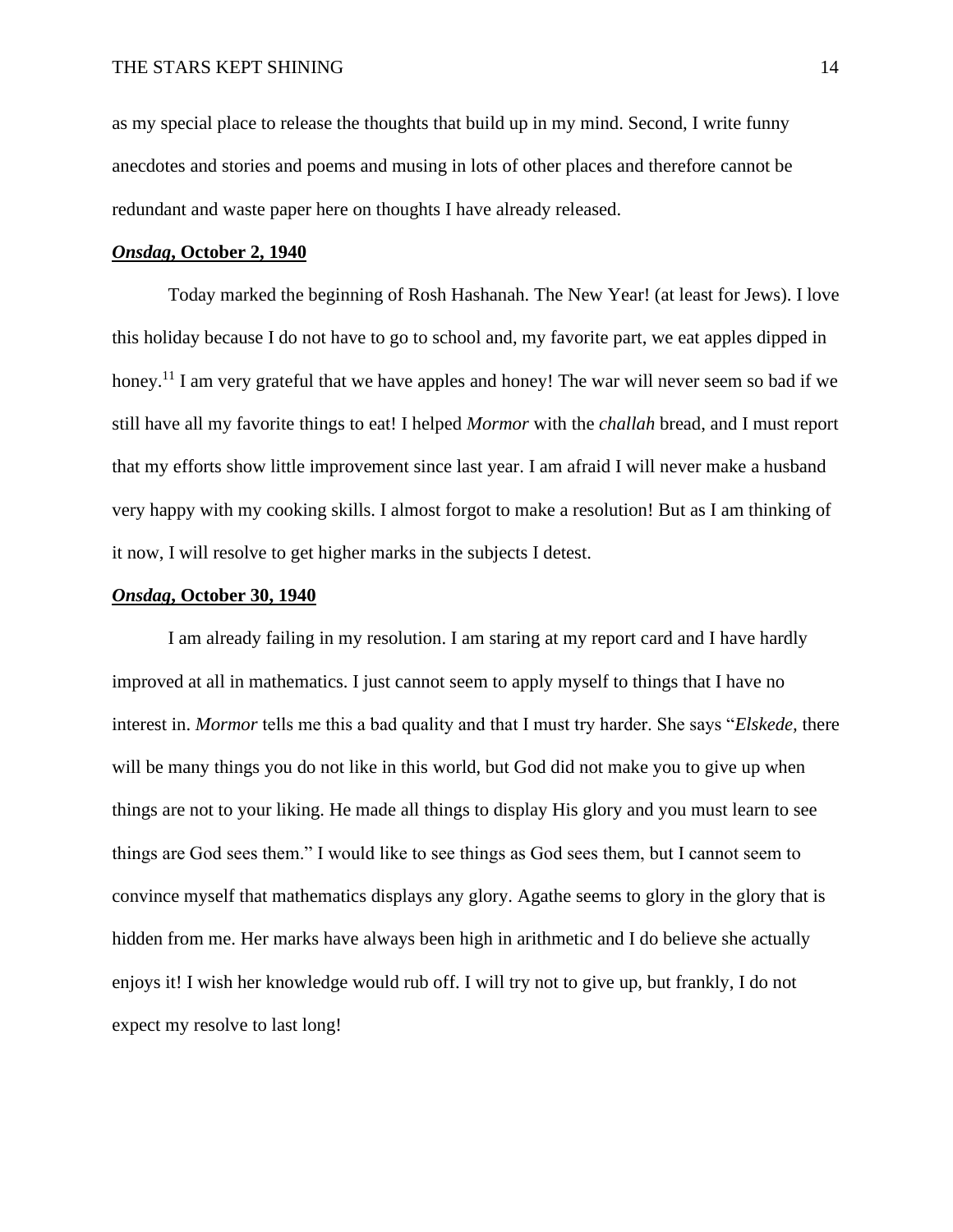## *Torsdag***, November 14, 1940**

The first flurries of snow fell today. I love the beginnings of the seasons. It is like a peek into what is to come, and the first days and weeks seem to throw the world into an excited frenzy. I like to watch as animals start to make their preparations and even plants know to change. The turning of the seasons fills me with a sense of belonging to the earth. I like to close my eyes and absorb all of the sounds around me. It makes me feel a part of something much larger. There are moments when my being here seems only for the purpose of watching the rest of creation around me, to show me that everything knows its place and its purpose too.

#### *Mandag***, November 25, 1940**

A curious thing happened today. Agathe, Agathe's boyfriend, Peder, Bjorn, and I went to a play in the Glass Hall Theater at Tivoli Gardens today. We have been planning this for some weeks now and we had a splendid time. There was a moment when I happened to look over my shoulder and found that Bjorn was staring right at me with an expression on his face I had never seen before. He seemed to be immediately embarrassed and lowered his eyes. This made me smile as I have never seen him flustered or anything other than confident and breezy. He bought me peanuts for the show during the intermission and told me that I looked pretty today. I must say there is a flutter in my heart still. He thought I looked pretty. I do believe he must be in love!

## **Part 2–Occupation and Growing Resistance**

## **I. 1941**

## *Onsdag, January 1, 1941*

Happy New Year! I had such fun last night! The New Year's Eve party hosted by Peder's parents is all Agathe and I had been looking forward to for weeks! There was wonderful food and games, and all of our friends were there. Of course, there were some interesting reflections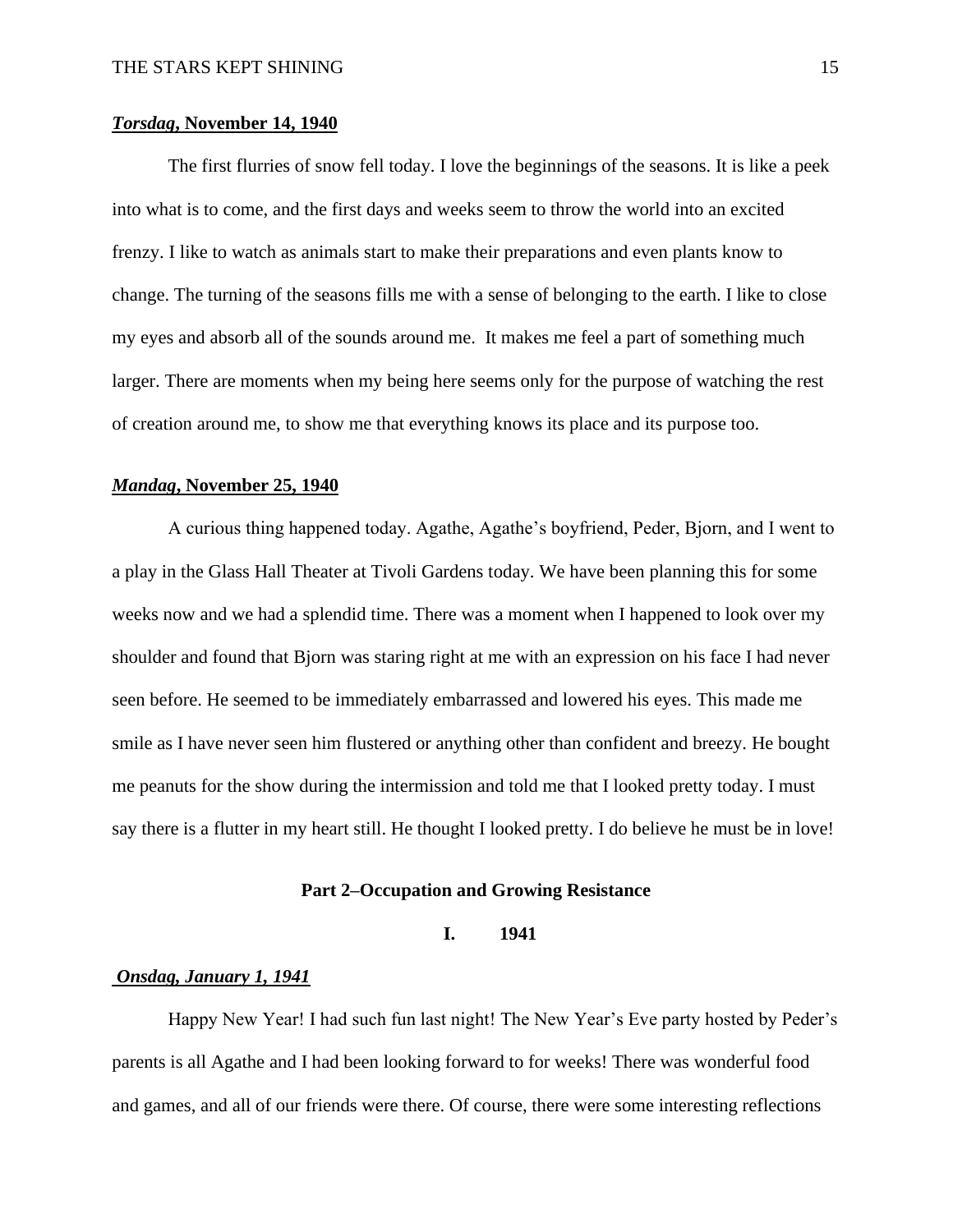this year as it is our first year of occupation. There were many wishes for the new year that we might again become free, but there were also toasts of thankfulness that our lives have been able to carry on. The highlight of the evening was jumping into the new year!<sup>12</sup> As the new year approached, we all stood on chairs and as their big clock struck 12, we all jumped off shouting: *Hav et godt nytår!* It is bad luck not to jump into the new year, and we need all the luck we can get!

## **Lөrdag January 18, 1941**

Bjorn has been learning disturbing news through his connections with the Resistance. He does not wish to frighten me, but I ask him to let me know. Part of me is curious and part of me is terrified to know. He says that Jews are being put into ghettos and labor camps in Poland.<sup>13</sup> They do not have enough food and the living conditions are terrible. Many are dying! I do not understand…

I am so glad nothing like that is happening in Denmark!

#### *Mandag,* **February 3, 1941**

I am learning new German words without even realizing it. In fact, I have begun to keep a little notebook in my pocket so that when I hear a new word or phrase, I can write it down and add it to my collection. I have so far, *Bitte, Entschuldigung,* and *Das Hundewetter.* Some of the soldiers are really quite friendly and I cannot help but talk with them while waiting in line at the grocers. I know Bjorn would not approve, but perhaps he just lumps all Germans together as Nazis. I am starting to think this is not the case.

## *Sөndag***, February 16, 1941**

It is very, very cold today! Overall, though, I think that this winter has not been as harsh as last year.<sup>14</sup> I like the snow well enough, but I will be happy when Spring comes around once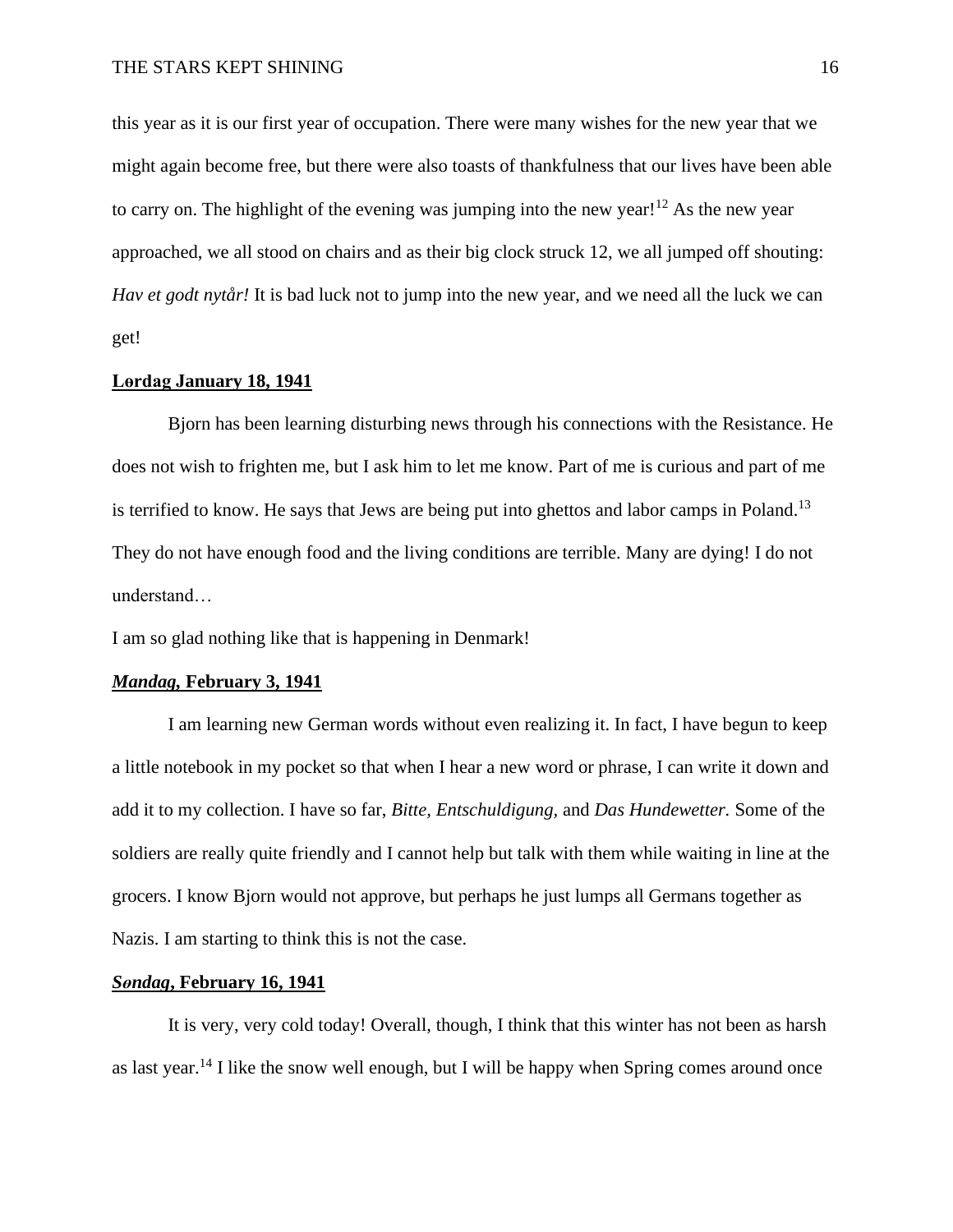again. Hopefully soon! As it is Sunday, I do not have school and I stayed inside all day with *Mormor*. I snuggled up with my Hans Christian Anderson collection of fairy tales. I have had this book since I was a child, but I never grow tired of reading his fascinating stories. Especially on a cold, snowy day like today! There is nothing quite like a warm fire and a good book!

## *Lөrdag,* **March 1, 1941**

Today was a quiet Shabbat. The services went long today so we were at the synagogue for almost three hours! I do not mind as much as I used to, but it is still difficult for me to keep concentration the entire time. I have been thinking of Spring and all the exciting things coming up. I think I will ask Agathe if she would like to make new dresses for the Spring dance!

## *Mondag,* **March 10, 1941**

Agathe is indeed interested in the prospect of making new dresses. We have determined we will spend our Sunday afternoons working on our creations. I believe I will make mine in a soft lilac color I saw at the market. Agathe is planning on bright pink with light blue chiffon flowers around the shoulders.

#### *Torsdag***, April 11, 1941**

Today was a wonderful day! First of all, my birthday was two days ago. It was a lovely day. I had a wonderful time with my friends at school, and *Mormor* gave me a beautiful necklace. It is a silver Star of David with a small diamond in the center, on a string of red and white glass beads. The red and white represent the colors of our nation's flag. She said that when I wear it, I should remember that I am Jewish and Danish. It has been a year now since the Germans invaded and I think sometimes she is nervous that there will be trouble. I do not think there will be any. Nothing has been different so far. She worries too much!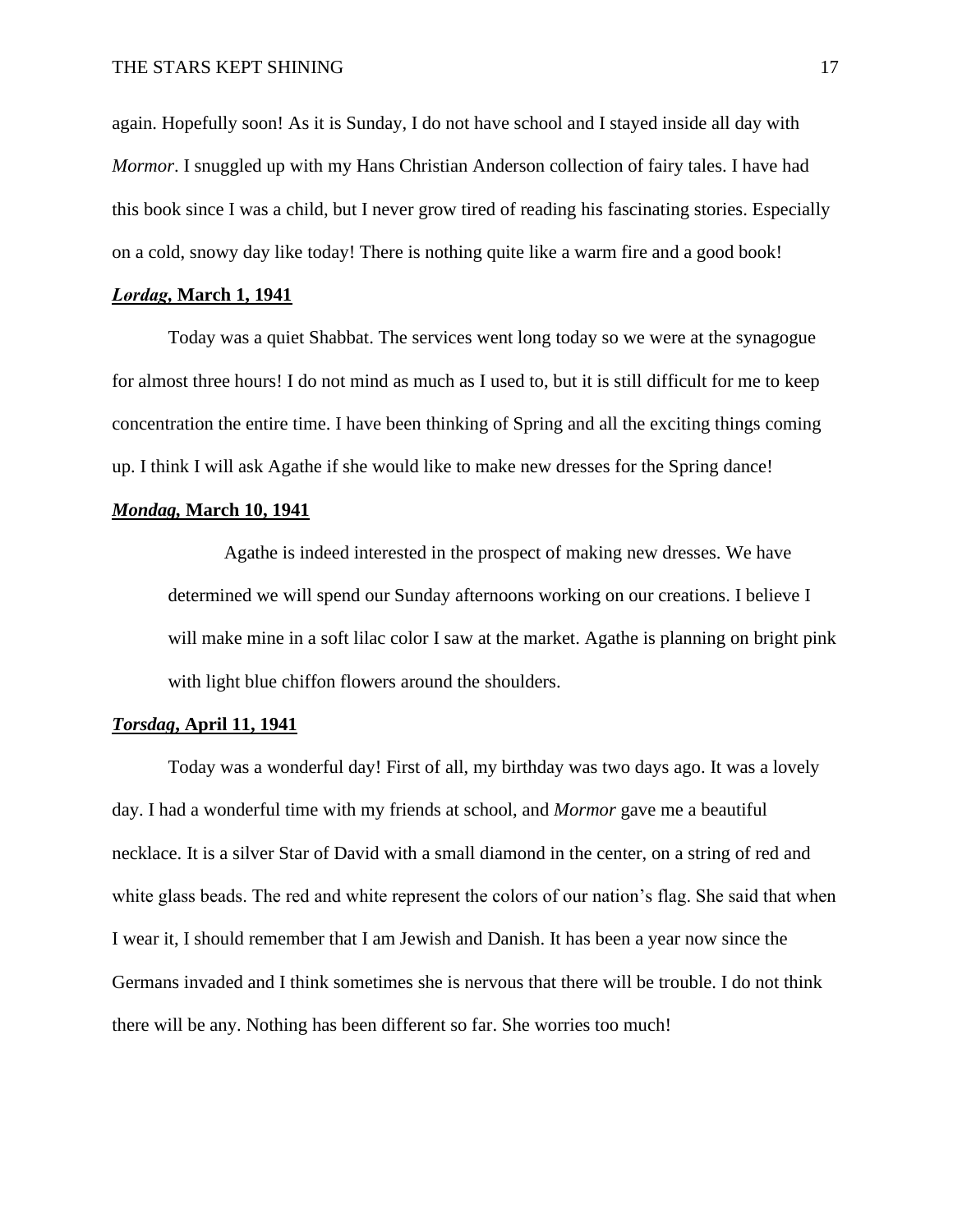## THE STARS KEPT SHINING 18

Anyway, tonight! The spring dance for the *gymnasium* was a dream.<sup>15</sup> Agathe and I finished our dresses on time and we are quite pleased! There were so many fresh flowers, and the dancing was such fun! They band played new American music and of course, our favorite Danish songs. The best part of all was when Bjorn walked me home. We were both in high spirits, retelling our favorite parts of the night and laughing. When we neared my house, he got serious and nervous. He said that he had a really nice time this evening and hoped that I did too. I said that of course, I did. He shuffled his feet and little and then said, "Esther, you are really special. I can talk to you about anything, and you are fun to be around. I know we have been friends since forever, but I want you to know that I think of you as more than a friend. I think of you a lot actually... anyway, I have been wanting to do this for a long time"– with that he bent down and kissed me right on the lips! I was so shocked I think I just stood there looking at him while he said goodnight and started down the sidewalk. He looked back over his shoulder and grinned. I smiled and waved, then practically floated into the house. It was a dream. I will never wash my lips again!

## *Tirsdag* **May 6, 1941**

Being in love is quite nice. I think Spring is the absolute most wonderful time to be in love. Bjorn has started a habit of brining me fresh flowers every *Tirsdag*. He says it is something he wants to do forever. Forever… I think it is nice that he thinks of me and him forever. Agathe is rather jealous, because even though she very much likes Peder, he is not half so romantic as Bjorn.

## *Onsdag***, May 14, 1941**

We are finally in the last weeks of school until the summer holiday! I think this will be a wonderful summer. Bjorn has been talking about the development of the war, but it seems so far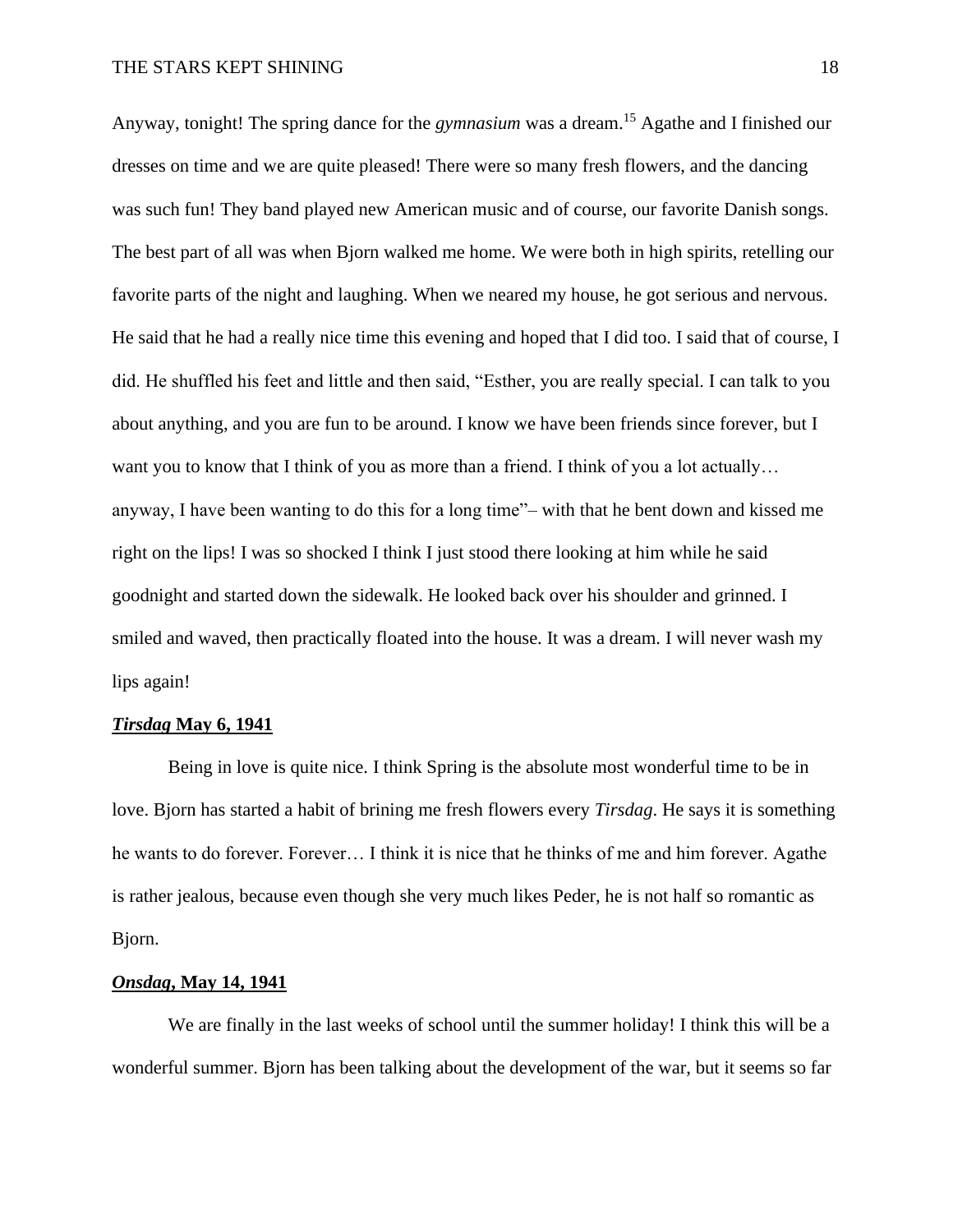away. We have the food we have always had, we have full shops, summer holidays, and life is just going on. Sure, we have German soldiers about, and we have to ship supplies to Germany, but we still have enough. I am eternally grateful to live in Denmark!

## *Fredag,* **May 16, 1941**

Shabbat dinner at Agathe's tonight. I listened intently this evening as I watched Mrs. Pressmann light the candles and recited the blessing: *Barukh atah Adonai, Elohaynu, melkh haolam*...I felt like such a small piece of this big world.<sup>16</sup> God is so big that he created all things and has been there since before the world began, and yet He is there to listen to our prayers and to bless our Shabbat. I am glad I am a part of this world. I am glad that I have my friends and family. And I am glad I have Shabbat!

## *Onsdag,* **June 25, 1941**

Hitler's forces have invaded Russia. I thought that they had some agreement. I am beginning to notice a theme that Adolf Hitler does not keep his word when it comes to invasions! Bjorn told me that this campaign promises to be the largest in military history!<sup>17</sup> He said that already millions of people have died. I cannot imagine millions of dead people… War is so tragic.

## *Mandag,* **July 7, 1941**

I heard a group of little kids singing a rather amusing song today. It went like this:

*First we rake Goebbels, by one of his legs, Next we take Göring and beat him with a stone, Then we'll hang Hitler from the noose, Right next to Herr von Ribbontrop, The big Nazi swine, the Big Nazi swine.<sup>18</sup>*

It is all absurd. I told it to Bjorn and he laughed, but I wonder if it isn't sad that children are singing such things? I wonder if they really understand what it means. I do not like the Nazis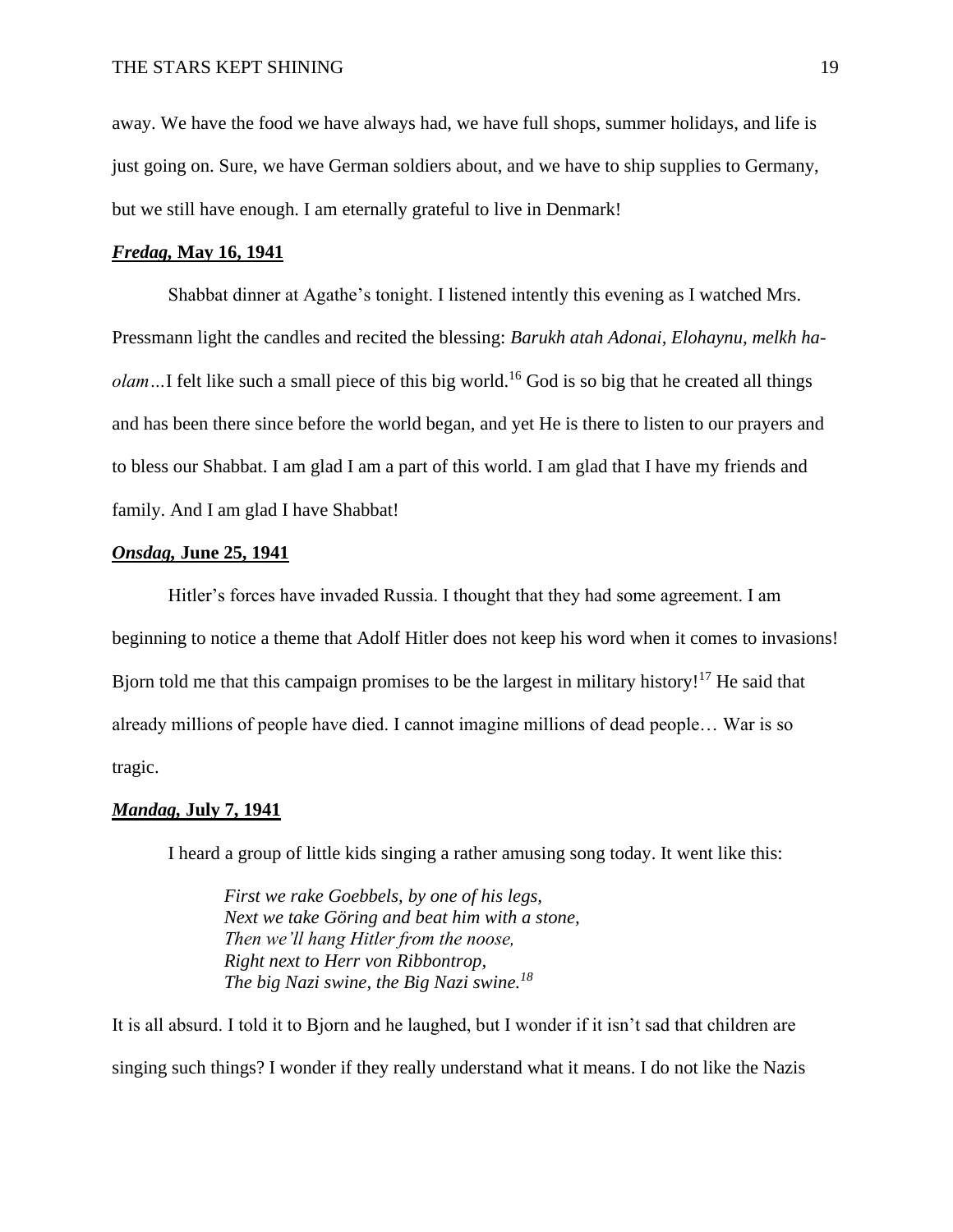anymore than anyone else, but are we even better if we think we should treat them in such a way?

## *Fredag,* **September 5, 1941**

Another summer has come and gone. It is strange. I feel as if I am holding my breath in a way. Nothing has changed very much. Of course, there are occasional activities by the Resistance which garner attention. And occasionally there are violent disputes between Danish Nazis and other Danes.<sup>19</sup> And yet, I feel as if life is not quite right. Not quite the way it was before the war. I hope that it ends soon. I am tired of this feeling and the weight of life being stilled. I want to be rid of the nagging fear that things could always get worse.

## *Sөndag***, September 21, 1941**

Today is the beginning of Rosh Hashanah. I cannot think of anything to be my resolution. My marks in school have really improved and my will to apply myself has become stronger. Perhaps this year I can resolve to be a better person. I will try not to think about myself so often and I will try to keep my heads out of the clouds and be of more help to people.

## *Torsdag,* **November 27, 1941**

Bjorn found out some very comforting information which he passed along to me and Agathe today. He said that the Foreign Minister, Eric Scavenius, has said that there is "no Jewish question in Denmark" and that as long as the government has anything to say about it the Jews in Denmark will have no grounds for fear.<sup>20</sup> There have been some terrible rumors about the treatment of Jews in many other countries. There has been terrible talk of mass killings and things I do not even want to write down! I do not want to believe these rumors. I hate what the Nazis are doing. I am so grateful that I am safe here. Even though German soldiers are on our doorsteps, at least it is peaceful and we are free. I cannot imagine living anywhere but Denmark.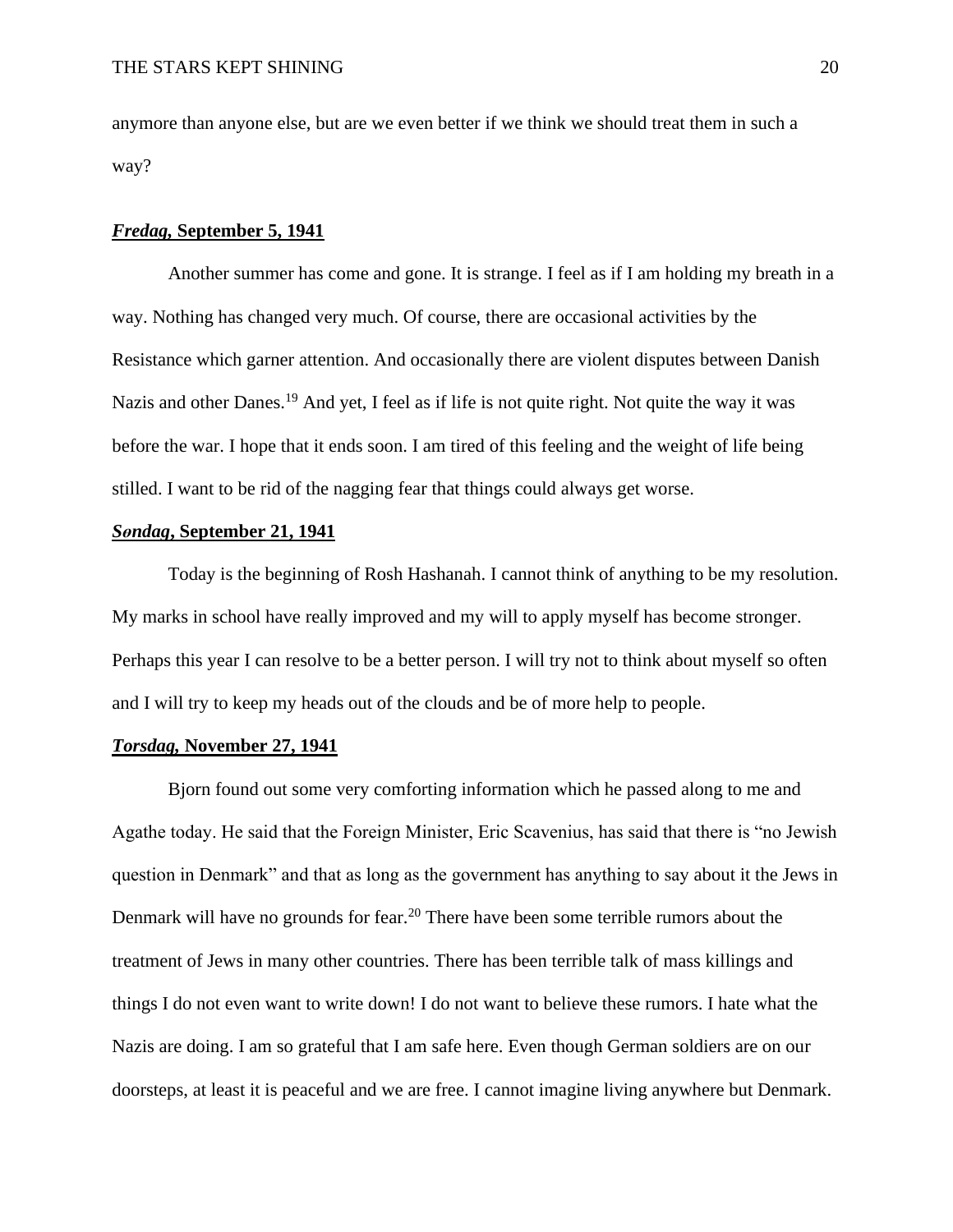## **II. 1942**

## *Torsdag,* **February 12, 1942**

I saw King Christian today riding in town!<sup>21</sup> It really swells my heart with pride to see our King out among the people. He seems so reachable and concerned about his people. I do not think we have much to fear while he is on the throne and can advocate for us Danes.

## *Mandag,* **February 16, 1942**

Several girls at school have started to see German soldiers. Part of me is angry when I see them walking down the street arm in arm or picnicking in the park.<sup>22</sup> But another part of me sees why they do it. Some of them have been here for almost two years now, and most of them are our age anyway. There is a sort of dashing look about them in their crisp, grey uniforms. I never bring this up with Bjorn (it infuriates him), but sometimes Agathe and I will talk about it. Of course, the girls at school brag about how they have caught the eye of so-and-so soldier and how he buys her pretty gifts and promises grand adventures to Germany when the war is done.

## *Sөndag***, May 3, 1942**

Last night, a group of boys in Aalborg blew up a German freight car on a train filled with airplane wings and paper plans!<sup>23</sup> I pray that they have not been caught. Bjorn knows some of the boys involved and said that this is a major blow to the Germans. He was so excited today and said that he cannot wait to do something as big as this. It is so dangerous!

## *Onsdag,* **July 7, 1942**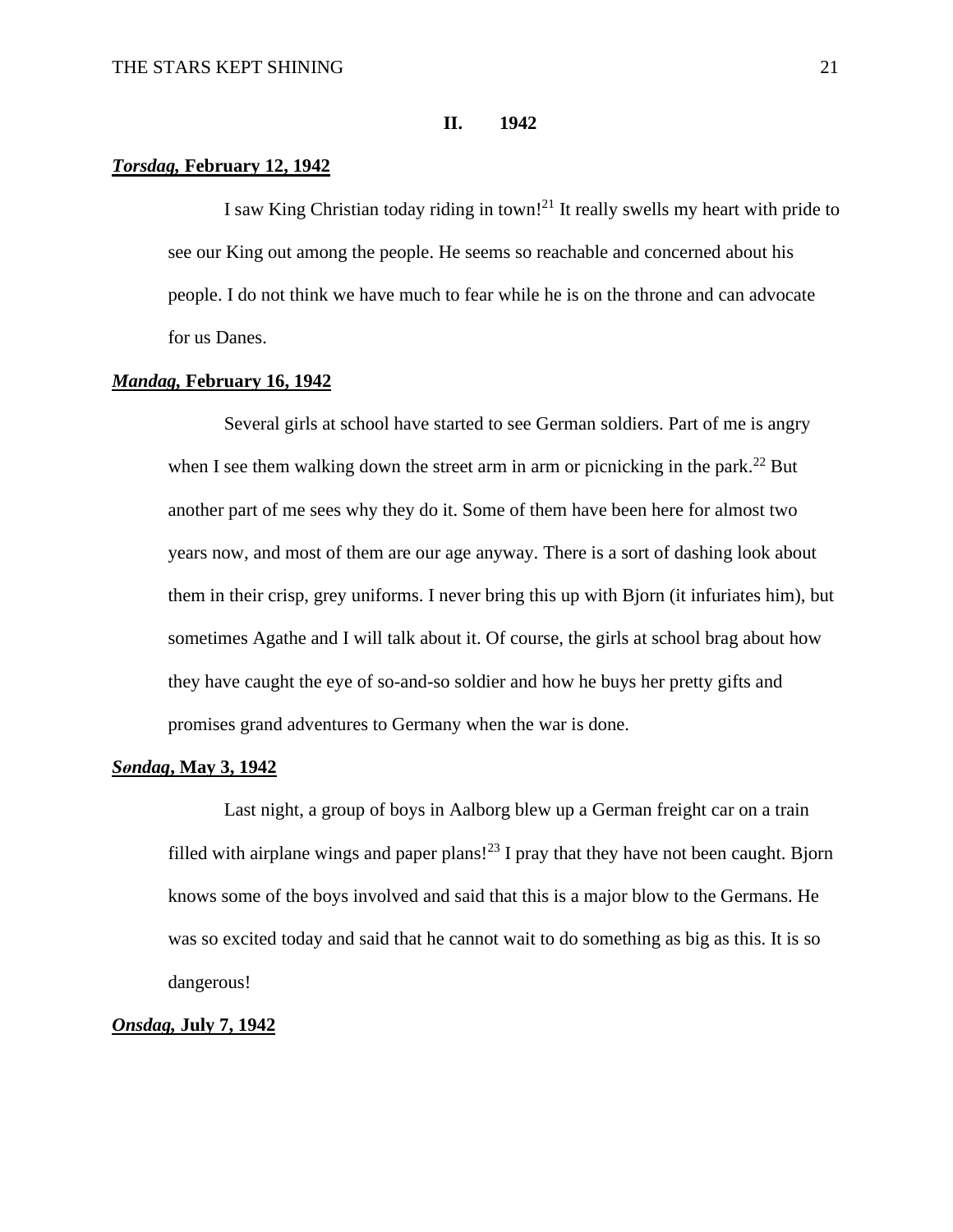Bjorn told me that he and his friends are almost ready to print their first underground newspaper *Studenternes Efterretningstjenste*. <sup>24</sup> His work is so exciting! I fear for him, but I am also so proud that he is standing with loyal Danes for our country. I do little bits here and there. Of course, I do not watch German films or listen to German music anymore. I listen to the British radio sometimes with Bjorn and I am going to help with printing.

## *Mandag,* **July 12, 1942**

The first paper is fresh off the press! I am very proud of us. We hope that one day we will get out paper all over Denmark!<sup>25</sup> I am not authorized to know where the information comes from (for safety), but I am glad that I got to help in some way. It is nice to feel a part of something so important!

#### *Mandag***, August 23, 1942**

My very last year of school began today. In my mind, I still feel like a schoolgirl. But time is moving on even I do not want to follow. *Mormor* remarked that I am a grown woman, looking more and more like my mother every day. I like the thought of looking like my mother. But I want to hold on to my childhood, for just a little longer. More and more lately, I have found myself looking at pictures of my parents, and me when I was a baby. I want to freeze time and live in this moment where everything is safe and lovely and comfortable. I feel like my life fits, as a worn pair of shoes, and I do not want a new pair. Sure, the next thing might be nice and might fix some problems, but just like new shoes, the next step is unfamiliar and stiff. If I could suspend the world and stop it from spinning I would!

## *Fredag,* **September 11, 1942**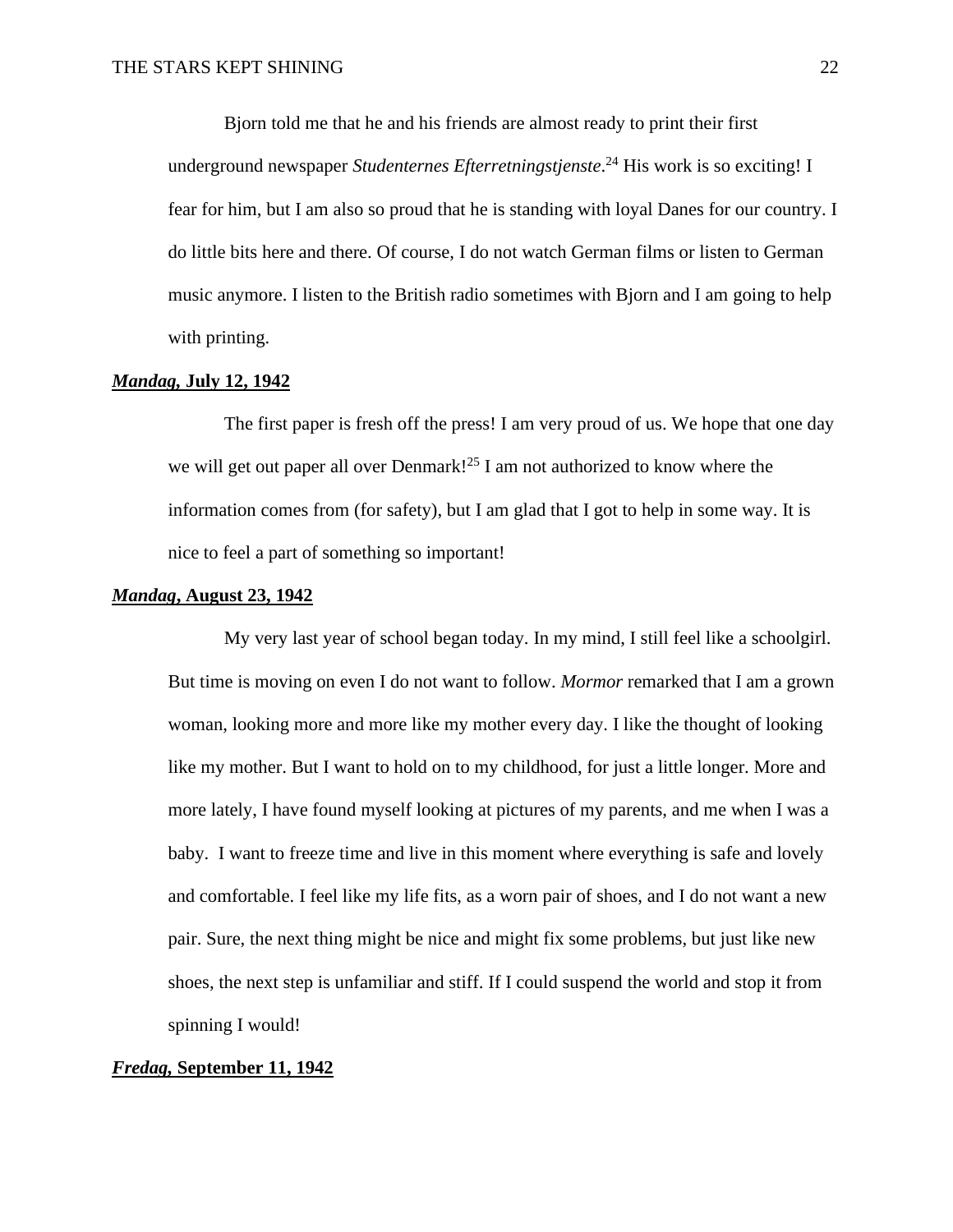Rosh Hashanah began today! Bjorn and I discussed resolutions, now that we are seeing each other we try to take more of an interest in each other's customs, and I have decided to make mine a very serious one. I am resolved to join the Resistance. I am determined to help in any way I can to subvert the Nazis. Bjorn has trusted me for a longtime now with information on what he and countless others are doing and I have kept their secrets, but I can no longer sit by and watch him risk his life for the Denmark we both love. I can no longer sit by and act as an ignorant child while the world is threatening to crumble around me. I am resolved to make a difference this year.

#### **III. 1943**

#### *Sөndag,* **January 3, 1943**

The old has passed away and a new year has come again. I have let months of my life slip by, but as the new year begins so will I start anew in my efforts to write. We are now in our third year of occupation. It seems unreal that so much time could have passed. I wonder what this one will bring. Surely the end of the war must come soon. Though we have not faced many terrible things, there are so many people around the world that have.

I will finish school this term. I would love to go to college. I want to be a real writer and travel to get inspiration for my riveting tales. I also see a life with Bjorn. We talk often about life after the war and what we want. Right now he is just so busy with Resistance work and I have school, of course.

#### *Onsdag,* **March 10, 1943**

The Resistance is staging bigger and bigger sabotage. I am nervous to write as often as I used to. I do not wish to write something down that could get me into trouble should things get worse here.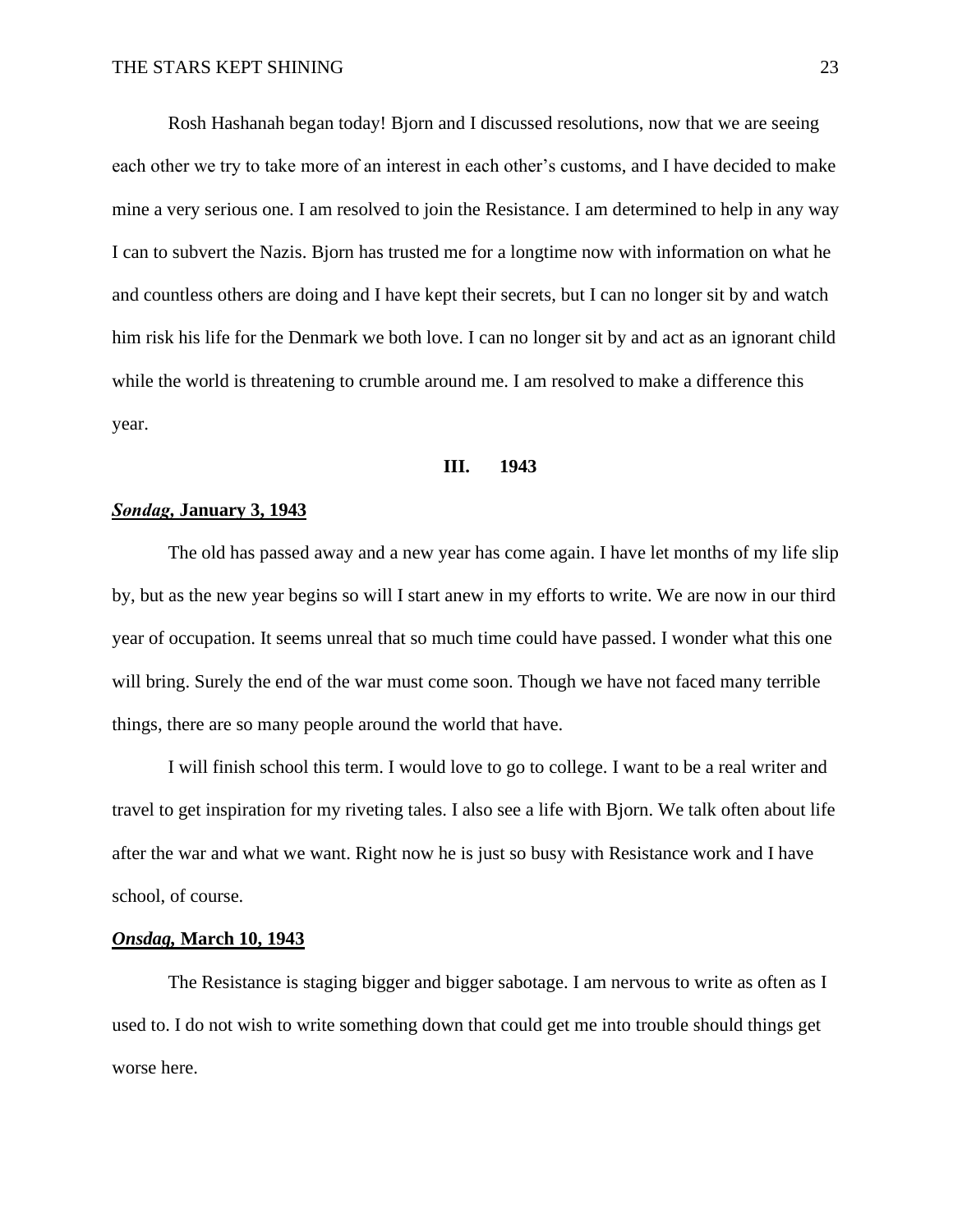## *Mandag***, April 12, 1943**

Bjorn told me today that some of the boys who have been in Nyborg prison for sabotage were released. I am glad for them and their families.<sup>26</sup> But it is so scary that kids near our own age have gone through something so terrible just for standing up for Denmark. I pray that Bjorn does not get in any serious trouble. I admire him and everyone who takes part in the Resistance. But I am afraid... I try not to be, and I will endeavor to do all that I can for the cause.

## *Lөrdag,* **August 28, 1943**

Bjorn told me that the Germans have demanded the government impose the death penalty for those caught in sabotage. The government refused. Of course they would! Could you imagine allowing our own soldiers to kill Danes! I cannot imagine that this defiance will not be met with some consequence. I think the Germans are getting uneasy with the larger Resistance activity. They should be. Loyal Danes will not stop until Denmark is free!

#### *Sondag,* **August 29, 1943**

The bombing at the German barracks was successful, however, the Germans have declared a state of emergency!<sup>27</sup> Now the Danish government no longer has any power. King Christian has been placed under house arrest and several prominent Danes have been taken hostage! We heard the announcement on the radio today. The announcer said that everyone who cooperates will be protected, but anyone who hurts those collaborating will be violating new laws.<sup>28</sup> The news will also be censored now by German authorities. The punishment for anyone caught in an act of sabotage or possessing a weapon will be immediate death! I fear for Bjorn! And all of us in the Resistance…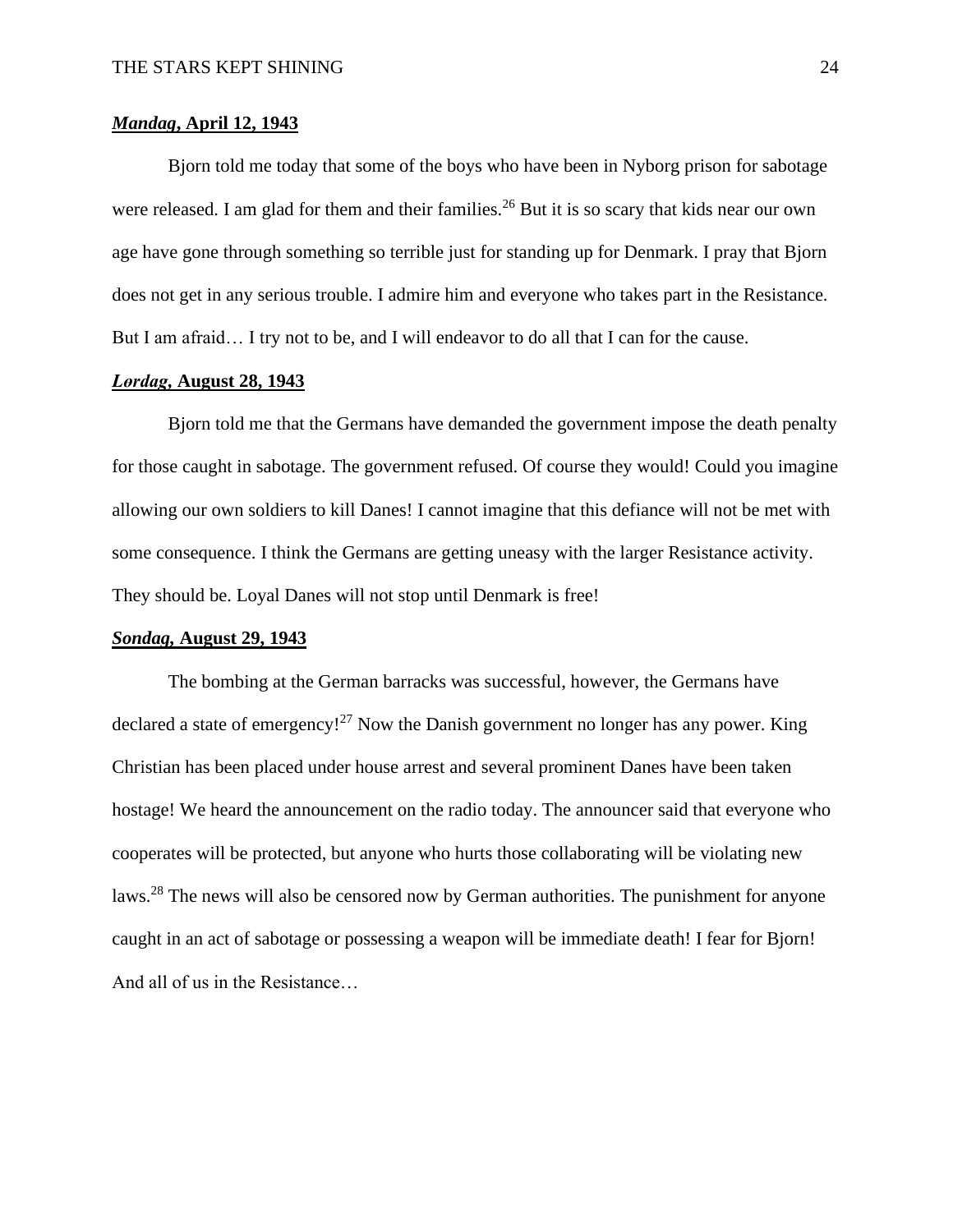## **Part 3–Persecution**

## *Tirsdag***, September 14, 1943**

The synagogue was broken into last night by Nazis dressed like civilians! That is not the worst part. All the records were stolen from the records office. Those lists contain the information for every Jew living in Copenhagen who attends synagogue and contributes their tithe.<sup>29</sup> This means addresses, names, everything! If the Nazis want information on all the Jews this can only mean one thing: they mean to round us up as they have done all over Europe! I was working at the newspaper when I heard about it and ran straight home. My mind was racing with thoughts that had no answers and ends. My head swirled until I was dizzy with nightmares that I have pushed from my mind for so long. The streets went by in a blur as I tried to find my way back home. With every step I felt like I was unattached from my body. When I retched on the sidewalk, I was brought back to reality. The thoughts that are running through my head are making me sick. I have heard the rumors. I know what the Germans are doing. *Mormor* would not live through a camp. These thoughts are too much to bear. God do not let this happen to us.

## *Torsdag***, September 16, 1943**

There seems to be an influx of Germans soldiers. When I was walking from the market, I noticed a parade of soldiers. German tanks were rolling down the street and there have been more planes overhead.<sup>30</sup> This is making all of us nervous. Especially after what happened in the synagogue I am beginning to worry if something might happen to us Jews. I had convinced myself that we were safe and were going to make it to the end of the war, but the months keep going by and the Germans are still here, and the war is still raging. I pray that God will end this. I pray for our safety. I pray that we can last and not be sent away.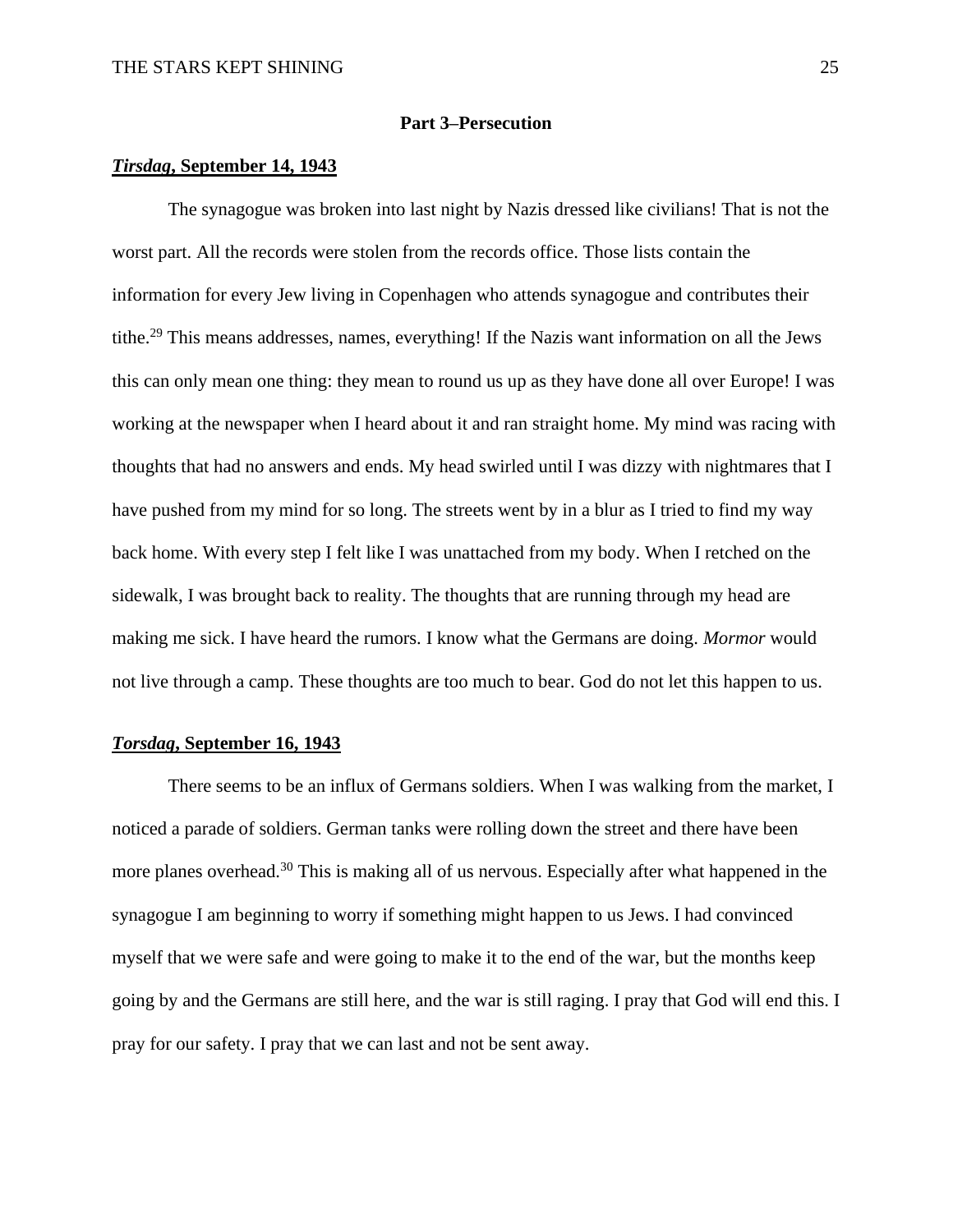## *Mondag***, September 20, 1943**

Nothing has changed yet. The strange activities of last week seem to have been forgotten and life is as it has been. Perhaps I overreacted. Of course, I have always had an overactive imagination and I was silly to let it run wild. We have been safe for three years. Why change now when the war is finally changing for the better? I hate this feeling of awareness. I had never felt the distinction of being Jewish any more than I thought of Bjorn or Agathe as being a Christian or a Jew before the Germans. We are all Danish and we have our beliefs. Why should it matter so much? Why should the Germans care if I have brown hair instead of yellow, or that I light a menorah instead of a Christmas tree? In Denmark it is our little differences that make us individual pieces of the whole Danish people. We love our differences and I truly believe that we are better united for it! Why can't life be as it was? I will not despair! I will not let my imagination run wild. I will be strong, and I will have faith that God will deliver us.

## *Onsdag***, September 29, 1943**

Disturbing news! When we arrived at the synagogue today, Rabbi Melchoir addressed the congregation with these words:

> "There will be no service this morning, instead, I have very important news to tell you. Last night I received word that…the Germans plan to raid Jewish homes…to arrest all the Danish Jews for shipment to concentration camps…The situation is very serious. We must take action immediately. You must leave the synagogue now and contact all relatives, friends, and neighbors you know are Jewish and tell them what I have told you… You must also speak to all your Christian friends and tell them to warn the Jews. You must do this immediately, within the next few minutes, so that two or three hours from now everyone will know what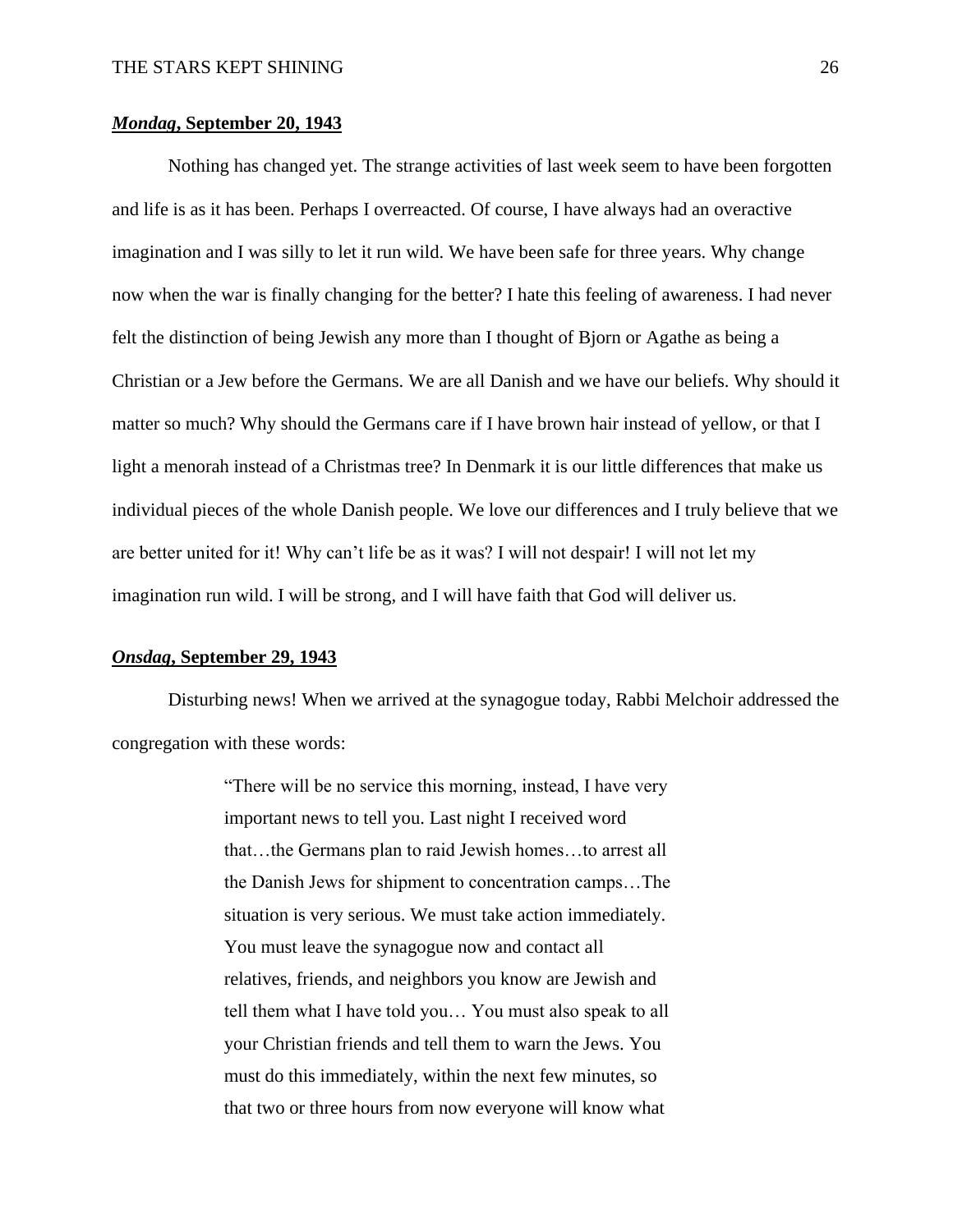is happening. By nightfall tonight we must all be in hiding."31

I spent the afternoon and evening warning as many Jews as I could find.

*Mormor* cannot travel or hide somewhere! She has been suffering from a cold and I fear it will get worse. She thinks I should leave and hide with my friends. I cannot leave her. She is all the family I have in the world and I will not leave her alone. I do not know what will happen... God help us! I have constantly been praying the *Hashkivenu*. 32

#### *Torsdag,* **September 30,1943**

I feel as if I am living in a dream. The streets are quieter, and many Jews have gone into hiding. Most of us did not even get to say goodbye. Bjorn came today to tell me what was happening and to urge me to leave. The Resistance has been working urgently to get the Jews out of the cities and then out of Denmark. So many Jewish families have already been smuggled across the Kettegat to Sweden. All types of fishing vessels are being used for transport. Some are charging a fee and some are not, but many, many Jewish families are being saved. Of course, there are many still waiting and hiding with families in the city and on nearby farms. He knows I cannot leave *Mormor,* and she is stubborn. She is afraid to die while traveling and would rather it be in her own home. It's as if she had already given up! He is trying to find a way to get us both, but time is running out. I am afraid. I have heard of what it means for a Jew to be on a "transport". I know that they do not come back. I have learned about the Nazi camps and death machine. I am afraid for my world to end. I am afraid of what I might have to face.

## *Fredag***, October 1, 1943**

It is Rosh Hashana. The Nazis are pure evil. There is no coincidence that they choose today to be the day they try to capture all of us Jews. They knew we would be home celebrating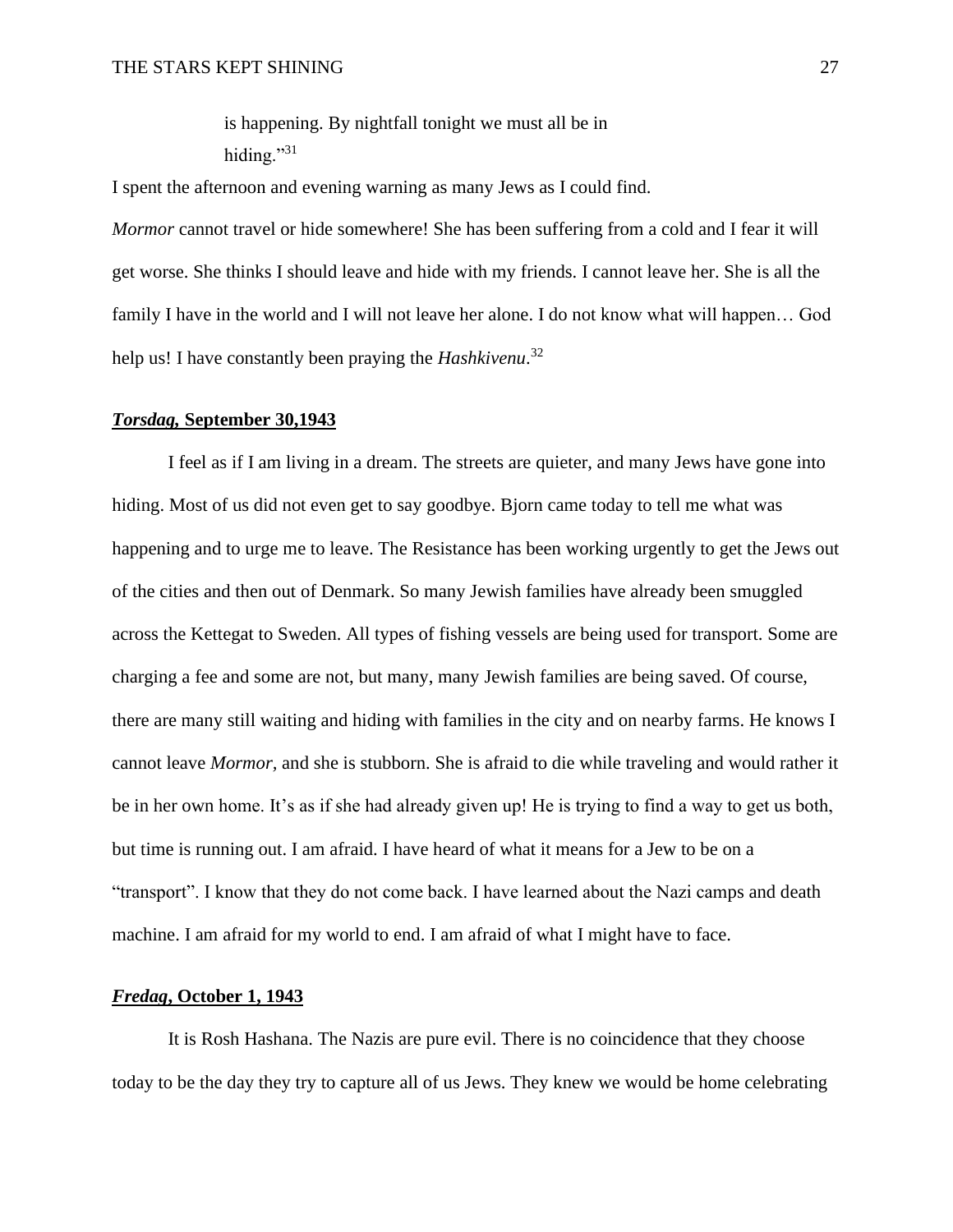this beloved holiday. They thought it would be an easy catch. They do not understand us Danes at all! If they ever thought we were of the same stock, they are mistaken. We Danes know what it is to be a community and to care for one another. I never felt *Jewish* until the Nazis came. And even though they are trying to kill us they will never be able to kill the spirit of loyal Danes! I feel trapped. I know I am just sitting here waiting for something terrible to happen. But perhaps we will be ok. After all, what harm can one old woman and her granddaughter do to the Reich? I wish Bjorn were here... I pray he makes it back safely from his escort tonight and that I can see him one last time if anything happens...

## **Later this night**

The telephone lines have been cut!<sup>33</sup> Now we are truly on our own. I don't know what will happen to us now. I have no idea what is coming next. For the first time in my life, I am seeing *Mormor* as the old woman I guess she is. I no longer see that immeasurable strength I always saw. She looks frail and frightened, and I wish Bjorn were here to rescue me. To tell me what to do. To make this terrible nightmare end. I will make a resolution tonight in honor of the New Year. I will resolve to not give up, to not give in to fear, and to survive whatever may come. I am resolved to shine as star worthy of Denmark and my name.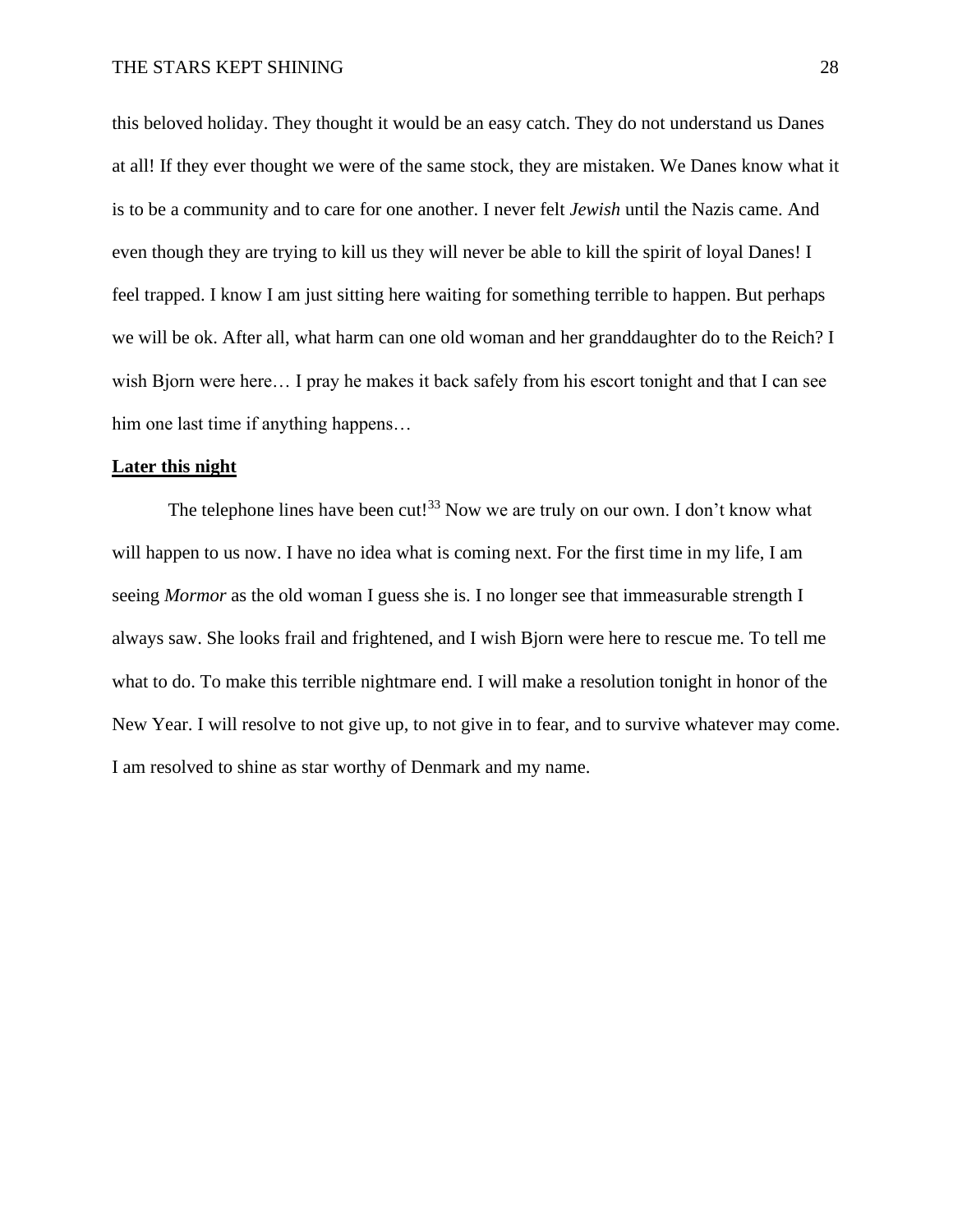## **Fragments of a Diary Esther kept in Theresienstadt**

## **[Fragment 1]**

I am lost…I do not know this world I am living in. I was unable to write until now, but because I remember all that I have seen and experienced, I did not need to. I doubt I will ever forget. Today, however, one of the women in the camp here was kind enough to give me some scraps of a notebook and I still have some pencils hidden away that were not taken. Now I long to write. *Mormor* has changed. It is as if her spirit broke when we were transported from Denmark…she seems lost too. All these years she was so strong and trying to protect me from what was happening outside ... I was protecting her from my involvement in the resistance and she was shielding me from all the horrors of this war, and all the time we never knew that we understood more than we let on. It all seemed like a game back then. A dangerous game, but removed from reality somehow … I could still pretend that life was normal even with all the secrets I had to keep. But now, nothing is normal about this life.

## **[Fragment 2]**

This camp seems unreal. Everywhere around me I see the false realities of my situation and I do not know what to believe anymore. It is unsettling…my mind is raw. My heart is numb. I do not know what to fear and who to trust. Is it safe here? Or is it all a pretense? I do not know what to think anymore ... I think that is part of the point: they do not want us to think. …[We] attended a lecture today. I could not live without the others here who know so much of the beauty and truth of the world outside the camp and outside of war. I long to be free to learn about the poetry and art and literature that so many of these educated people cling to and pull on as a stream of life transcending our reality and bringing them into a world beyond.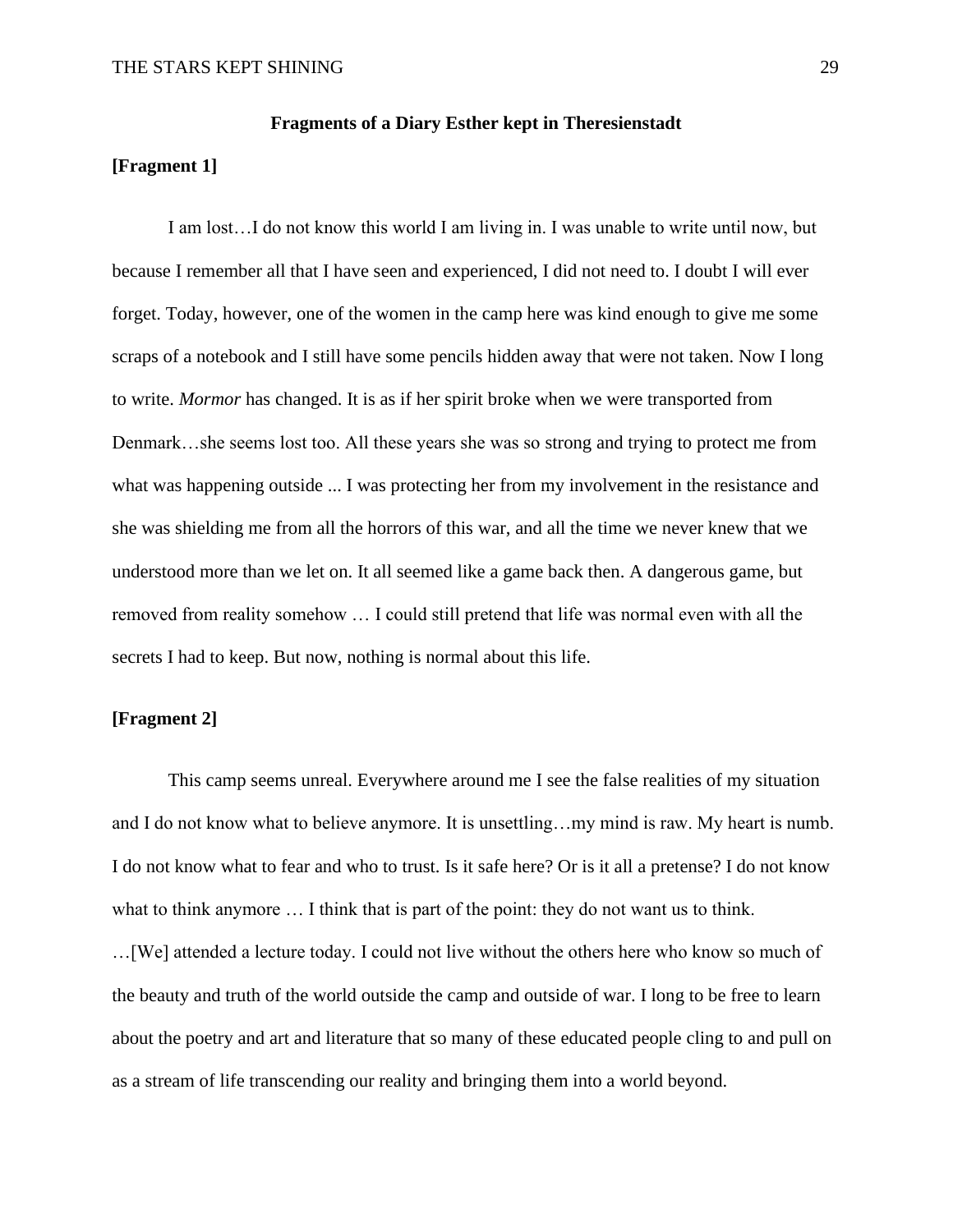## **[Fragment 3]**

I am Esther Mathilde Sørensen. I am the daughter of two people who loved each other very much and who loved me. I am named for the great queen of the Persians who stood up for her people and was a shining star fearlessly illuminating the darkness around her. I will not be trampled in this place. I will not be shamed and discarded by the Germans. I will fight and I will live. I will not let them win by killing me and destroying my soul. I will live for all the people who are deported each day and who will never return… I cannot die here… this cannot be all that my life is.

## **[Fragment 4]**

More and more Jews are being transported. My heart breaks as I see familiar faces one day and they are gone the next. The horrors they must be facing even as I write these words. There is often talk of what is found at the end of the train tracks…most of us believe it is death. Many say that they are gassing Jews in the camps and burning their bodies, but others refuse to believe this is true. Some think that it is just hard labor and if you keep your head down and follow orders you will make it the end. The Danish Jews feel that our brothers will not abandon us and that we will be preserved until liberation arrives. I pray this is so. Every night I pray that I will live to see my Denmark again. I pray I am spared the agony of the unknown.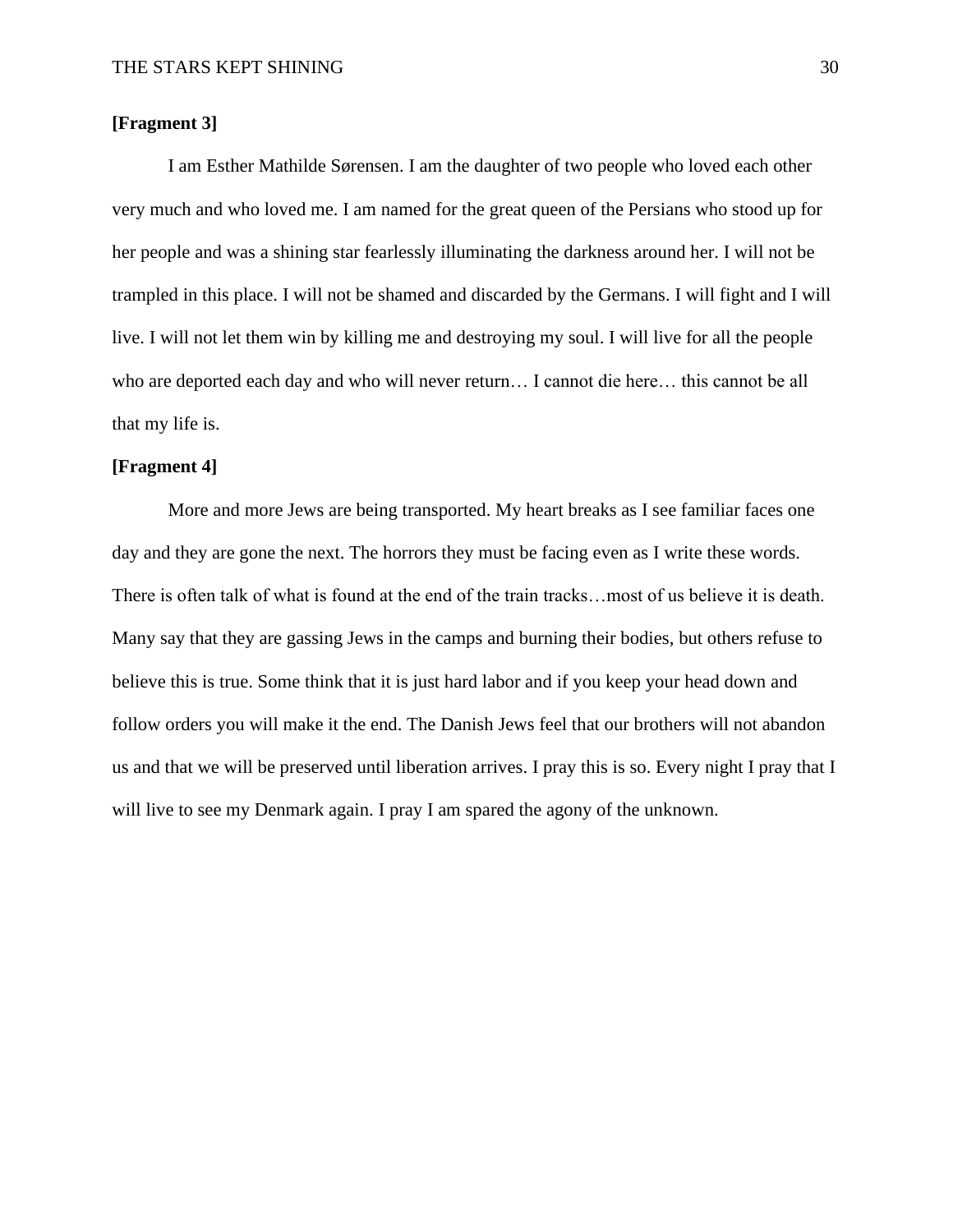## **Epilogue**

Esther and her grandmother were among the approximately 472 Jews deported from Denmark to the model camp, Theresienstadt, within the Reich's interior.<sup>34</sup> Though this was a better fate than deportation to one of the infamous death camps, the Danes found themselves in a desperately overcrowded, disease-ridden, famished, and lice-infested situation. The Danish Jews were allowed the privilege to write home and were able to convey the need for food.<sup>35</sup> While the Danish government succeeded in providing Red Cross packages to supply their Danish Jews with needed supplies, some 50 Jews died in Theresienstadt. Mathilde Sørensen (*Mormor*) was among them.

Esther was finally alone in this world and her despair is apparent in the fragments of a diary she kept in the camp. She experienced a variety of emotions during this time as she dealt with the grief of her lose as well as the direness of her situation, but also the strong urge to survive and to persevere with the hope of liberation. Esther was able to use her talents as a writer in the camp and took advantage of the opportunities of secret lectures by many famous Jewish scholars and professionals at Theresienstadt.<sup>36</sup> Her spirits were lifted when the Danish Red Cross visited the camp on June 23, 1944 and she reunited with her best friend, Agathe. She was unable to express the truth of the camp's condition at this time, but she was filled with a renewed hope seeing her friend and the letter she carried from Bjorn. As the war progressed, many transports began leaving Theresienstadt for extermination in Nazi death camps such as Auschwitz. With the continued protection not afforded to other European Jews, Esther lived to see liberation. After eighteen months in the camp, Esther was on her journey home with the other surviving Danes in a "goodwill" effort on the part of German officials.<sup>37</sup> When Soviet troops liberated the camp on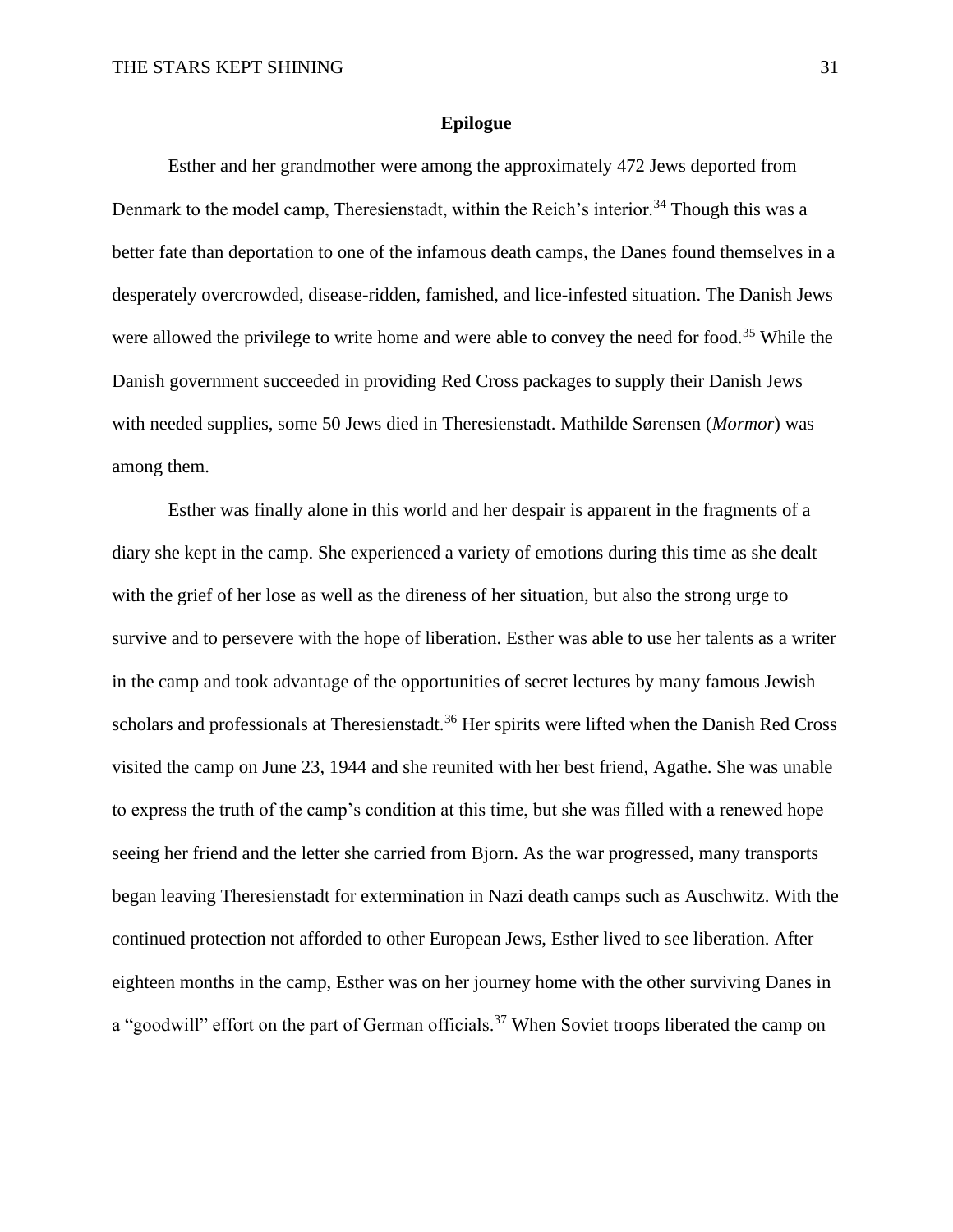11 May 1945, they found an overcrowded camp rampant with diseased refugees from death marches.<sup>38</sup>

Esther and the 400+ Danish survivors travelled to Sweden. Esther reconnected with the Resistance and made her way safely to her homeland on May 29, 1945 along with 2,500 Jewish refugees.<sup>39</sup> After almost two years, she was home. Bjorn and her other neighbors had maintained her apartments, and like many other Danish Jews, her property was intact and ready for her arrival. Denmark was free at last and they celebrated the return of their Jewish neighbors. While Esther was interned at Theresienstadt, Bjorn had continued work in the Resistance until British troops liberated Copenhagen on May 5, 1945. Esther soon set about trying to live her life once more. She and Bjorn picked up where they left off and they both had many stories to tell.

When things settled down, Esther and Bjorn attended college to pursue their dreams. Upon graduation, they married in the Spring of 1948. Esther dedicated her life to writing about individual experiences Jews across Europe faced during the Holocaust as well as uplifting novels and poetry about the resilience of human nature and redemption. Bjorn become a professor of Danish history and taught at the University of Copenhagen for the rest of his life. They navigated raising three children with Esther's Jewish heritage and faith and Bjorn's Christian faith, but they were all Danish, and this was a bond that stood the test of time and strengthened their family as it had strengthened their country in the past.<sup>40</sup> The star that was Esther Mathilde Sørensen shone brightly through her entire life as she clung to her faith and refused to succumb to the trials of her life.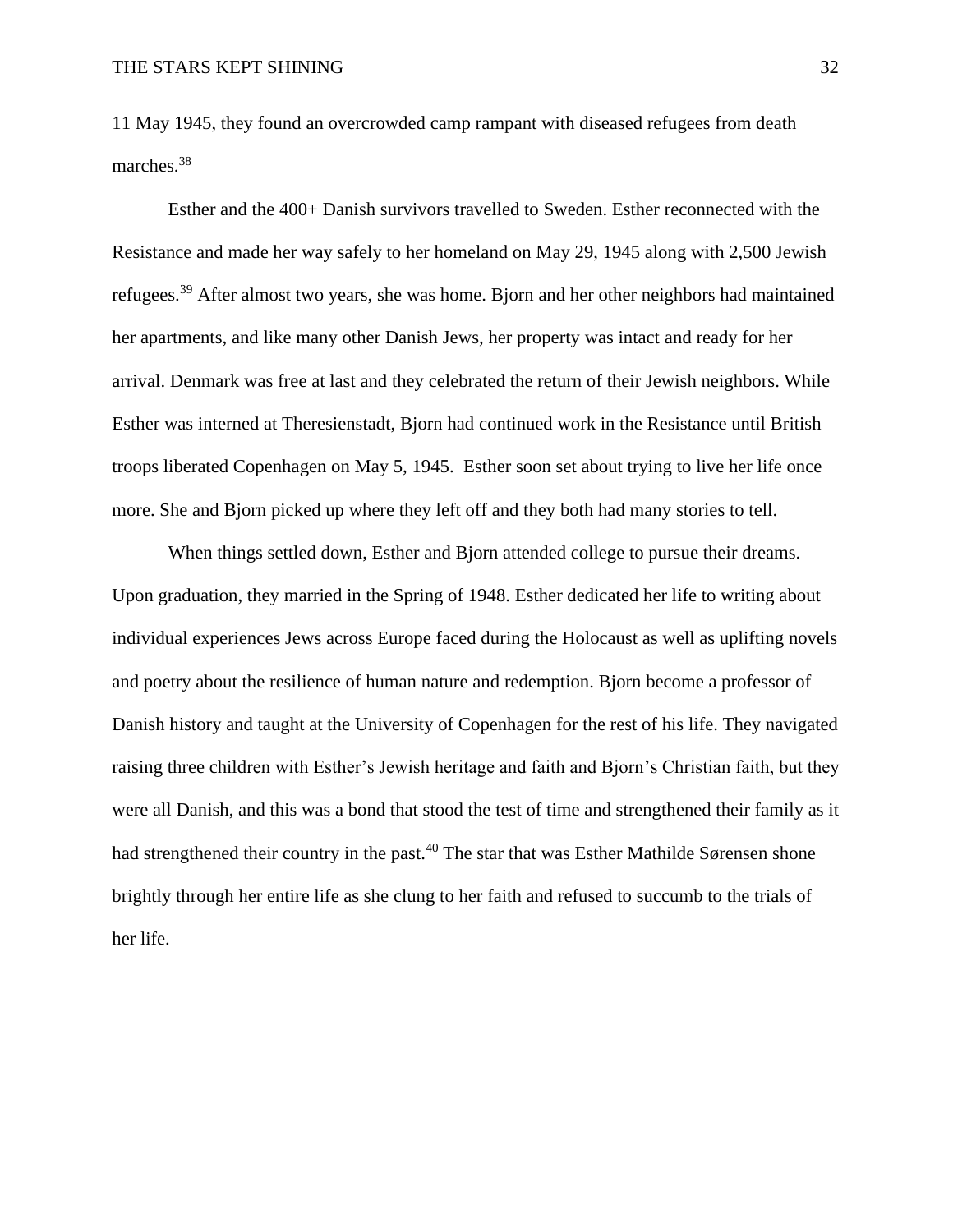## **Historical Notes**

Many historians have posited that had it not been for the governments and individuals who collaborated with the Nazis, they never would have succeeded in their goal of exterminating millions of European Jews during the Holocaust. Six million Jews were killed at the hands of the German Nazis and their collaborators, and yet, only a handful of Danish Jews are counted in the death toll.<sup>41</sup> Not only were the Danish Jews saved, but the tiny Baltic country of Denmark led the most well organized and successful resistance operations in all of the occupied countries, earning the official credit of helping to win Europe's freedom.<sup>42</sup> The answer to this amazing phenomenon can be found in the story of the Dane's refusal to collaborate with the Nazi death machine. The Danish people succeeded in saving the lives of ninety-nine percent of its Jewish population through their efforts during the German occupation, the war, and its aftermath.<sup>43</sup>

Several factors contributed to the successful preservation of the Jews. On 9 April 1940, the German Wehrmacht invaded Denmark. Violating their nonaggression pact, the German army overpowered the small Danish military forcing a surrender of the government in a matter of hours. Its peninsular configuration allowed for the Germans to invade from the one land entrance bordering Germany and is significantly smaller in land mass. Militarily, Denmark was not prepared to combat the German forces. In fact, beginning in September 1939, just months before to Germany's invasion of Poland, Denmark reduced its armed forces by 50 percent, the only European country to do so during a time of imminent danger.<sup>44</sup> The Danes were also psychologically unprepared to confront the Germans. In 1939, Denmark signed a nonaggression pact with Germany in hopes that they could remain neutral as they had done in World War I. Their hopes for peace perhaps account for the reduction of their forces and lack of military training, making them an unthreatening yet vulnerable target.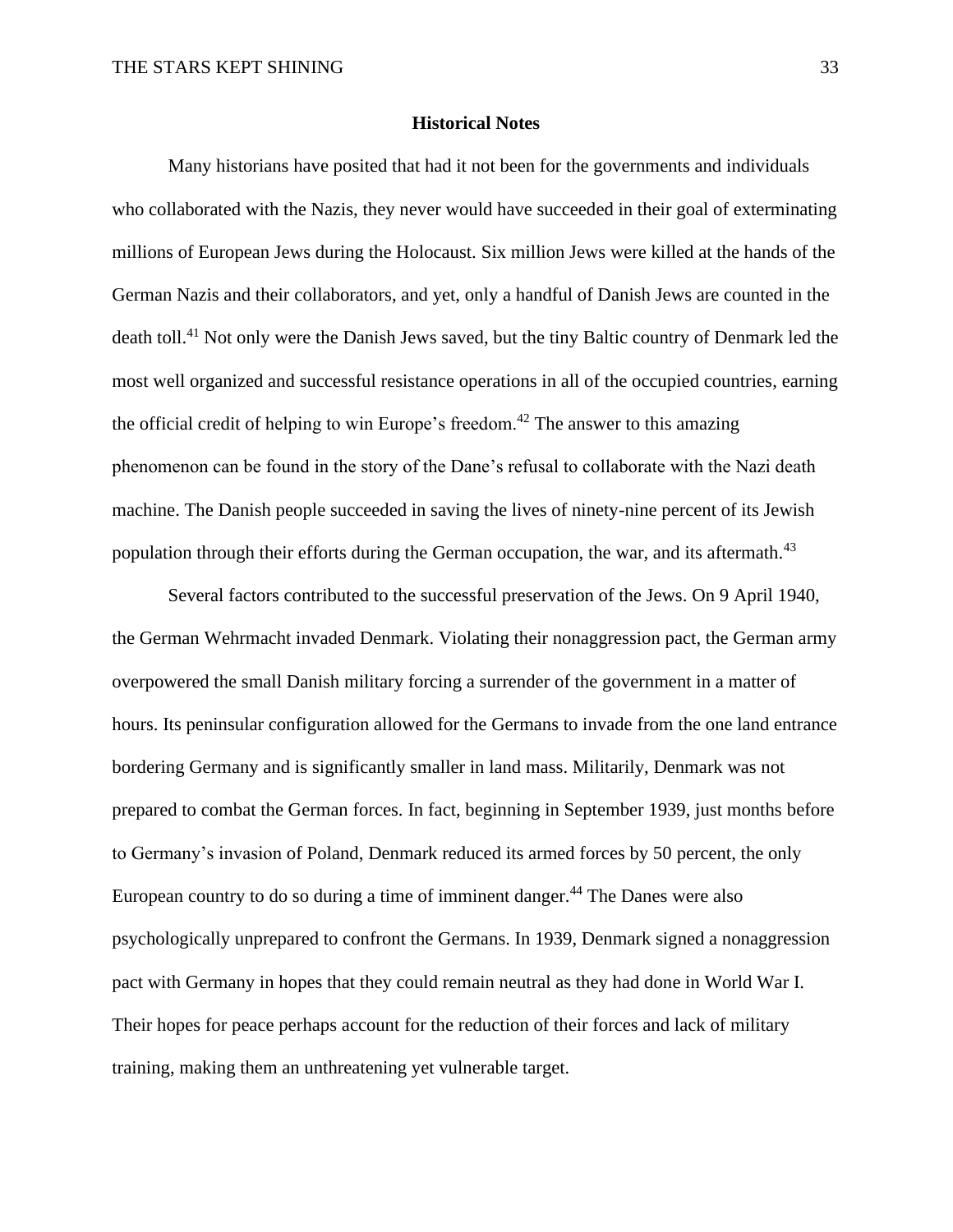The invasion followed a meticulously laid plan. The Germans sent civilian clad officers into Denmark to spy on the military and border defenses. General Kurt Himer, the chief of staff of the military task force for Denmark, disguised himself to confirm previous reports. After spending a day in the capital city, he informed headquarters that indeed no steps had been taken to reinforce the city's defenses.<sup>45</sup> When the Germans invaded on April 9, they met virtually no resistance. Borders were left unguarded and Danish soldiers quickly abandoned posts and surrendered. Less than sixty men were killed or wounded for both sides.<sup>46</sup>

OPROP! **Til Danmarks Soldater og Danmarks Folk!** 

**Leaflet dropped over Denmark Creative Commons Attribution-Share-Alike License. Retrieved from: <https://en.wikipedia.org/wiki/OPROP!>**

The pamphlets that Esther mentioned on page 5 were propaganda leaflets written in broken Danish which the Germans dropped by plane over several cities in Denmark. The Oprop, or *opraab,* (trans. proclamation), stated that the Germans were coming to protect the Danes against British aggression and that the people should not resist German presence until the they had a chance to speak with the government. $47$ 

> The Danes were given an ultimatum: they could cooperate with

Germany and be left in a semi-autonomous environment to govern themselves, or they could resist, and their major cities would be bombed. Left with no real choice, the Danish government agreed to their terms. They surrendered their military installations to the Germans, broke off all ties with the Allied countries, and allowed German control of the media (press, radio, external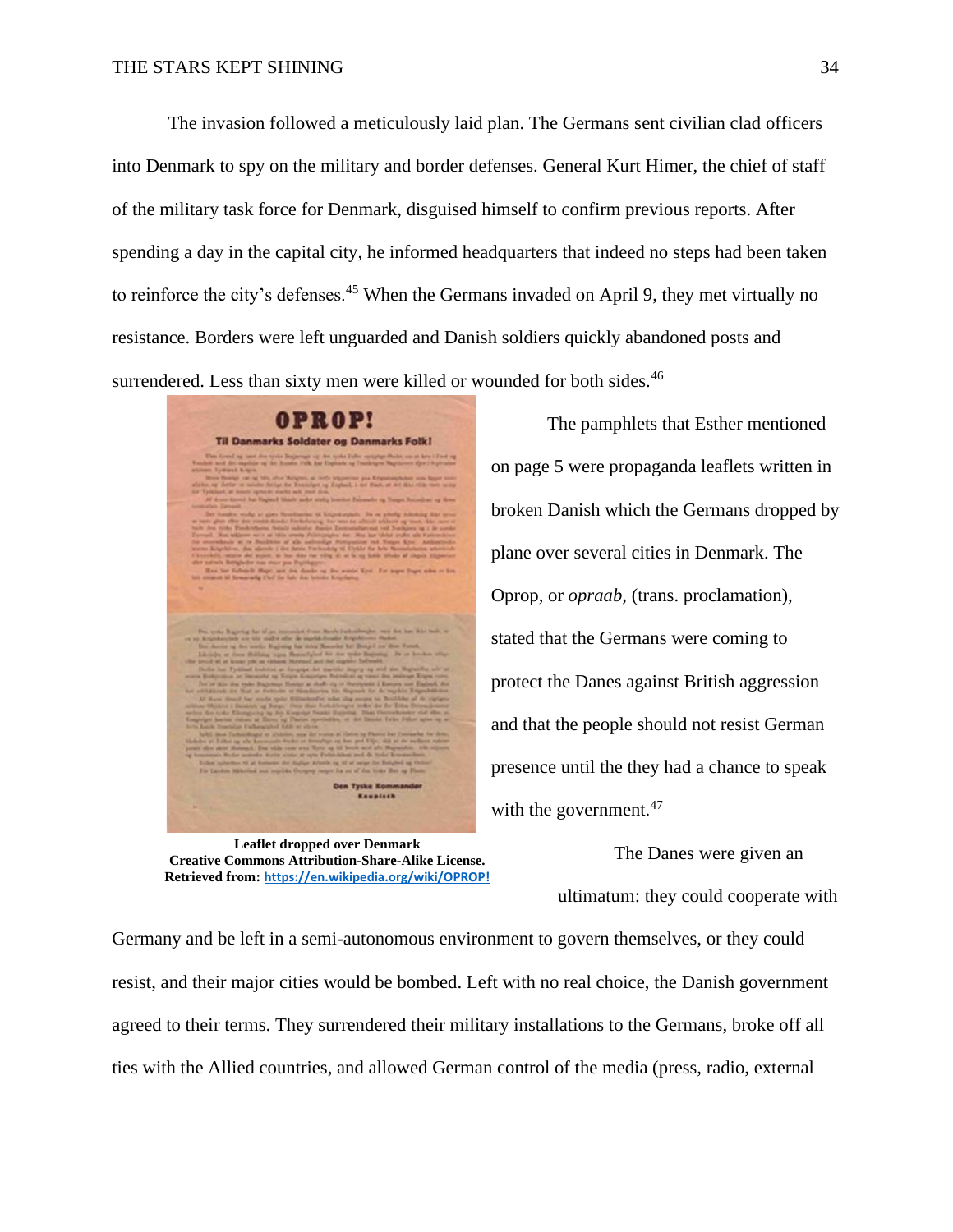communications). Germany was aware of the valuable agriculture and manufactured goods that Denmark offered, and the needs of their failing economy. So, in an effort to maintain a peaceful relationship which could benefit both parties, it allowed Denmark to retain an active-duty Army and Navy, respected her neutrality, and permitted the Danes to have total control of their internal affairs.

Danish agriculture prospered during the occupation, supplying enough food for the Danish population as well as sending exports above and beyond the required quota into Germany. From October 1942 to October 1943, Denmark provided a 7.5% increase in meat and a 6.5% increase in meat and butter exports respectively.<sup>48</sup> These Arrangements and those for manufactured goods, like parts for airplanes, diesel engines, and tanks protected Denmark in a

way as the Germans avoided enforcing undesirable policies on the Danish people so as to not lose the invaluable resources the Danish cooperatively gave. In return, the Danes were given a degree of freedom to resist the Germans and have their own way.

The Danish cooperation moved Hitler to consider Denmark as "a *Musterprotektorat*, or model protectorate."<sup>49</sup> Because the Danes had acted with

friendliness and respect towards the Germans, the Germans were considerate of the Danes and

thus an anomalous relationship governed the dealings between the two countries which is in part the reason why the Danish Jews were left in peace. Danish King



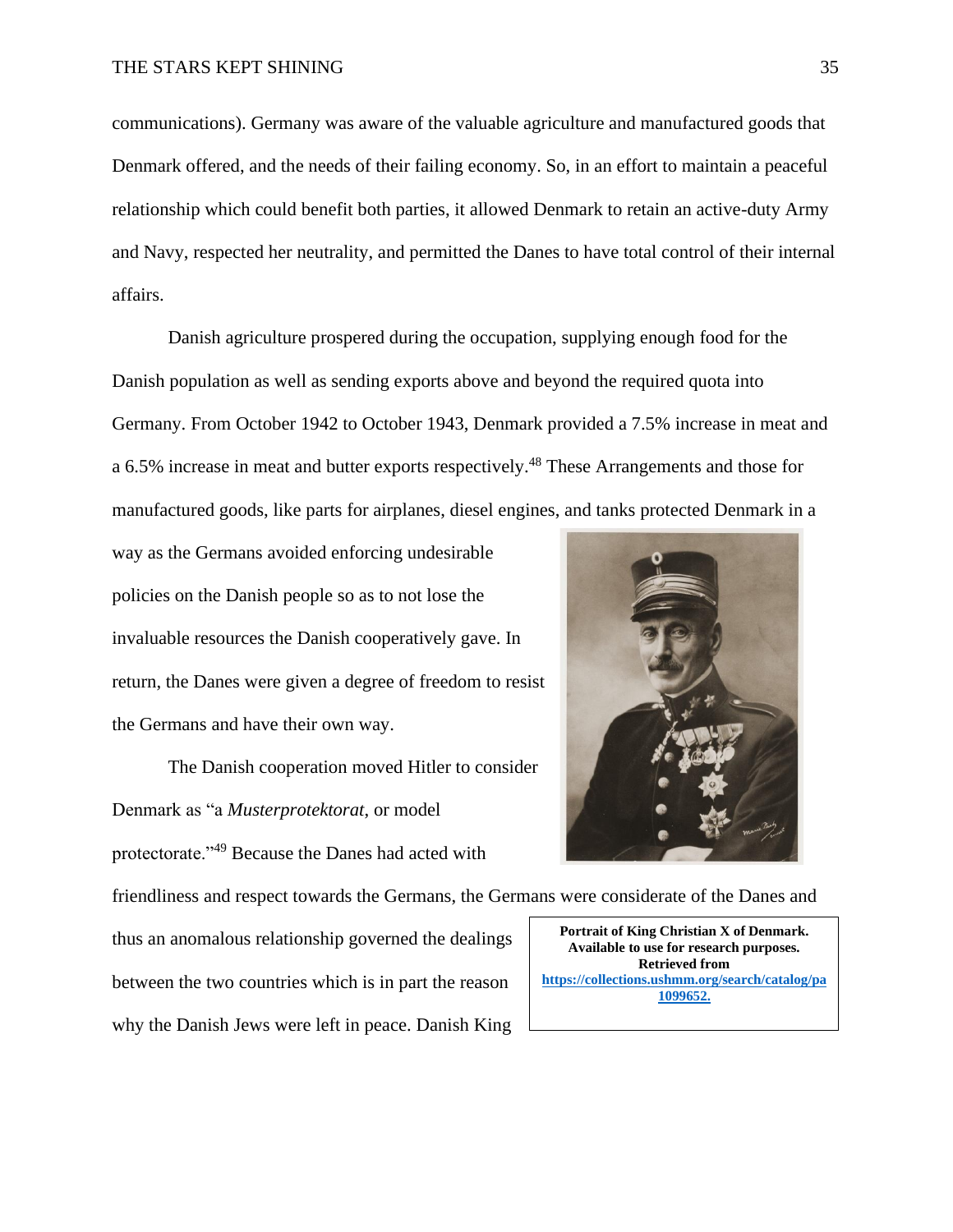Christian retained his monarchical position, and the Parliament was still active. This ruling power kept the Nuremburg Laws out of Denmark and away from the Danish Jews.<sup>50</sup>

Denmark's "light" treatment also resulted from an historic racial background. Hitler deemed the Danish people "pure Nordics" descended from the same stock as the Germans; "blood brothers", according to the philosophy of the National Socialists.<sup>51</sup> This blood kindred relationship stems from the very roots of the Danish and Germanic races reaching back into the Stone Age.<sup>52</sup> One historian posits that the Nazis sought a strategy of indirect rule for the Danish people because of the Aryan kinship they shared with Germans, and because of the Nazis' "delusional racial anthropology," Danish protests against the poor treatment of the Jews were largely heeded.<sup>53</sup>

Danish people are referenced in writings as far back as the six century; however, "the name Denmark is first used by Wulfstan, archbishop of York (931-56), and occurs again later in the  $10<sup>th</sup>$  century, on the two royal stones at Jelling" (large carved runestones found at the town of Jelling, Denmark).<sup>54</sup> The Danes were seafaring people in the Viking group, originating in the far north of Europe in what comprised Scandinavia: Denmark (Jutland), Norway, and Sweden. Conversion to Christianity appears to have solidified in Denmark in 965 under the leadership of Harald Bluetooth, son of King Gorm, who also claimed to have unified Denmark and Norway.<sup>55</sup>

Germanic tribes may have originated from the area of the Danish peninsula, Sweden, and northern Germany, with references about their established peoples from writings by Julius Caesar as early as the second century B.C. The Germanic peoples were divided among many tribes in many places throughout western Europe including the Ostrogoths, the Visigoths, the Vandals, the Semnones, the Lombards, and the Lugii. Some of the Germanic tribes were within the Roman Empire and some were on the outside. This played an important role in which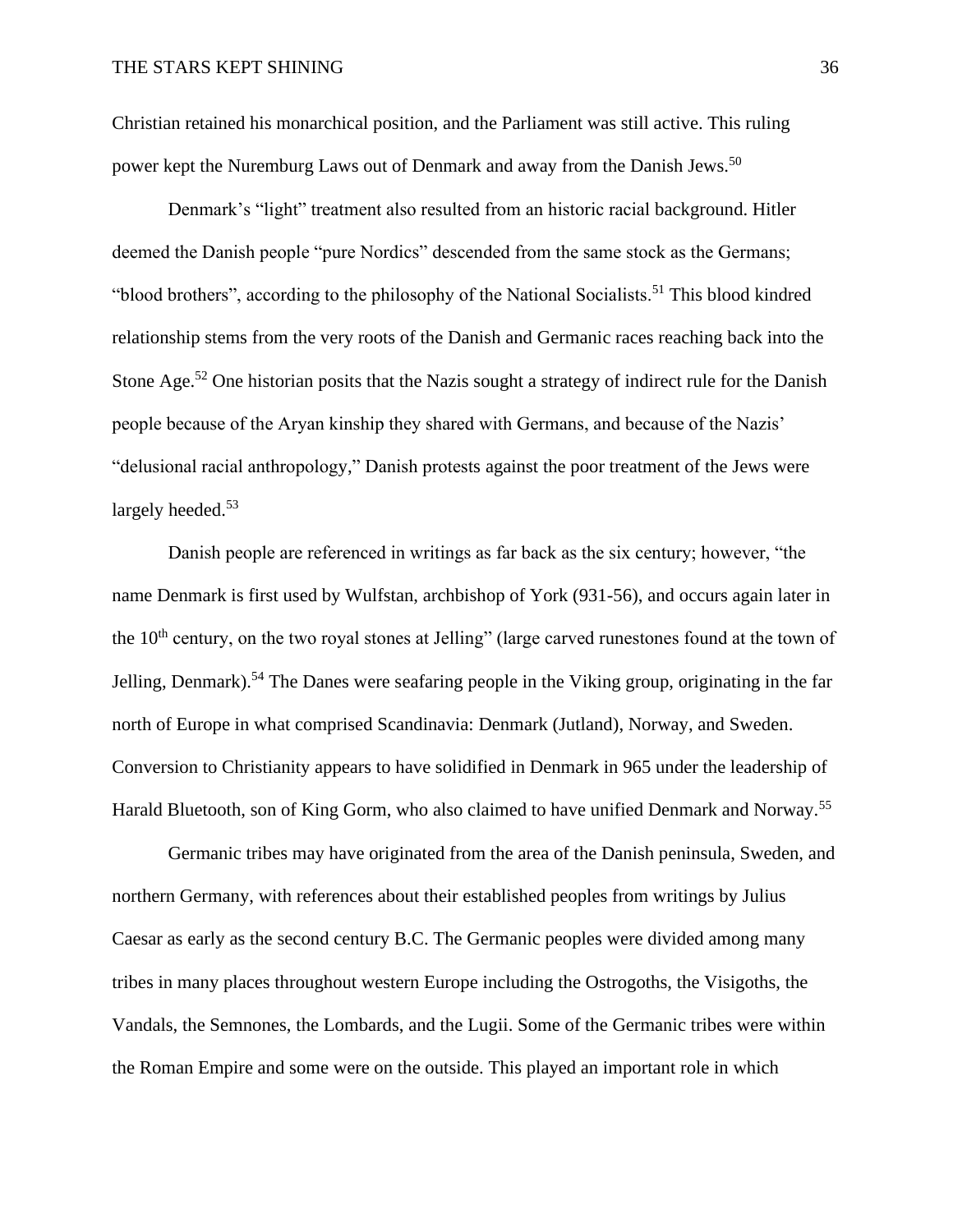## THE STARS KEPT SHINING 37

German tribes were converted to Christianity, and when. It would appear that the conversion happened over a period of several hundred years depending on the tribe, with the last of the Germanic tribes converting in the later eighth century, those being the Old Saxons.

In *Mein Kampf,* Adolf Hitler discussed the degradation of the German race over the centuries. However, he also talks about the "treasure" that the German nation has in its possession of some "unmixed stocks of Nordic-Germanic people".<sup>56</sup> He goes on to say that the German Reich has the responsibility of not only preserving the "most valuable stocks of basic racial elements in this people, but...[also] raising them to a dominant position."<sup>57</sup>

Another notable factor of the Danish experience, was the lack of support the non-Jewish populations showed towards Nazi anti-Jewish policies. As the Germans invaded each country, they took into account observations of how the people reacted to the Jews and to Nazi policy. In most European countries, not only did the Germans encounter little resistance to their persecution, arrests, and deportations of Jews, but they often found support.<sup>58</sup> This was not the case in Denmark.

At one point in her story, Esther mentions that she did not feel like her Jewish heritage and religion set her apart from the rest of her Danish community. This is an incredible testament to the unity of Danish culture.

The first official laws in Denmark are known as the *Jutland Code*. This code of law was drafted by a royal committee and sanctioned by King Valdemar Victorious around 1240-41. These laws were unlike others in Europe at the time in that they did not provide for serfdom and were not supported by status, or position.<sup>59</sup> After centuries of wars and power changes, finally a peace settled and for the greater part of the 18<sup>th</sup> century the Danes experienced a prosperous and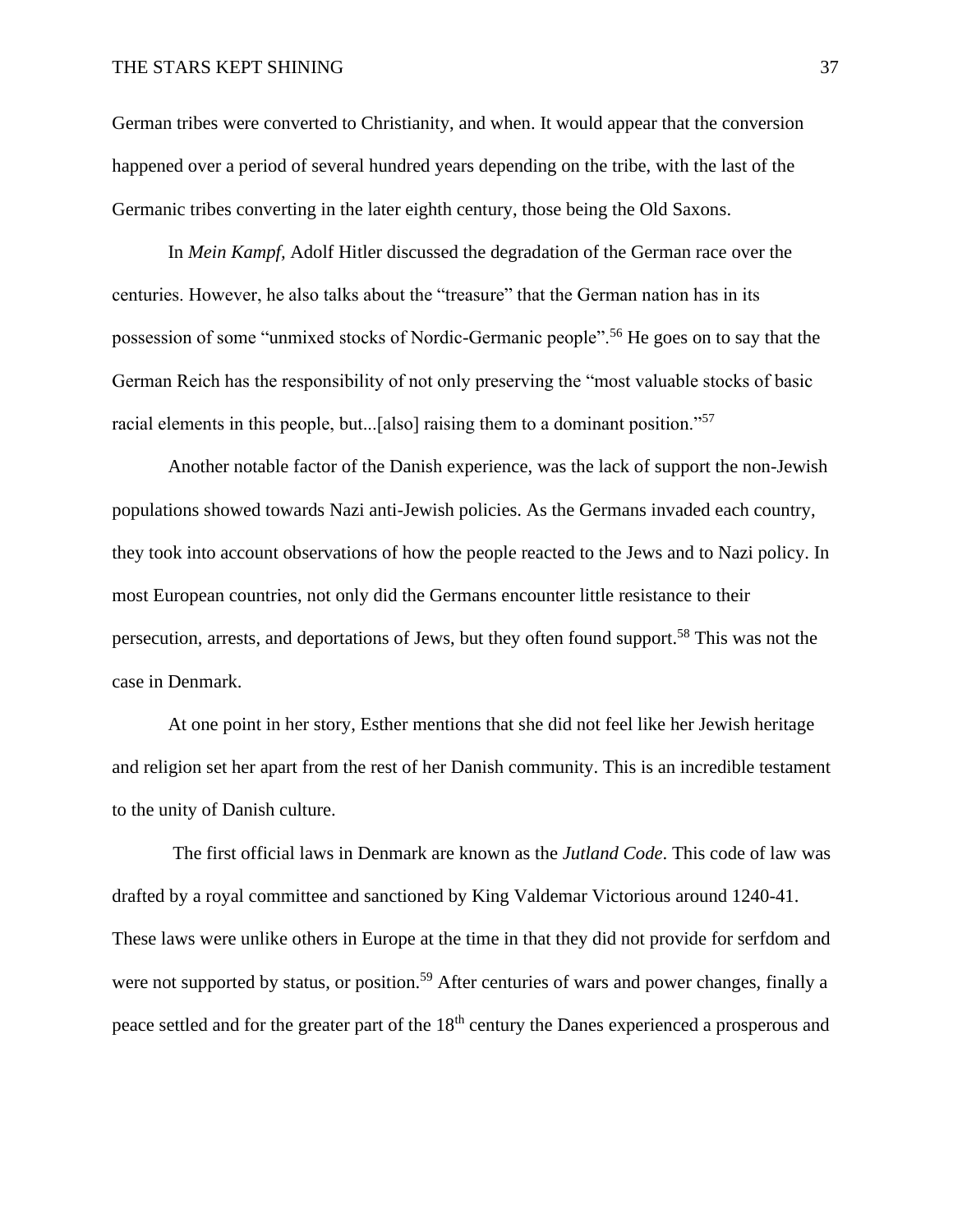## THE STARS KEPT SHINING 38

stable environment. Two of the greatest resources in determining what prompted the Danish people to act the way they did towards the Jews under German occupation are the Constitution of



**Grundloven-1849-forside. This work is in the public domain. Retrieved from [https://en.wikipedia.org/wiki/Constitution\\_of\\_De](https://en.wikipedia.org/wiki/Constitution_of_Denmark.) [nmark.](https://en.wikipedia.org/wiki/Constitution_of_Denmark.)**

Denmark written in 1849 (which has changed very little from its original form), and one of Denmark's most prominent figures: Nicolai Frederik Severin (N.F.S.) Grundtvig. A constitutional monarchy was formed on 5 June 1849. The Danish Constitution has a detailed provision for the freedom of religion and the Danes have engrained in their culture strong views of personal rights not dependent or changeable by creed or race. Part VII of the constitution states, on religious freedom that:

67. The citizens shall be entitled to form congregations for the worship of God in a manner consistent with their convictions, provided that nothing at variance with good morals or public order shall be taught or done.

68. No one shall be liable to make personal contributions to any denomination other than the one to which he adheres.

69. No person shall for reasons of his creed or descent be deprived of access to complete enjoyment of his civic and political rights, nor shall he for such reason evade compliance with any common civic duty $^{60}$ ,

and in Part VIII the inalienable rights of Danish citizens include but are not limited to:

71. i. Personal liberty shall be inviolable. No Danish subject shall in any manner whatever be deprived of his liberty because of his political or religious convictions or because of his descent.

72. The dwelling shall be inviolable. House searching, seizure, and examination of letters and other papers as well as any breach of the secrecy to be observed in postal, telegraph, and telephone matters shall take place only under a judicial order unless particular exception is warranted by Statute.

77. Any person shall be entitled to publish his thoughts in printing, in writing, and in speech, provided that he may be held answerable in a court of justice.<sup>61</sup>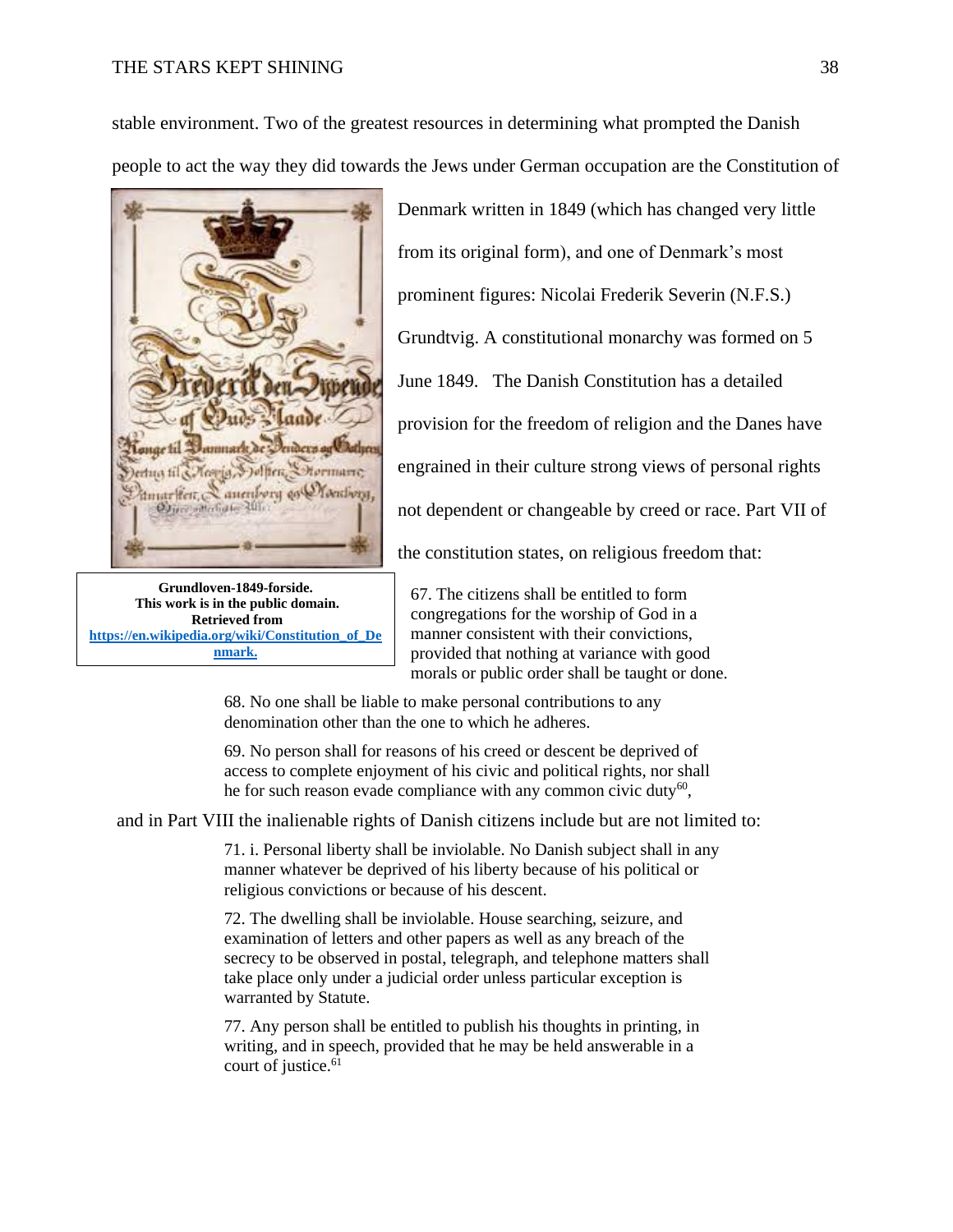The Danes, even in the tumultuous  $19<sup>th</sup>$  century, had very strong views on the rights of all of citizens and believed that all citizens were equal despite differences in race and creed. These thoughts were further promulgated by the writings of Grundvtig (1783-1872), a bishop, writer, historian, and educator who is credited with revitalizing the Danish Lutheran Church. As an educator, he "stressed the need for the thorough knowledge of the Danish language and of Danish and biblical history…founding residential folk high schools…and inspiring adult education throughout Scandinavia and several other countries."<sup>62</sup> These folk schools were created to further develop the true culture of the Danish people and to strengthen the Danish spirit that was being trampled in the  $19<sup>th</sup>$  century.

When Bismarck invaded Denmark (1864) and swiftly overpowered her military, taking the southern provinces of Holstein and Schleswig, the Danish people witnessed growth in the folk school and exhibited the feelings expressed in the slogan: "What is lost outwardly shall be won inwardly."<sup>63</sup> The Danes understood themselves in this nonaggressive way and defined themselves not by military might and what they could gain outside of themselves, but came to realize who they were and that they had what they needed within their own nation.

Grundvtig believed in a national identity that manifested itself in its own spirit; the spirit of the "folk" or nation must have a living memory and without the memory "man is nothing."<sup>64</sup> His view also excluded any thought of antisemitism or racism, a belief not unprecedented for a Dane. Opposition to Antisemitism was a tradition reaching back into the late  $17<sup>th</sup>$  century. In 1690, a Copenhagen police chief was relieved of his duties for suggesting that a Jewish ghetto be erected in the city. The Danish Parliament condemned the idea with a resolution stating that a ghetto was "an inhuman way of life," and in 1814 passed a bill "making *all* racial and religious discrimination punishable by law."<sup>65</sup>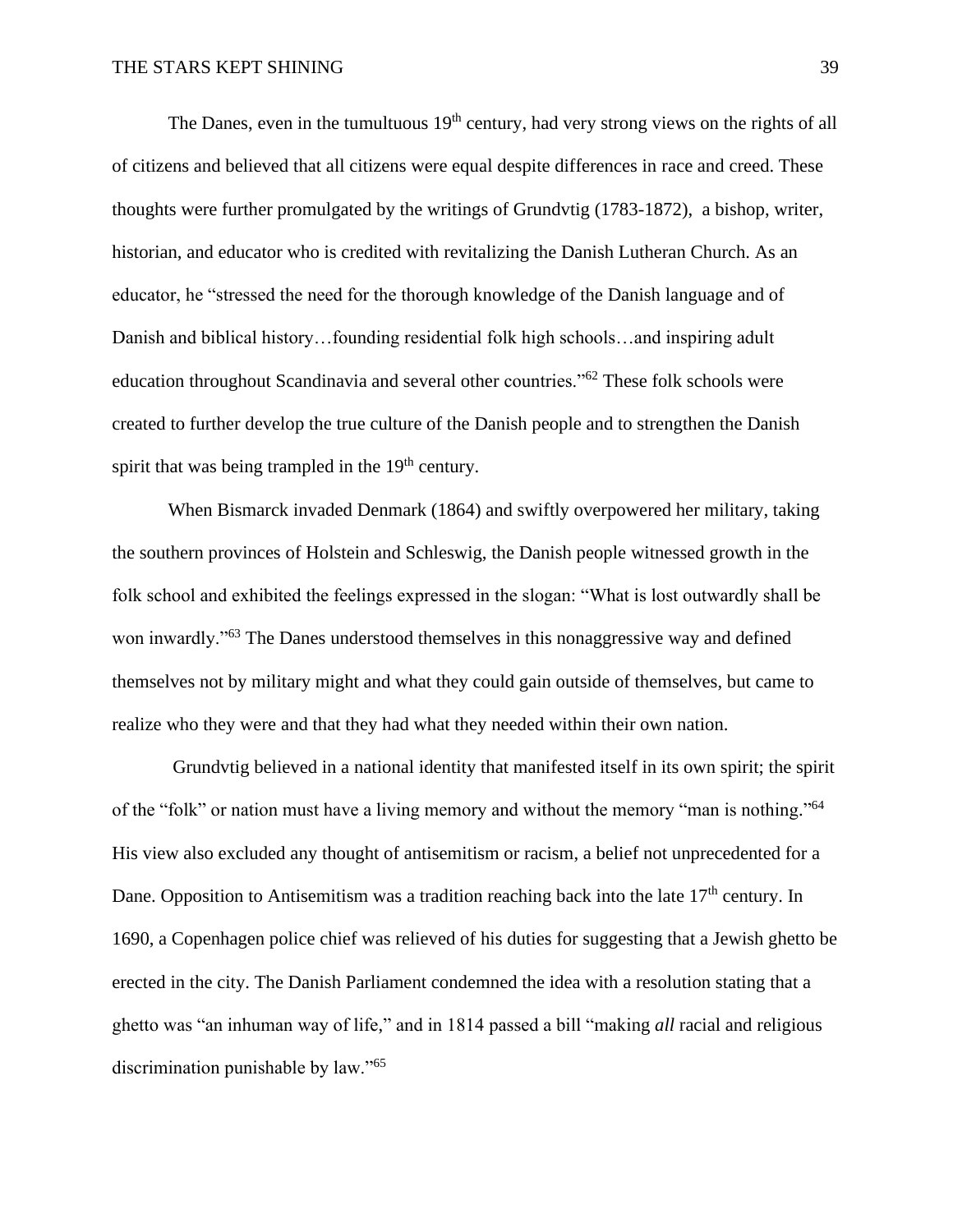## **Resistance**

Seventeen-year-old Arne Sejr distributed copies of a pamphlet he and some friends had prepared. Paraphrasing the Ten Commandments it contained ten "musts" that the Danish should or should not do to defy the Germans.<sup>66</sup> Boycotting Italian films was included in the list due to the *Pact of Steel* Germany and Italy signed on 22 May 1939, formalizing the alliance with military provisions.<sup>67</sup> Though Denmark as a whole capitulated to the German government, resistance found many forms in the lives of individual Danes.

There were many soldiers who felt that they had not fought back enough, and a stigma did arise towards the Danish Navy who gave up before the fight began. But across the nation subversive acts were done by individuals and groups who opposed the Germans, waging their own quiet wars. In the beginning, there were not harsh repercussions for acts of defiance. Many Danes sought to resist the Germans by harmless pranks, embarrassments, and communal gatherings designed to keep alive the traditions and identity of their people.

As the war progressed, however, resistance became more pronounced. After Operation Barbarossa in June 1941, the Germans began to enforce anti-communist measures in Denmark. This violated the constitution's provisions for freedom of religious and political belief. Many students participated in protests which were violently suppressed.<sup>68</sup> Underground newspapers and pamphlets, began to appear in the winter of 1940-41. These contained news, uncensored by the Germans and anti-German satirical works. Resistance groups such as the Churchill Club formed. Groups of teenagers committed such acts of resistance and sabotage as stealing weapons, setting fire to railway cars, and sabotaging German engines and fuel tanks.<sup>69</sup> As time moved forward, resistance grew. The Danes became embittered towards the Germans and their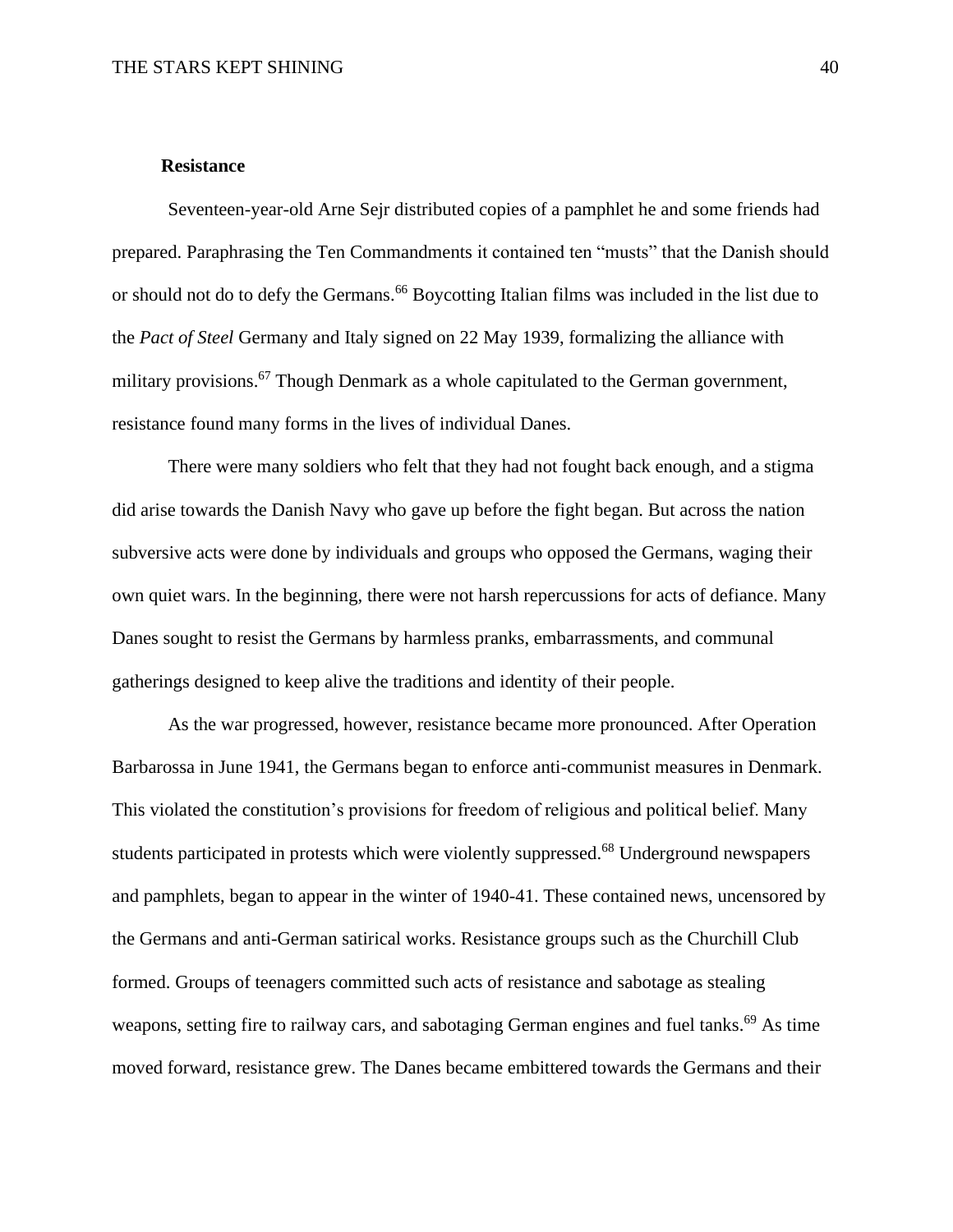antisemitic views.<sup>70</sup> Bigger and more overt acts of defiance were seen. Resistance groups blew up railway lines, sacked factories, and formed fighting groups who were ready and waiting to rise up when the time came.

In the summer of 1943 the climate began to change in Denmark. As the war dragged on, the Germans became increasingly more aggravated by those in the Resistance. The Resistance was no longer a true underground movement, but rather had become blatant in its opposition to German control. Up to this point, the king and government had "opposed any acts of Resistance groups,"<sup>71</sup> but the tides were turning, and action was necessary. When the news of growing Danish resistance reached Berlin in 1943, Hitler decided that Denmark would no longer enjoy the protection and freedoms he had afforded her. In August, the Germans delivered an ultimatum to the Danish government: give up freedom of movement, speech, and, or Germany would seize total control. The government responded with silence and as a result the Reich forces declared martial law and took over control of Denmark. No longer would the king be able to protect the Jewish population from the Nazi regime and their plans to deport all Jews to their camps in the interior of the Third Reich. 72

Small incidents such as the arrests of Chief Rabbi Friediger and the president of the Danish Jewish Community, barrister Carl Bernhard Henriques, on August 29, and the breaking into of the Copenhagen synagogue for the acquisition of membership lists, were just the beginning. And yet, these warning signs were "ignored by the majority of Danish Jews, who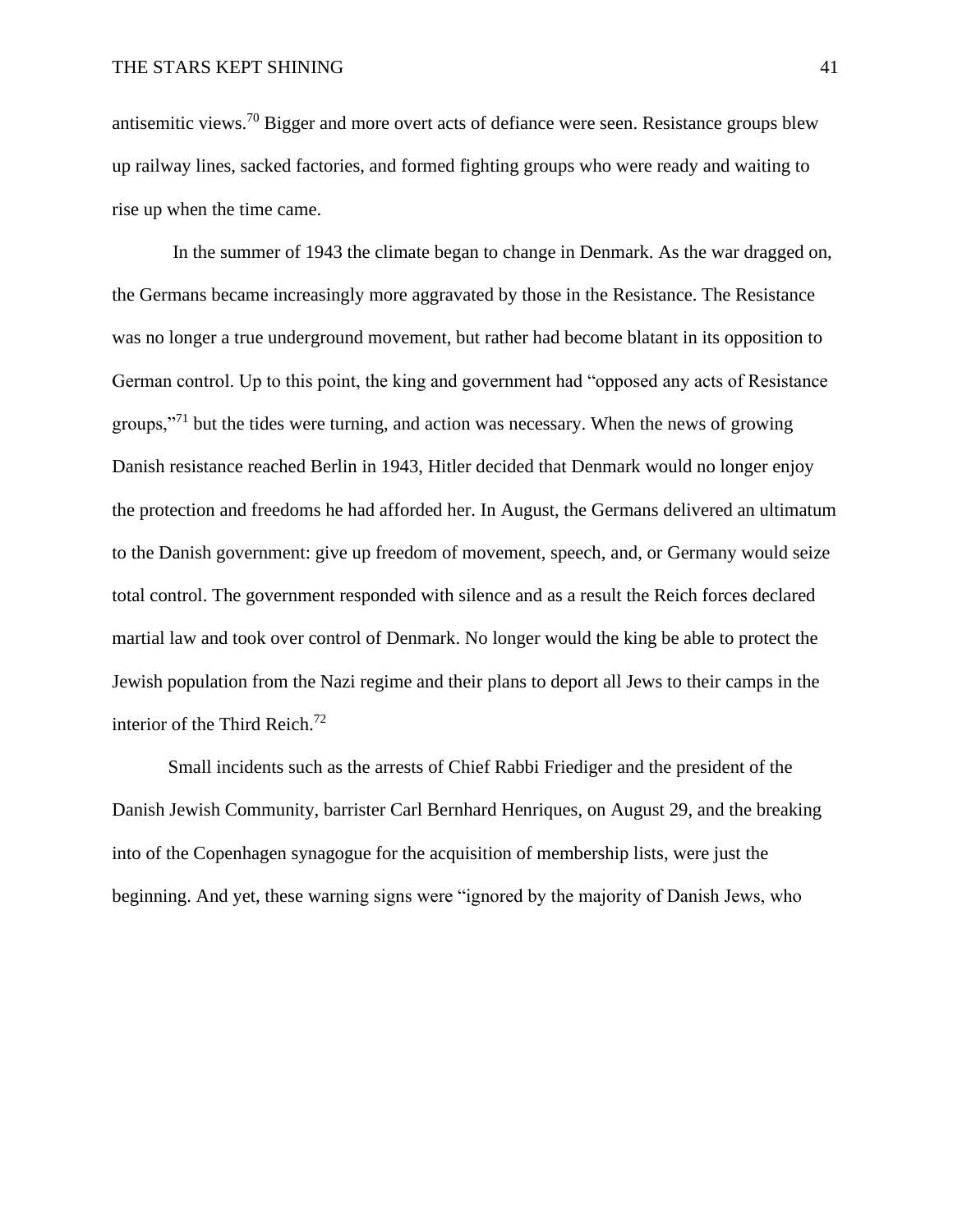## THE STARS KEPT SHINING 42

chose to believe…the Jewish community was not in danger."<sup>73</sup> However, less than a month later, no one could deny the danger that imminently faced the Jewish community.

On Tuesday, September 28, 1943, Georg F. Duckwitz, a German Naval attaché who was

living in Denmark and worked closely with Werner Best, the governing German general in control of Denmark, learned of the plan to round up the Jews for a mass deportation into Germany's eastern regions. This information, and these two men who received it created an anomaly in Nazi practice. From the time Best received the plan from the Führer himself, he knew it was a bad decision and returned to Denmark "pale and shaken."<sup>74</sup> Being the plenipotentiary, Best was in no position to resist Hitler's commands to enforce antisemitic practices in Denmark, even though there is strong evidence



**Georg Ferdinand Duckwitz. Copyright © Jewish Foundation for the Righteous Use allowed for educational purposes. Retrieved from [https://jfr.org/rescuer](https://jfr.org/rescuer-stories/duckwitz-georg-ferdinand/)[stories/duckwitz-georg-ferdinand/](https://jfr.org/rescuer-stories/duckwitz-georg-ferdinand/)**

suggesting that he was virulently opposed. However, he commented to Duckwitz that he would like to "build a bridge" so that the Jews might escape.<sup>75</sup> There was no way for him to foretell what Duckwitz would do next.

Duckwitz had many Danish and Jewish friends and was distraught over Germany's plans. He wrote in his diary that night: "I know what I have to do."<sup>76</sup> He called a meeting with leading Social Democrat, Hans Hedtoft (a personal friend) and the Danish Socialist Democratic Party to convey the news of the deportation. The ever methodical and astute Germans picked the night of October 1, Rosh Hashanah, as they assumed that almost every Jew in the country would be home celebrating the holiday and therefore complete surprise and efficient roundups would be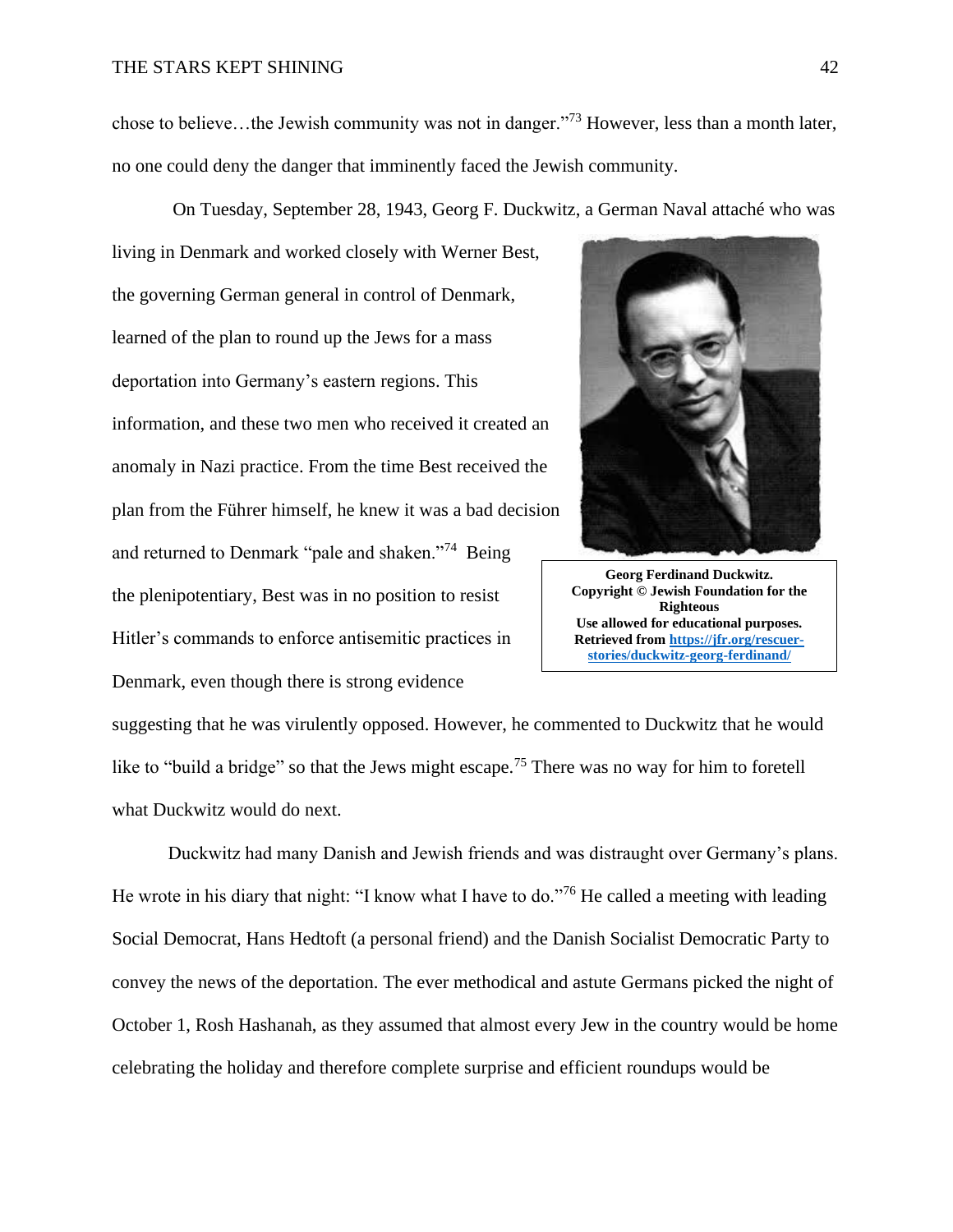## THE STARS KEPT SHINING 43

achieved. They planned to continue through the morning of October 2 when the Jews would be driven to the coast. The operation was to begin with the cutting of telephone wires, as Esther mentions at the close of her diary. Once communication had been severed, the Germans planned to round up Denmark's roughly 7,500 Jews and take them to the coast where several ships waited to take them to Theresienstadt concentration camp.

Duckwitz implored them to pass the news to the Jewish community and warn as many Jews as was possible. This meeting triggered a chain of telephone calls and meetings to relay the news. Inga Bardfeld, a Danish woman working as "a secretary in the party's publications department" and married to a Jewish man, was chosen to inform Rabbi Marcus Melchoir.<sup>77</sup> By the evening of September 28, three influential men "had been warned of the impending action-Rabbi Marcus Melchoir, acting chief rabbi for the Danish Jews; barrister C. B. Henriques, the respected head of the Jewish Community; and Julius Margolinsky, under whose guidance more than a thousand Jewish agricultural pioneers had received training on Dutch farms…"<sup>78</sup> From these men, the information went out to warn the Jews in Denmark. On September 29, Rabbi Melchoir addressed his congregation, as Esther talks about in her diary.

By midnight, most Jews had heard the news and fled from their homes. Interestingly, hospitals became a place of refuge. Doctors had a unique opportunity to aid those in the resistance movement during the occupation. Bound by a vow of silence and a dedication to people's well -being, doctors were instrumental in helping people escape from the clutches of Nazi brutality.<sup>79</sup> When the Germans came for the Jews, many who had fled sought asylum in hospitals. The staff quickly organized a system to account for all the Jews hiding under their protection and to secure safe passage into Sweden. On more than one occasion, hundreds of Jews at a time were smuggled under the Germans noses in mock funeral processions organized by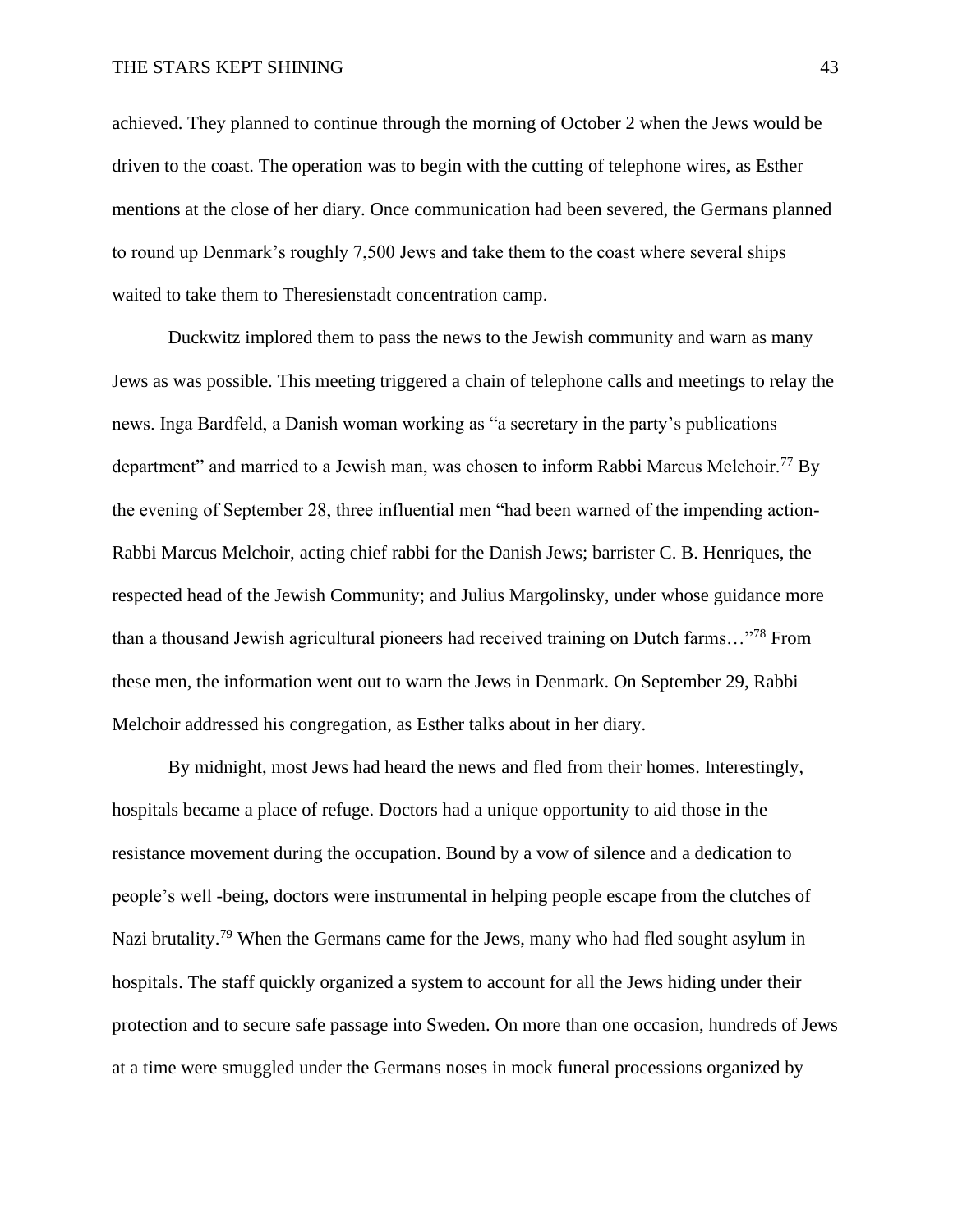hospital staff.<sup>80</sup> Trusted drivers were hired in rented cars to smuggle the Jews to the coast. In Copenhagen alone, hospitals saved around  $2,000$  Jews and safely removed them to Sweden.<sup>81</sup>

Because the waterway between Denmark and Sweden is only a few miles wide,

Denmark's location, which had proved to be detrimental in regards to the German invasion,

provided a relatively easy and safe escape route for the Danish Jews when the time came. Over the course of the next few weeks and months, Danish fisherman risked their lives to ferry Jews across to Sweden.

The round-up was a failure. In all, over the next several weeks the Germans arrested and sent to Theresienstadt approximately 470 Jews who either had not received the warnings, or for whatever reasons



**Jewish Refugees Flee to Sweden in Fishing Boats Available to use for research purposes. Retrieved from [https://collections.ushmm.org/search/catalog/pa106693](https://collections.ushmm.org/search/catalog/pa1066939) [9](https://collections.ushmm.org/search/catalog/pa1066939)**

decided not to act upon them. There were also cases of drowning in the crossing to Sweden, suicides during the weeks after the attempted round-up, and few instances of shootings. Those who were arrested were mostly old or infirm. Danish support did not cease for those who were captured, and their support was indeed the Jews lifeline.

Theresienstadt was a model concentration camp. It had all the features of the death camps scattered throughout the Reich, gas chambers, crematoria, as well as labor divisions. For the majority of European Jews, Theresienstadt was a temporary stop on the way to death in Bergen-Belsen, Dachau, Auschwitz, and other camps. For the Danish Jews and approximately 10,000 other Jews, it was the final destination.<sup>82</sup> Upon arrival, the Danish Jews were treated relatively well with a formal dinner and supplies to write home informing relatives and friends of their safety. They were quick to find out that this was a ruse and not at all the reality of life in a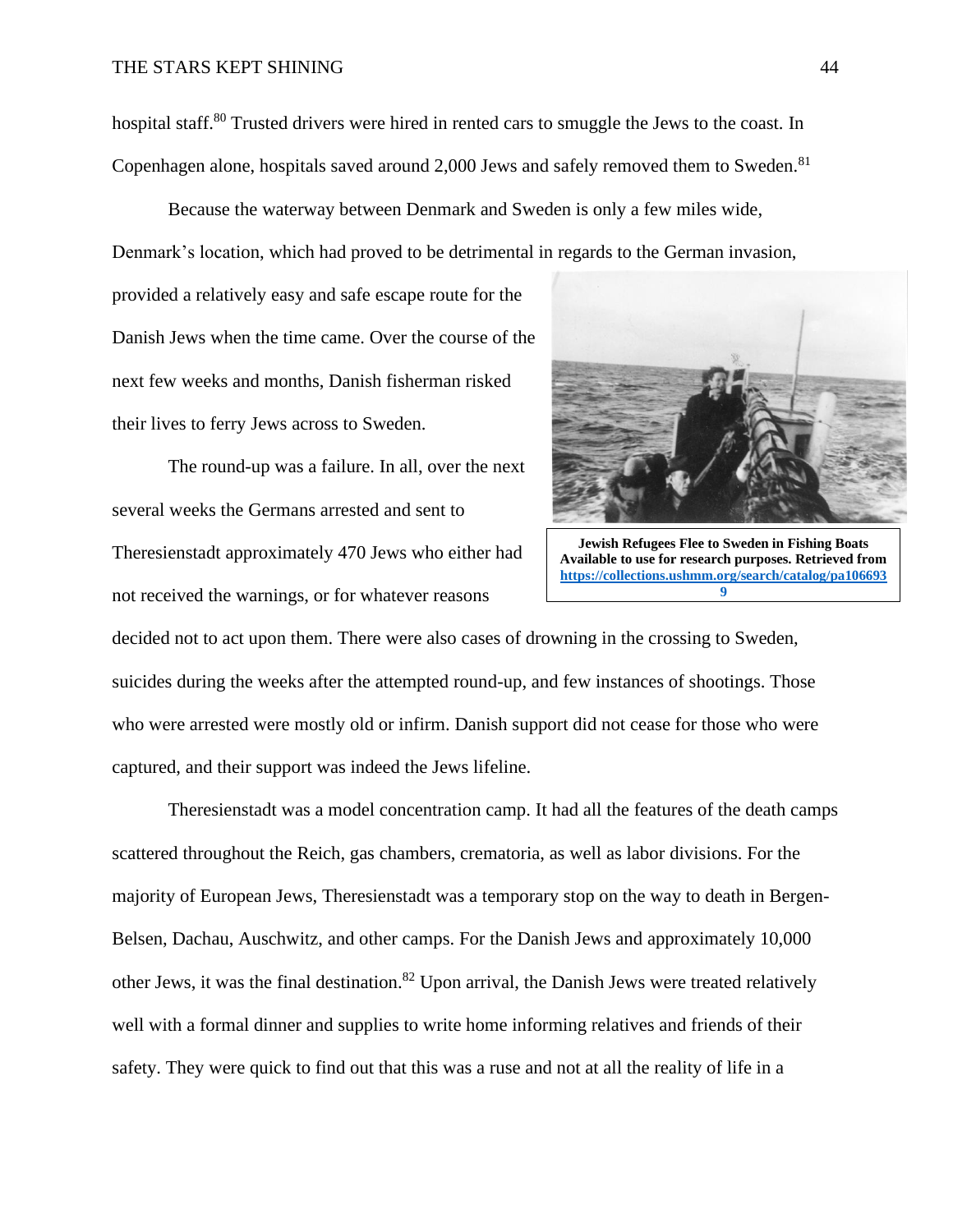German concentration camp. Within the first weeks, over thirty Danish Jews died of starvation or complications caused by malnutrition.

Even before the Jews arrived at the camp, Danish officials made inquiries about the Danish Jews' condition in the camp. Permission to send care packages to the Danish Jews was requested on October 22. Within a month, actions were put in place for the Danish Red Cross to provide packages containing clothing and personal correspondence. Food, vitamins, and medicine were prohibited, but efforts on the part of the determined Danes found a way to circumnavigate the restrictions. The much need supplies were sent in packages disguised as personal correspondence which the German efficiently delivered to the Danish Jews.<sup>83</sup> The Danish people stopped at nothing to preserve their fellow Danish brothers, and because of their efforts only fifty-three Danish Jews perished in the camp.<sup>84</sup> After tireless efforts, the Danish Red Cross was allowed a visit to inspect the conditions of the camp, in June of 1944. The Germans had recreated the scenery, making Theresienstadt look like a sort of paradise, a happy, clean, well-maintained refuge for the Jews. The ruse seemed to mollify the Red Cross, or at least satisfy them enough to write a favorable report, if only to ensure their continued permission to aid their Jews.<sup>85</sup>

By March of 1945, Germany was fast losing the war. The Red Cross organized a transport of white buses to rescue Scandinavian Jews from concentration camps. On 13 April, an order was signed releasing the Danish Jews from Theresienstadt. Within a week, the Danish Jews, minus the fifty-three who had perished, returned home where thousands of Danes stood to welcome them, cheering wildly and lining the streets with flags.<sup>86</sup> Many of the Danish Jews returning from Sweden and Germany found their neighbors had taken care of rent payments, the upkeep on properties, and protection of their possessions.<sup>87</sup> This was a blessing most Jews who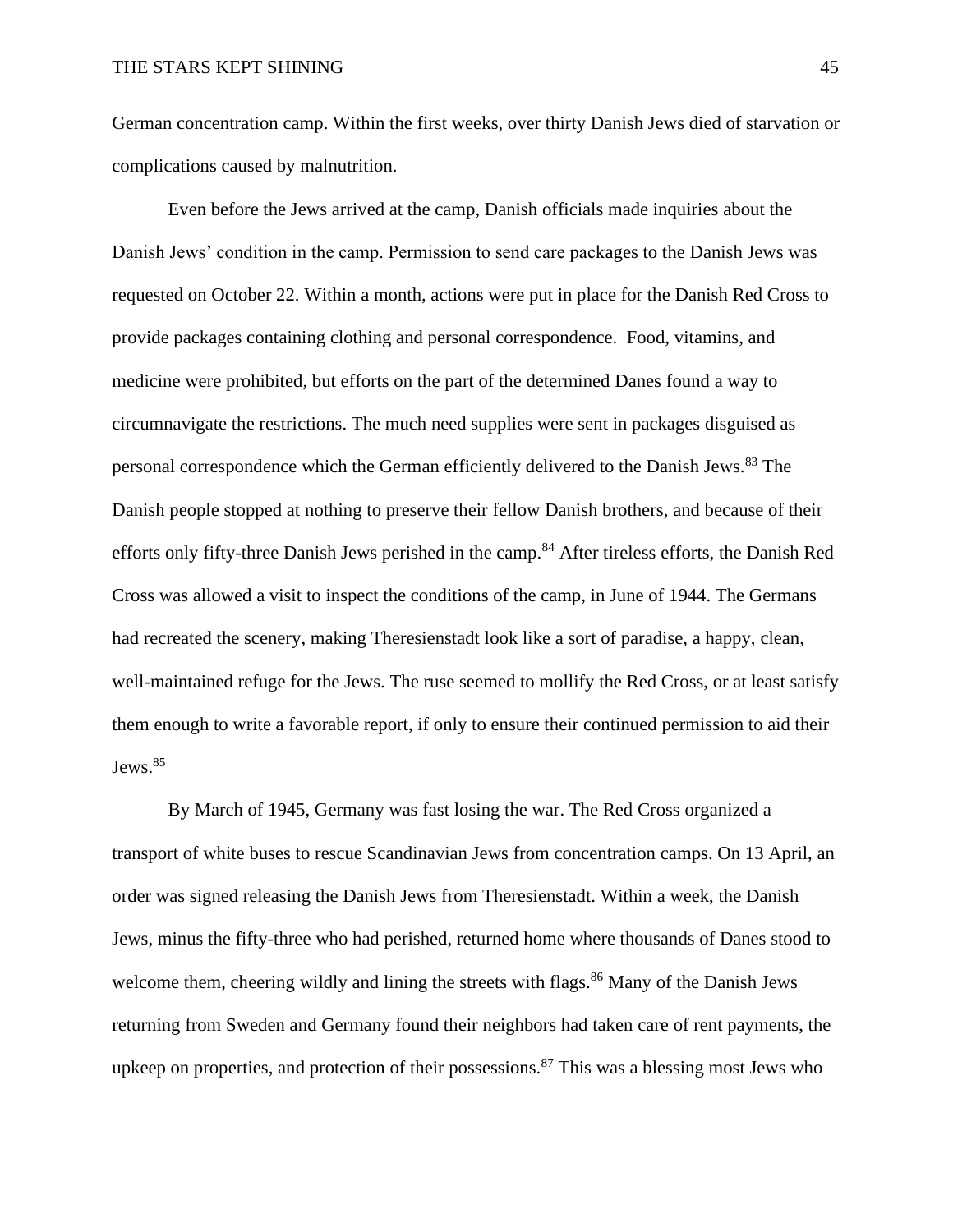## THE STARS KEPT SHINING 46

survived the Holocaust did not experience. With six million of Europe's Jewry murdered, and hundreds of thousands more forced to immigrate, face displacement, and experience terrible

conditions in the post-war years, the approximate 7,000 Danish Jews truly were an exception to the rule.<sup>88</sup>

#### **Culture**



**Rita Hayworth Creative Commons Attribution-Share-Alike License. Retrieved from: [https://en.wikipedia.org/wiki/Rita\\_](https://en.wikipedia.org/wiki/Rita_Hayworth) [Hayworth](https://en.wikipedia.org/wiki/Rita_Hayworth)**

Deanna Durbin and Rita Hayworth were both identified in personal accounts as being American movie stars of some prominence in Denmark in the 1940s.<sup>89</sup> Hollywood made an impression throughout Europe and many actors and



**Deanna Durbin Creative Commons Attribution-Share-Alike License. Retrieved from: [https://en.wikipedia.org/wiki/Deanna](https://en.wikipedia.org/wiki/Deanna_Durbin) [\\_Durbin](https://en.wikipedia.org/wiki/Deanna_Durbin)**

actresses contributed to the war effort by performing for soldiers at home and abroad in USO shows.

Esther also mentions going to the Glass Hall Theater at Tivoli Gardens. This is an amusement park and pleasure garden in

Copenhagen and the world's third largest operating amusement park.<sup>90</sup> It opened on August 15, 1843, and boasts many amusements including rides, concerts, human exhibitions, plays, and more. On June 26, 1944, Danish Nazi-sympathizers from the Schalburg Corps, retaliating to a fireworks display put on by the Resistance the night before, blew up Tivoli's concert hall, arena, fun fair, dance pavilion, and Glass Hall Theater. $91$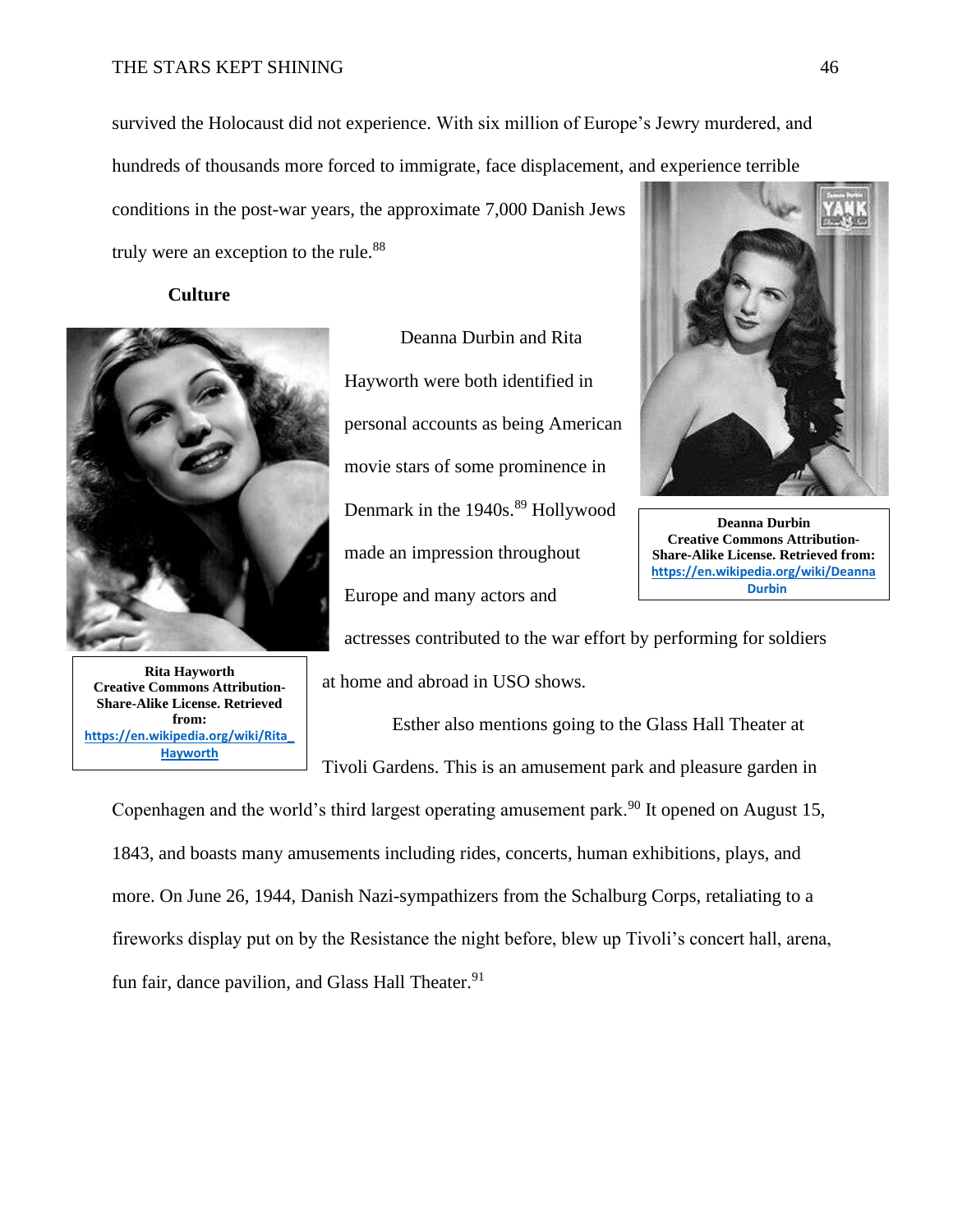## THE STARS KEPT SHINING 47



**The Glass Hall at Tivoli Park Creative Commons Attribution-Share-Alike License. Retrieved from: [https://en.wikipedia.org/wiki/Tivoli\\_\(Copenhagen\)](https://en.wikipedia.org/wiki/Tivoli_(Copenhagen))**

## **Jewish Customs**

Throughout her diary, Esther mentions several Jewish customs she

observed throughout her week. Shabbat is a Jewish custom of celebrating the Sabbath, or seventh day of the week. For Jews, this is Saturday, and the celebration begins with the Shabbat dinner at sundown the day before. Jews are not permitted to work or engage in any creative activity such as cooking, sewing, or building.<sup>92</sup> They spend this day in prayer, eating special foods (such as the *challah* bread Esther mentions), attending the

synagogue, and in leisure activities. The table is set with two candles representing the commandments to remember and observe the sabbath. The woman of the house says a prayer after the lighting of the candles, and the challah bread and wine are eaten before the man of the house says the Kiddush (prayer) beginning dinner.  $93$ 

The *Hashkivenu* is a prayer said at night for protection; to sleep peacefully during the night and return to life the following day.

השכיבנו וו אלהינו לשלום והעמידנו מלכנו לחיים. וּפְרוֹשׂ עַלְינוּ סְכַת שָׁלוֹמֶדִּ וְתַקְּנֵנוּ בְּעֲצָה טוֹבָה מִלְפָנָיךָ והרשיענו למען שמד וְהָגֵן בַּעֲדֵנוּ. וְהָסֵר מֵעָלֵינוּ אוֹיֵב דֶּבֶר וְחָרֶב ורעם ויגוו וַהָסַר שָׂטָן מִלְפָנֵינוּ וּמֵאֲחֲרֵינוּ וּבְצֵל כְּנָפִיךָ הַסְתִּירֵנוּ כִּי אֵל שׁוֹמְרַנוּ וּלְשָׁלוֹם מַעֲתָּה וְעָד עוֹלָם.

ברוף אתה וי הפורש סכת ש וַעֲל כָּל עַמּוֹ יִשְׂרָאֵל וַעֲל יִו

**Hashkiveinu Prayer Text. Creative Commons Attribution-Share-Alike License. Retrieved from [https://en.wikipedia.org/wiki/Hashkiveinu.](https://en.wikipedia.org/wiki/Hashkiveinu)**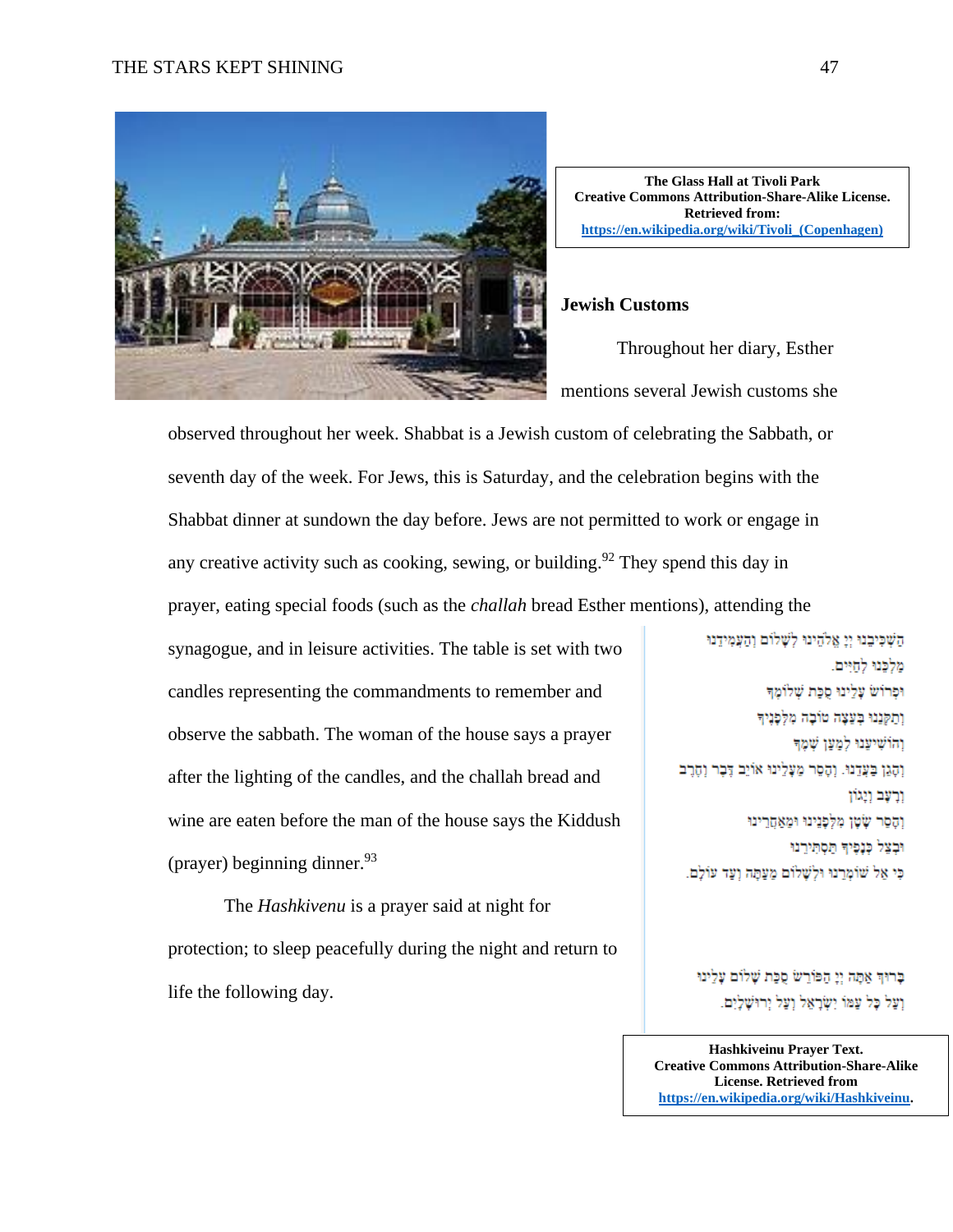## **Appendix**

*Aprilsnar*–April Fool's Day (Danish)

*at hælde vand ud af ørern*–idiomatic, you're talking rubbish (Danish)

*Barukh atah Adonai, Elohaynu, melkh ha-olam–*Blessed are You, Lord, our God, King of the

Universe (Hebrew)

*Bedstefar*–Grandfather (Danish)

*Bitte*–Please; thank you (German)

*Challah*–traditional Jewish, white, leavened bread, typically in a braided loaf (Hebrew)

Elskede–darling (Danish)

*ene ægte kærlighed*–one true love (Danish)

*Entschuldigung*–Excuse me; I am sorry (German)

*Fredag*–Friday (Danish)

*Godhed*!–goodness (Danish)

*Hav et godt nytår*!–*Happy New Year!* (Danish)

*Das Hundewetter–"*dog weather", describes vicious wintry weather (German)

*Lørdag*–Saturday (Danish)

*Mandag*–Monday (Danish)

*Mormor–*Grandmother (Danish)

*Onsdag*–Wednesday (Danish)

*Søndag*–Sunday (Danish)

*Studenternes Efterretningstjenste*– roughly, 'Students' Enlightenment Service (Danish)

*Tirsdag*–Tuesday (Danish)

*Torsdag*–Thursday (Danish)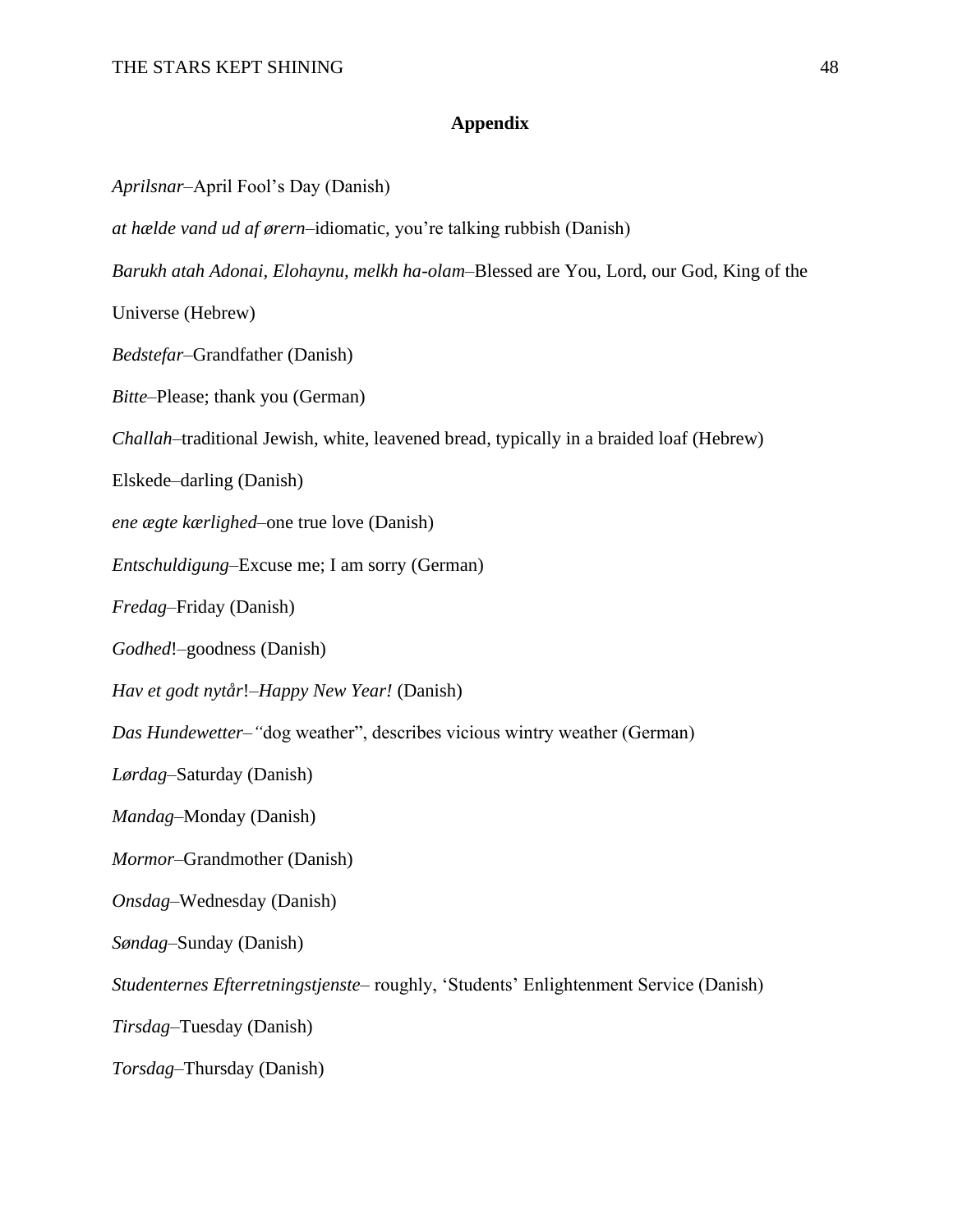## **Endnotes**

<sup>2</sup> The pamphlets dropped that day were written in poor Danish. More information is found in the Historical Notes.

<sup>3</sup> Philip Hoose, *The Boys Who Challenged Hitler.* (New York, NY: Farrar Straus Giroux, 2015), 10.

<sup>4</sup> Hoose, *The Boys Who Challenged Hitler,* 15.

<sup>5</sup> See Historical Notes for more information on Danish Military Expansion.

<sup>6</sup> Richard Petrow, *The Bitter Years.* (New York, NY: William Morrow & Company, Inc, 1974), 45.

<sup>7</sup> Reference to these actresses was found in Johna Christensen, *The Red Umbrella.* (Bellingham, WA: Christensen Publishing Company,2000), and Hoose, *The Boys Who Challenged Hitler.*

<sup>8</sup> Niels Lund. *Denmark-History- The Viking Age*. Ministry of Foreign Affairs of Denmark. (get in Turabian format)

9 David Lampe, *Hitler's Savage Canary*. (London: Frontline Books, 2010), 1.

<sup>10</sup> Psalm 91 talks about God being a faithful shelter and protection for His people. Typically prayed on Shabbat and at funeral services according to [https://www.jstor.org/stable/43740775?seq=2#metadata\\_info\\_tab\\_contents,](https://www.jstor.org/stable/43740775?seq=2#metadata_info_tab_contents) 2.

 $11$  Rosh Hashanah: History and Overview at [jewishvirtuallibrary.org.](file:///C:/Users/Larisa%20Sean/Desktop/HNRS%20Stuff/jewishvirtuallibrary.org)

<sup>12</sup> More unusual Danish customs can be found here: [https://www.visitdenmark.com/denmark/highlights/history](https://www.visitdenmark.com/denmark/highlights/history-and-culture/danish-traditions)[and-culture/danish-traditions](https://www.visitdenmark.com/denmark/highlights/history-and-culture/danish-traditions)

<sup>13</sup> Leni Yahil, *The Holocaust: The Fate of European* Jewry. (New York, NY: Oxford University Press, 1990), 168.

<sup>14</sup> Danish weather report for February 16, 1941 can be found here: [http://www.seaclimate.com/d/d.html#:~:text=%E2%80%9CThe%20winter%201940%2D41%20was,record%20of%](http://www.seaclimate.com/d/d.html#:~:text=%E2%80%9CThe%20winter%201940%2D41%20was,record%20of%20the%20low%20temperature) [20the%20low%20temperature.](http://www.seaclimate.com/d/d.html#:~:text=%E2%80%9CThe%20winter%201940%2D41%20was,record%20of%20the%20low%20temperature)

<sup>15</sup> The Gymnasium is the secondary school in Danish and German school systems. Fairly equivalent to high school in the United States.

<sup>16</sup> Ruggiero, *Religions and Religious Movements: Judaism*, 93.

<sup>17</sup> Hoose, *The Boys Who Challenged Hitler,* 63.

<sup>18</sup> Emmy E. Warner, *Through the Eyes of Innocents.* (Boulder, CO: Westview Press, 2000), 27.

<sup>19</sup> Lampe, *Hitler's Savage Canary*, 98-100.

<sup>20</sup> Norman J.W. Goda, *The Holocaust: Europe, the World, the Jews, 1918-1945*. (Upper Saddle River, NJ: 2013), 278.

<sup>&</sup>lt;sup>1</sup> NORTH SEA BATTLE HELD DEVELOPING: Norwegians Report Hearing Heavy ... Special Cable to THE NEW YORK TIMES. New York Times (1923-Current file); Apr 4, 1940; ProQuest Historical Newspapers: The New York Times pg. 6. [https://search-proquest](https://search-proquest-com.ezproxy.liberty.edu/docview/105373741/7CA21DC8E77C4BDCPQ/27?accountid=12085-)[com.ezproxy.liberty.edu/docview/105373741/7CA21DC8E77C4BDCPQ/27?accountid=12085-](https://search-proquest-com.ezproxy.liberty.edu/docview/105373741/7CA21DC8E77C4BDCPQ/27?accountid=12085-)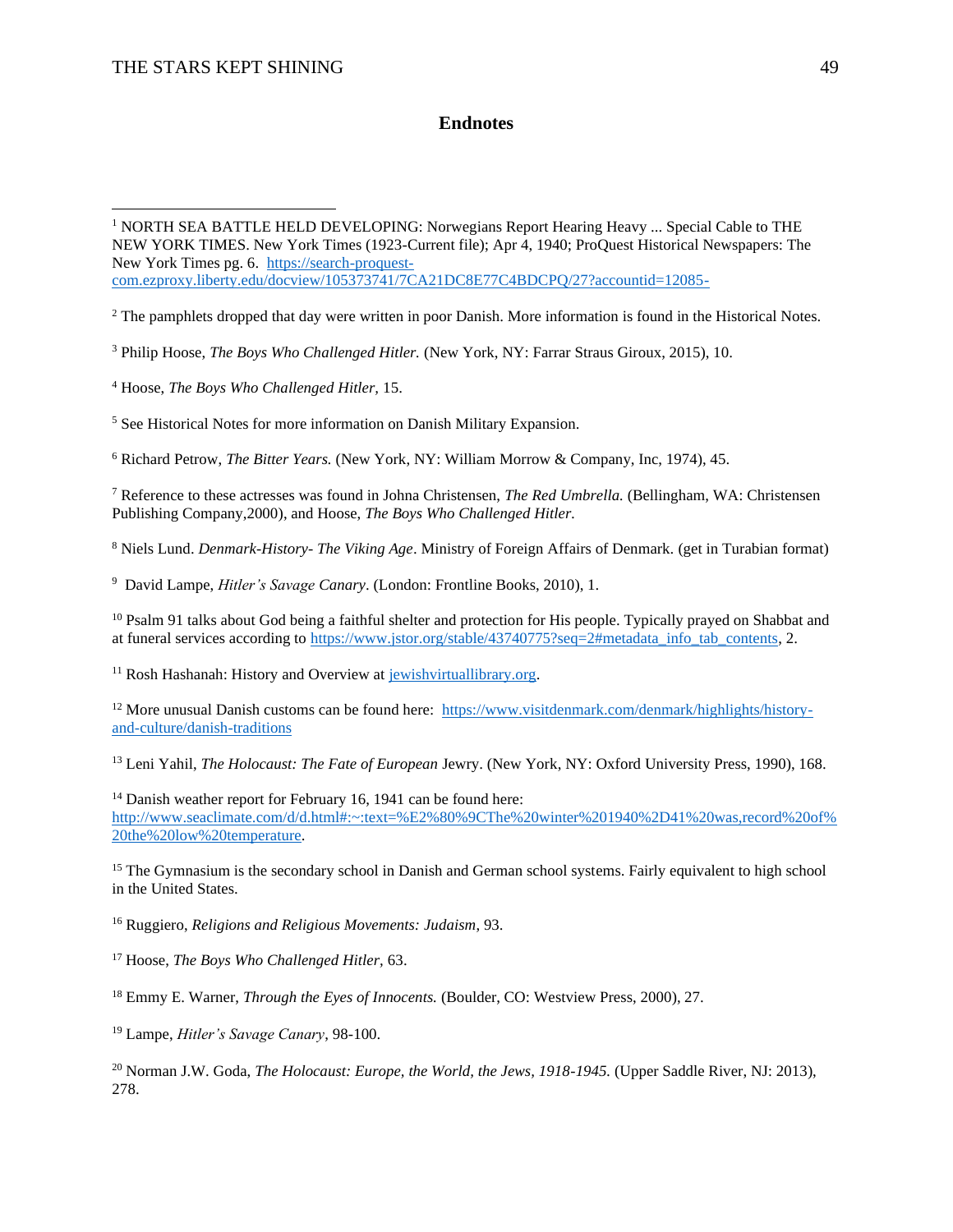## THE STARS KEPT SHINING 50

- Hoose, *The Boys Who Challenged Hitler,* 45.
- Hoose, *The Boys Who Challenged Hitler,* 45.
- Hoose, *The Boys Who Challenged Hitler,* 86.
- Lampe, *Hitler's Savage Canary,* 2.

 Lampe, *Hitler's Savage Canary,* 2-3. By 1943 the paper was published in regular bi-weekly intervals in thirteen Copenhagen editions and in cities all over Denmark. By 1944, the paper had a circulation of 120,000.

- Hoose, *The Boys Who Challenged Hitler, 132.*
- Goda,*The Holocaust*, 278.
- Johna Christensen, *The Red Umbrella.* (Bellingham, WA: Christensen Publishing Company,2000), 52.

Christensen, *The Red Umbrella*, 36.

- Christensen, *The Red Umbrella*, 48-49.
- Harold Flender, *Rescue in Denmark*. (New York: NY, Simon and Schuster, 1963),15.
- <sup>32</sup> See Jewish customs in the Historical Notes.
- Lampe, *Hitler's Savage Canary,* 68-69.
- Goda, *The Holocaust*, 280.
- Goda, *The Holocaust*, 281.
- Goda, *The Holocaust*, 248. See also Peter Ginz's diary.
- Goda, *The Holocaust*, 281.
- Goda, *The Holocaust*, 321.
- Christensen, *The Red Umbrella*, 182.

 According to Andrew Buckser, *Keeping Kosher:Eating and Social Identity among the Jews of Denmark*. [\(https://doi.org/10.2307/3773813](https://doi.org/10.2307/3773813) ), there was a drastic rise in interfaith marriages up into the 1990s. Defining "Jewishness" became more and more difficult as Jews integrated into Danish society.

Goda, *The Holocaust*, viii.

- Lampe, *Hitler's Savage Canary,* 176; 226.
- Herbert Pundik, *In Denmark It Could Not Happen.* (Jerusalem: Gefen Publishing House, 1998), 85.
- Petrow, *The Bitter Years,* 45.
- Petrow, *The Bitter Years*, 46.
- Petrow, *The Bitter Years.*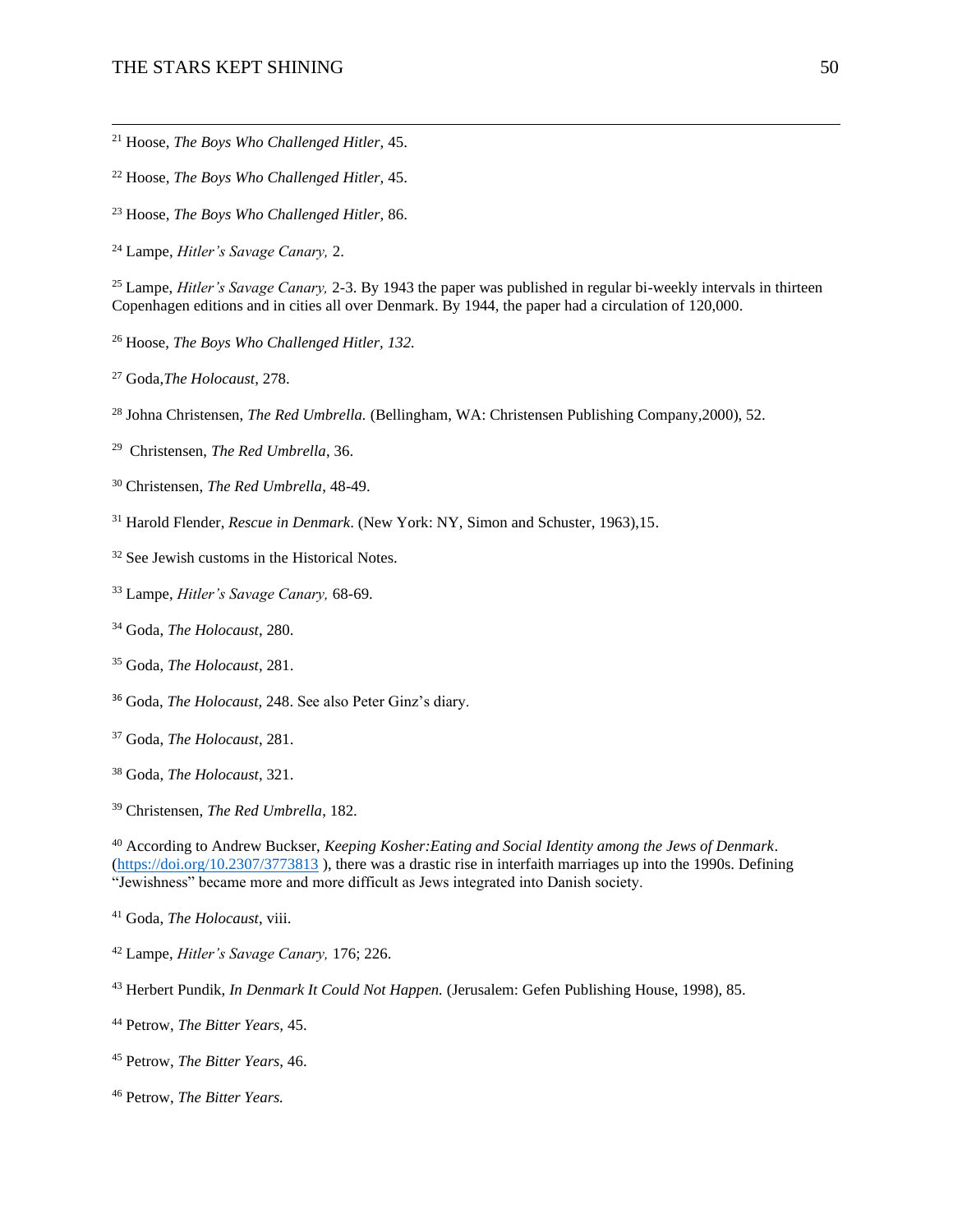More information on the invasion of Norway and Denmark can be found here: [https://web.archive.org/web/20131015025325/http://www.milhist.dk/besattelsen/9april/9april.html](https://web.archive.org/web/20131015025325/http:/www.milhist.dk/besattelsen/9april/9april.html)

Petrow, *The Bitter Years,* 161.

Flender, *Rescue in Denmark*, 25.

Flender, *Rescue in Denmark*.(page number, or use ibid)

Flender, *Rescue in Denmark*, 26.

Flender, *Rescue in Denmark,*26.

Michael Ignetieff. *The Surprising Truth about Denmark.* New Statesmen, 3 January 2014.

Richards, Julian *D. Vikings: A Very Short Introduction*. (Oxford: Oxford University Press, 2005), 25

Richards, *Vikings: A Very Short Introduction*., 25

 Adolf Hitler. *Mein Kampf.* Translated by Ralph Manheim. (New York, NY: Houghton Mifflin Company, 1943), 396.

Adolf Hitler. *Mein Kampf* (1925), 398.

Flender, *Rescue in Denmark*, 26.

Lester B. Orfield. *Scandinavian Law.* (Philadelphia, PA: University of Pennsylvania Press, 1953), 15.

 Denmark's Constitution of 1953. Page, 12. Note: "The Constitutional Act of Denmark is one of the oldest constitutions in the world. It has only been amended a few times since it was enacted in 1849. This is partly because making an amendment is a rather complex procedure, requiring that both the Danish Parliament and the Danish people agree to it. However, another important reason is that the wording in the Constitutional Act is so general that it can still be applied today, despite major changes in society and political life over the past 160 years. In its present form, the Constitutional Act is from 5 June 1953, but the principal features of the Act go back to 1849. It originally contained 100 sections, which have now been reduced to 89 sections, grouped in eleven chapters." (https://www.thedanishparliament.dk/en/democracy/the-constitutional-act-of-denmark).

Denmark's Constitution of 1953. constituteproject.org. Page, 12-13.

The Editors of Encyclopaedia Britannica. "N.F.S. Grundtvig." Encyclopædia Britannica.

Leni Yahil. "*National Pride and Defeat: A Comparison of Danish and German Nationalism*.", 454.

Yahil. "*National Pride and Defeat: A Comparison of Danish and German Nationalism*.", 462.

Flender, *Rescue in Denmark*, 30-31.

Lampe, *Hitler's Savage Canary,* 1-2.

 More information on Arne Sejr and the *Ten Commandments of the Danish Resistance* can be found here: https://encyclopedia.ushmm.org/content/en/article/axis-alliance-in-world-warii#:~:text=On%20May%2022%2C%201939%2C%20Germany,known%20as%20the%20Axis%20alliance

Ellen Levine, *Darkness Over Denmark.* (New York, NY: Holiday House, 2000), 31-33.

Levine, *Darkness Over Denmark,* 38.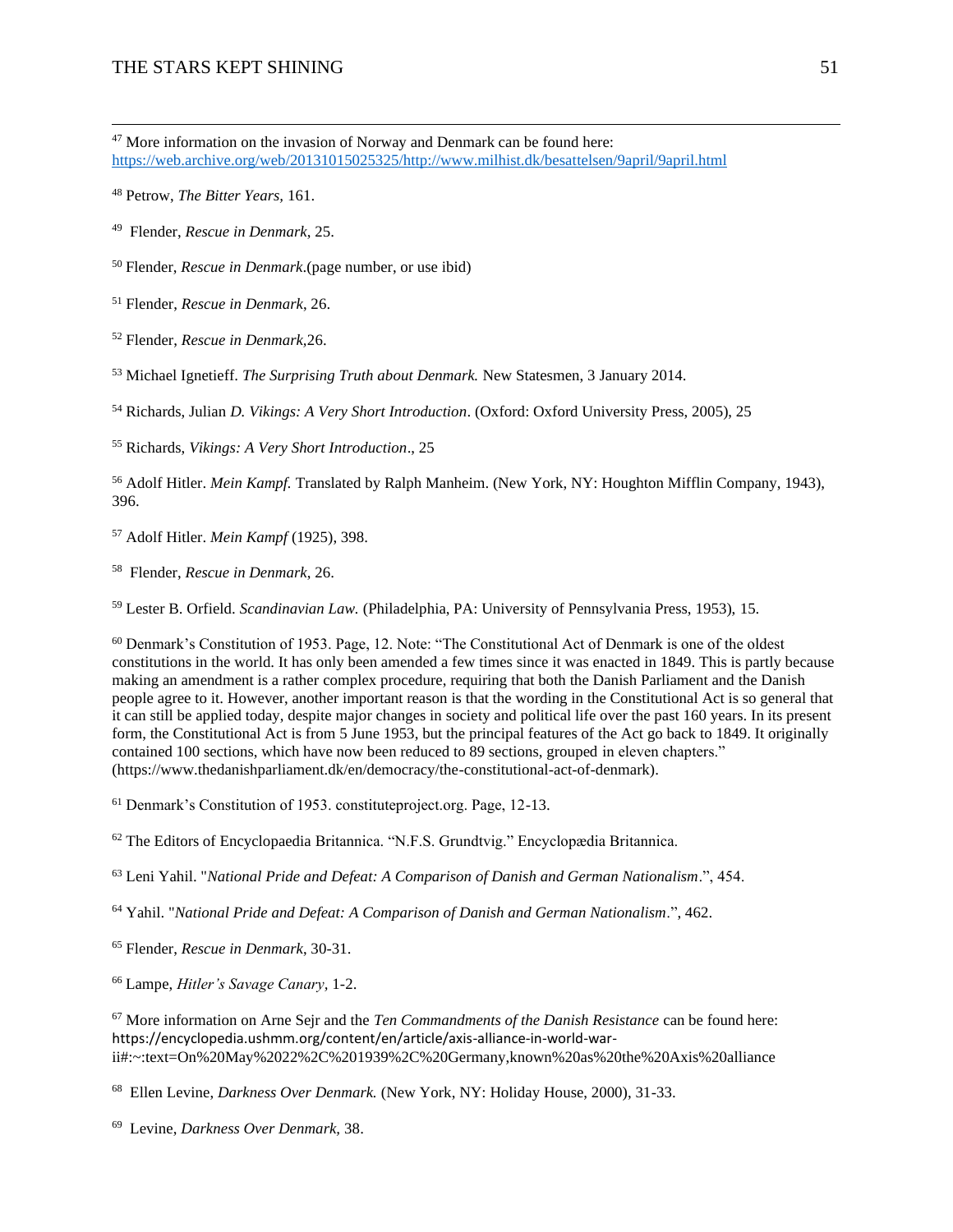#### THE STARS KEPT SHINING 52

- Christensen, *The Red Umbrella*, 54.
- Judith S. Goldstein, *The Danish Exception*. (East Greenwich, RI: Meridian, 2018), 63.
- Goldstein, *The Danish Exception*. (page numbe or consider using ibid, which would be cleaner)
- Petrow, *The Bitter Years*, 204.
- Flender, *Rescue In Denmark*, 39.
- Petrow, *The Bitter Years*, 203.
- Levine, *Darkness Over Denmark*, 68.
- Petrow, *The Bitter Years*, 206.
- Petrow, *The Bitter Years*, 207.
- Pundik, *In Denmark It Could Not Happen*, 38-39.
- Pundik, *In Denmark It Could Not Happen*, 41-42
- Pundik, *In Denmark It Could Not Happen. #*
- Flender, *Rescue In Denmark*, 215.
- Petrow, *The Bitter Years*, 308-309.
- Flender, *Rescue in Denmark*, 219.
- Goda, *The Holocaust*, 321.
- Levine, *Darkness Over Denmark,* 136.

 United States Holocaust Memorial Museum. "Denmark." Holocaust Encyclopedia. [https://encyclopedia.ushmm.org/content/en/article/denmark.](https://encyclopedia.ushmm.org/content/en/article/denmark) Accessed on 5 April, 2021.

Goda, *The Holocaust, 277.*

- Reference to these actresses was found in *The Red Umbrella* and *The Boys Who Challenged Hitler.*
- <sup>90</sup> More information on Tivoli Park can be found here: https://en.wikipedia.org/wiki/Tivoli (Copenhagen).
- Lampe, *Hitler's Savage Canary,* 98.
- Adam Lewinsky, *Major World Religions: Judaism*. (Broomall, PA: Mason Crest, 2018), 52-54.

 Adriane Ruggiero, *Religions and Religious Movements: Judaism*. (Farmington Hills, MI: Greenhaven Press, 2006), 93.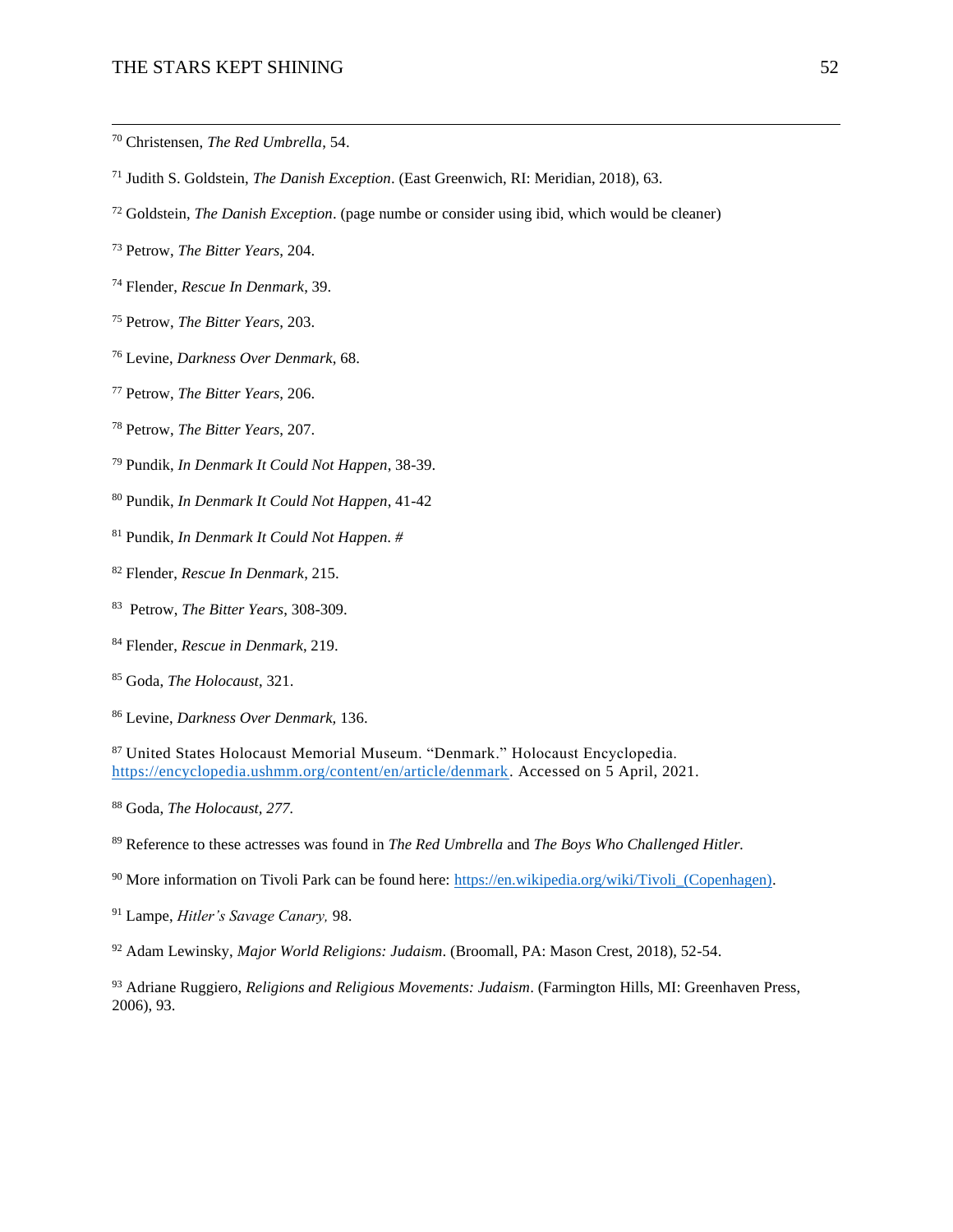## **Bibliography**

## **Primary**

Axelssonby, George. "Sweden Offers Aid to Denmark's Jews." *The New York Times*, October 3, 1943: 29.

Christensen, Johna. *The Red Umbrella: Danish Resistance and John's Escape form Nazi Occupation*. Christensen Publishing Company, 2012.

Ginz, Petr. *The Diary of Petr Ginz, 1941-42.* New York: Atlantic Monthly Press, 2007.

Hitler, Adolf. *Mein Kampf.* Translated by Ralph Manheim. Houghton Mifflin Company, 1943.

Hoose, Philip M. *The Boys Who Challenged Hitler:Knud Pedersen and the Churchill Club*, New York: Farrar, Straus, Giroux, 2015.

Redlikh, Egon. *The Terezin Diary of Gonda Redlich.* Lexington:University Press of Kentucky, 1992.

The Danish Parliament. "The Constitutional Act of Denmark." *FOLKETINGET.* n.d. https://www.thedanishparliament.dk/en/democracy/the-constitutional-act-of-denmark (accessed May 3, 2020).

*The Sun.* "Purge of the Jews in Denmark is Underway, Germans Say." October 3, 1943: 2.

## **Secondary**

Banke, Cecilie Felicia Stokholm. "Copenhagen- Refugees and Rescue: The Ambivalence of Danish Holocaust History." *Humanity in Action.* 2013. https://www.humanityinaction.org/knowledge\_detail/copenhagen-refugees-and-rescuethe-ambivalence-of-danish-holocaust-history/ (accessed May 4, 2020).

Boekler, Annette M. "THE LITURGICAL UNDERSTANDING OF PSALMS IN JUDAISM: Demonstrated with Samples from Psalms 90-106, with a Special Focus on Psalm 92,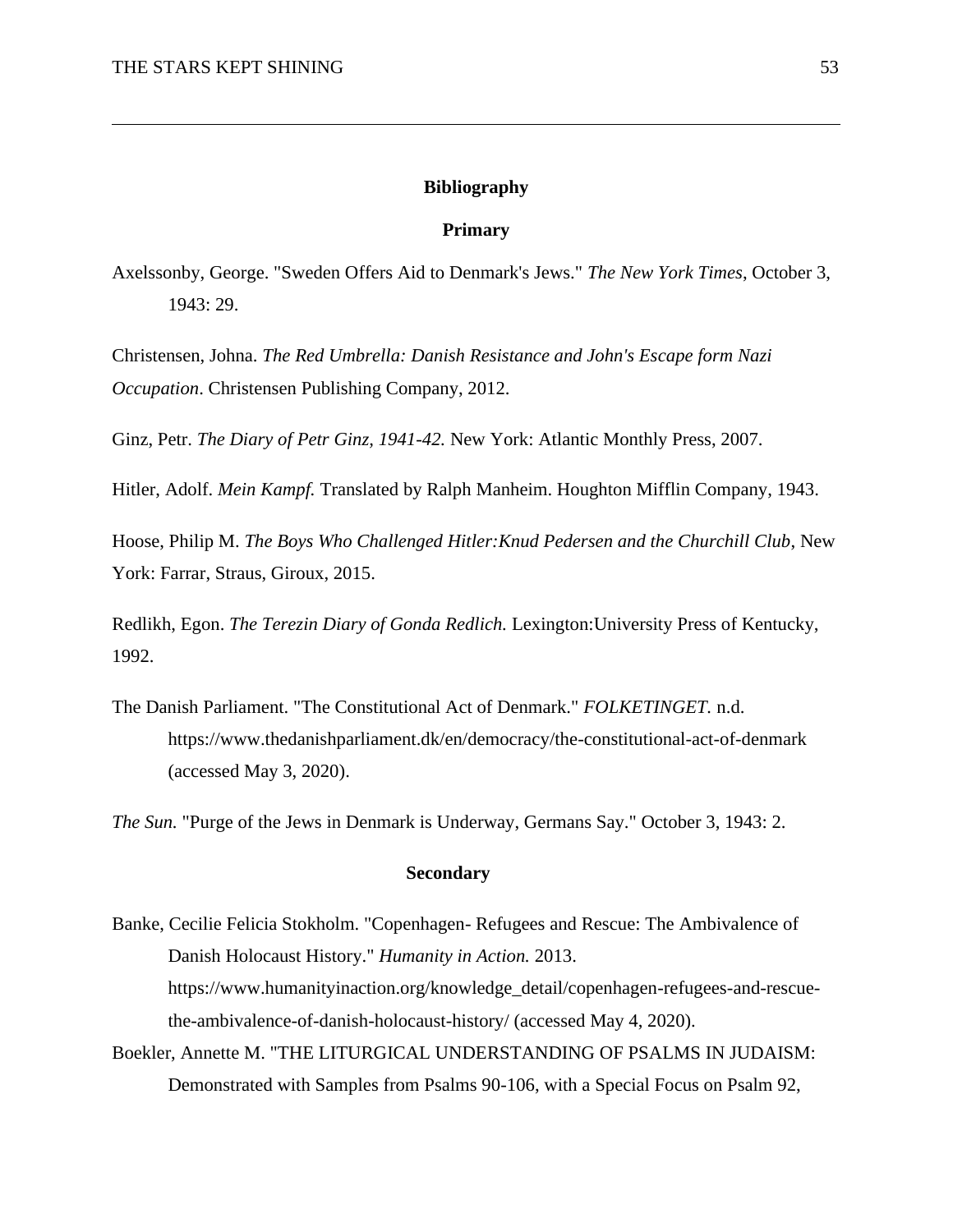Mizmor shir leYom haShabbat." *European Judaism: A Journal for the New Europe*, 2015: 70-82.

Buckser, Andrew. "Keeping Kosher: Eating and Social Identity among the Jews of Denmark." *Ethnology 38, 3 (1999).* 191-209. https://doi.org/10.2307/3773813.

Flender, Harold. *Rescue in Denmark.* New York: Simon and Schuster, 1963.

- Goda, Norman J.W. *The Holocaust: Europe, the World, and the Jews 1918-1945.* Upper Saddle River: Pearson, 2013.
- Goldstein, Judith S. "The Danish Exception." In *Beyond the Shadows: The Holocaust and the Danish Exception*, by Judy Glickman Lauder, 61-65. East Greenwich: Meridian , 2018.
- Hall, David Ian. "Wagner, Hitler, and Germany's Rebirth After the First World War." *War In History*, 2017: 154-175.
- Ignatieff, Michael. "The Surprising Truth about Denmark in the Holocaust." *NewStatesman.* January 3, 2014. https://www.newstatesman.com/europe/2014/01/surprising-truth-aboutdenmark-holocaust (accessed May 3, 2020).
- Jespersen, Knud J. V. *A History of Denmark .* New York: Palgrave Macmilan, 2004. *Jewish Virtual Library.* n.d. jewishvirtuallibrary.org (accessed February 14, 2020).
- Lampe, David. *Hitler's Savage Canary: A History of the Danish Resistance in World War II*. Yorkshire: Frontline Books, 2010.
- Levine, Ellen. *Darkness Over Denmark:The Danish Resistance and the Rescue of the Jews.* New York: Holiday House, 2000.

Lund, Niels. "Denmark-History-The Viking Age." *Internet Archive Wayback Machine.* May 2003.

https://web.archive.org/web/20060510174200/http://www.um.dk/Publikationer/UM/Engl ish/Denmark/kap6/6-2.asp (accessed May 4, 2020).

Marrus, Michael R. *The Holocaust in History.* Hanover: University Press of New England, 1987.

Moritzen, Julius. "Denmark's Jews." *JULIUS Comtemporary Jewish Record*, May 1, 1940: 274.

*National Archives Museum.* n.d. https://museum.archives.gov/ (accessed September 22, 2020).

Orfield, Lester Berhardt. *The Growth of Scandinavian Law.* Philadelphia: University of Pennsylvania Press, 1953.